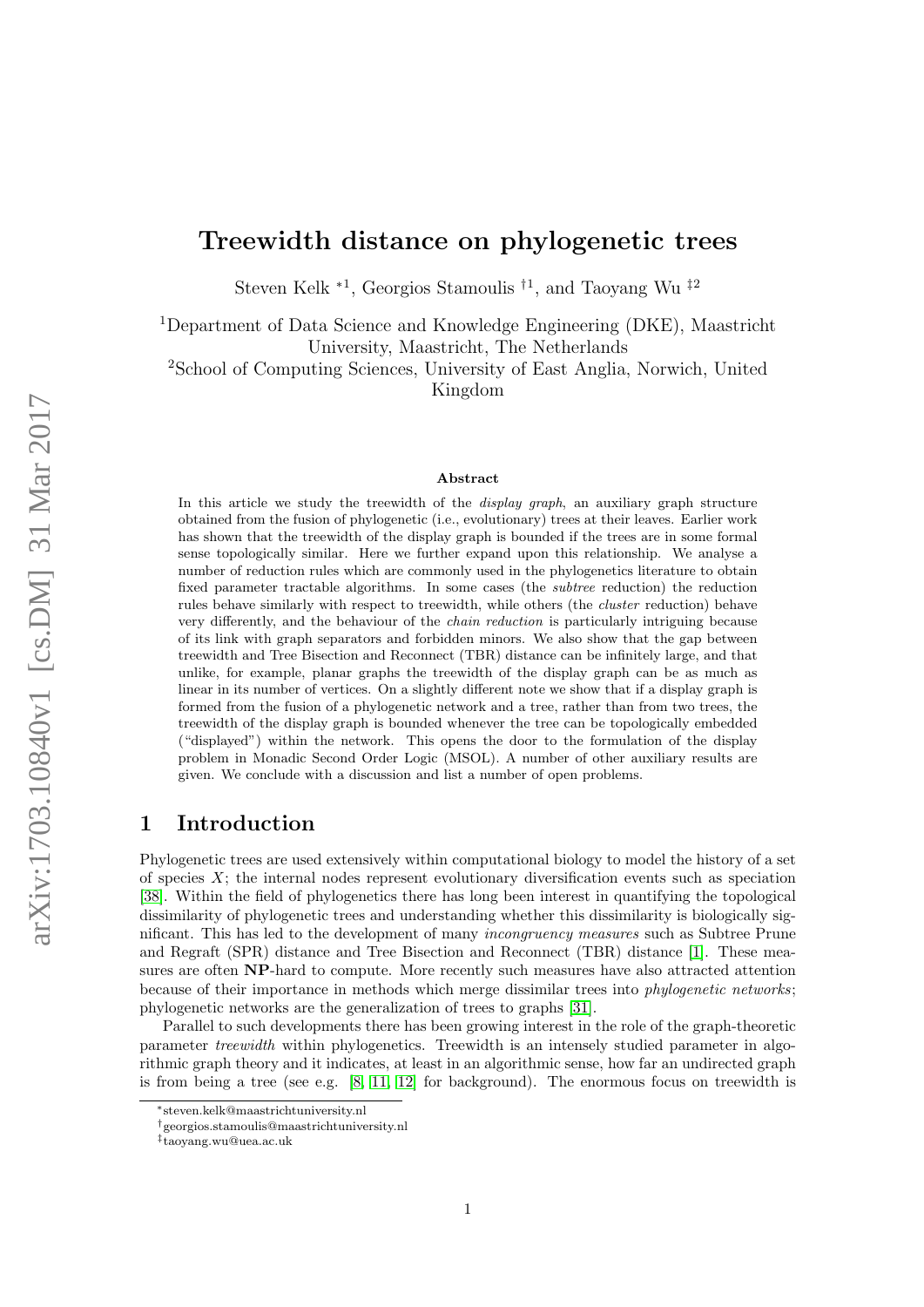closely linked to the fact that a great many NP-hard optimization problems become (fixed parameter) tractable on graphs of bounded treewidth[\[19\]](#page-24-2). A seminal paper by Bryant and Lagergren [\[16\]](#page-24-3) linked phylogenetics to treewidth by demonstrating that, if a set of trees (not necessarily all on the same set of taxa  $X$ ) can simultaneously be topologically embedded within a single "supertree" - a property known as compatibility - then an auxiliary graph known as the display graph has bounded treewidth. Since this paper a small but growing number of papers at the interface of graph theory and phylogenetics have explored this relationship further. Much of this literature focuses on the link between compatibility and (restricted) triangulations of the display graph (e.g. [\[40,](#page-25-2) [29,](#page-25-3) [41\]](#page-25-4)), but more recently the algorithmic dimension has also been tentatively explored [\[6,](#page-23-2) [27,](#page-25-5) [32\]](#page-25-6). In the spirit of the original Bryant and Lagergren paper, which used heavy meta-theoretic machinery to derive a theoretically efficient algorithm for the compatibility problem, Kelk et al [\[33\]](#page-25-7) showed that the treewidth of the display graph of two trees is linearly bounded as a function of the TBR distance (equivalently, the size of a Maximum Agreement Forest - MAF [\[1\]](#page-23-0)) between the two trees, and then used this insight to derive theoretically efficient algorithms for computation of many different incongruency measures. In this article it was empirically observed that in practice the treewidth of the display graph is often much smaller than the TBR distance (and thus also of the many incongruency measures for which TBR is a lower bound). This raised two natural questions. First, in how far can this apparently low treewidth be exploited to yield genuinely practical dynamic programming algorithms running over low-width tree decompositions? There has been some progress in this direction in the compatibility literature (notably, [\[6\]](#page-23-2)) but there is still much work to be done. Second, how exactly does the treewidth of the display graph behave, both in the sense of extremal results (e.g. how large can the treewidth of a display graph get?) and in the sense of understanding when and why the treewidth differs significantly from measures such as TBR.

Here we focus primarily on the second question. We start by analyzing how reduction rules often used in the computation of incongruency measures impact upon the treewidth of the display graph. Not entirely surprisingly the common pendant subtree reduction rule [\[1\]](#page-23-0) is shown to preserve treewidth. The cluster reduction [\[5,](#page-23-3) [35,](#page-25-8) [14\]](#page-24-4), however, behaves very differently for treewidth than for many other incongruency measures. Informally speaking, if both trees can be split by deletion of an edge into two subtrees on  $X'$  and  $X''$ , many incongruency measures combine additively around this common split, while treewidth behaves (up to additive terms) like the maximum function. We use this later in the article to explicitly construct a family of tree pairs such that the treewidth of the display graph is 3, but the TBR distance of the trees (and their MP distance - a measure based on the phylogenetic principle of parsimony [\[24,](#page-24-5) [36,](#page-25-9) [32\]](#page-25-6)) grows to infinity. The third reduction rule we consider is the chain rule, which collapses common caterpillar-like regions of the trees into shorter structures. For incongruence measures it is often the case that truncation of such chains to  $O(1)$  length preserves the measure [\[1,](#page-23-0) [15,](#page-24-6) [46\]](#page-25-10), although sometimes the weaker result of truncation to length  $f(k)$  [\[44,](#page-25-11) [42\]](#page-25-12) (for some function that depends only on the incongruency parameter k) is the best known. We show that truncation of common chains to length  $f(tw)$ , where  $tw$  is the treewidth of the display graph, indeed preserves treewidth; this uses asymptotic results on the number of vertices and edges in forbidden minors for treewidth. Proving that truncation to  $O(1)$ -length preserves treewidth remains elusive; we prove the intermediate result that truncation to length 2 can cause the treewidth to decrease by at most 1. The case when the chain is not a separator of the display graph seems to be a particularly challenging bottleneck in removing the "−1" term from this result. Although intuitively reasonable, it remains unclear whether truncation to length  $O(1)$  is treewidth-preserving, for any universal constant.

In the next section we adopt a more structural perspective. We show that, given an arbitrary  $(\text{multi})\text{graph } G$  on n vertices with maximum degree k, one can construct two unrooted binary trees  $T_1(G)$  and  $T_2(G)$  such that their display graph  $D = D(T_1(G), T_2(G))$  has at most  $O(nk)$  vertices and edges and  $G$  is a minor of  $D$ . We combine this with the known fact that cubic expanders (a special family of 3-regular graphs) on n vertices have treewidth  $\Omega(n)$  to yield the result that display graphs on n vertices can also (in the worst case) have treewidth linear in  $n$ . This contrasts, for example, with planar graphs on *n* vertices which have treewidth at most  $O(\sqrt{n})$  [\[20\]](#page-24-7). We also show how a more specialized construction can be used to embed arbitrary grid minors [\[17\]](#page-24-8) into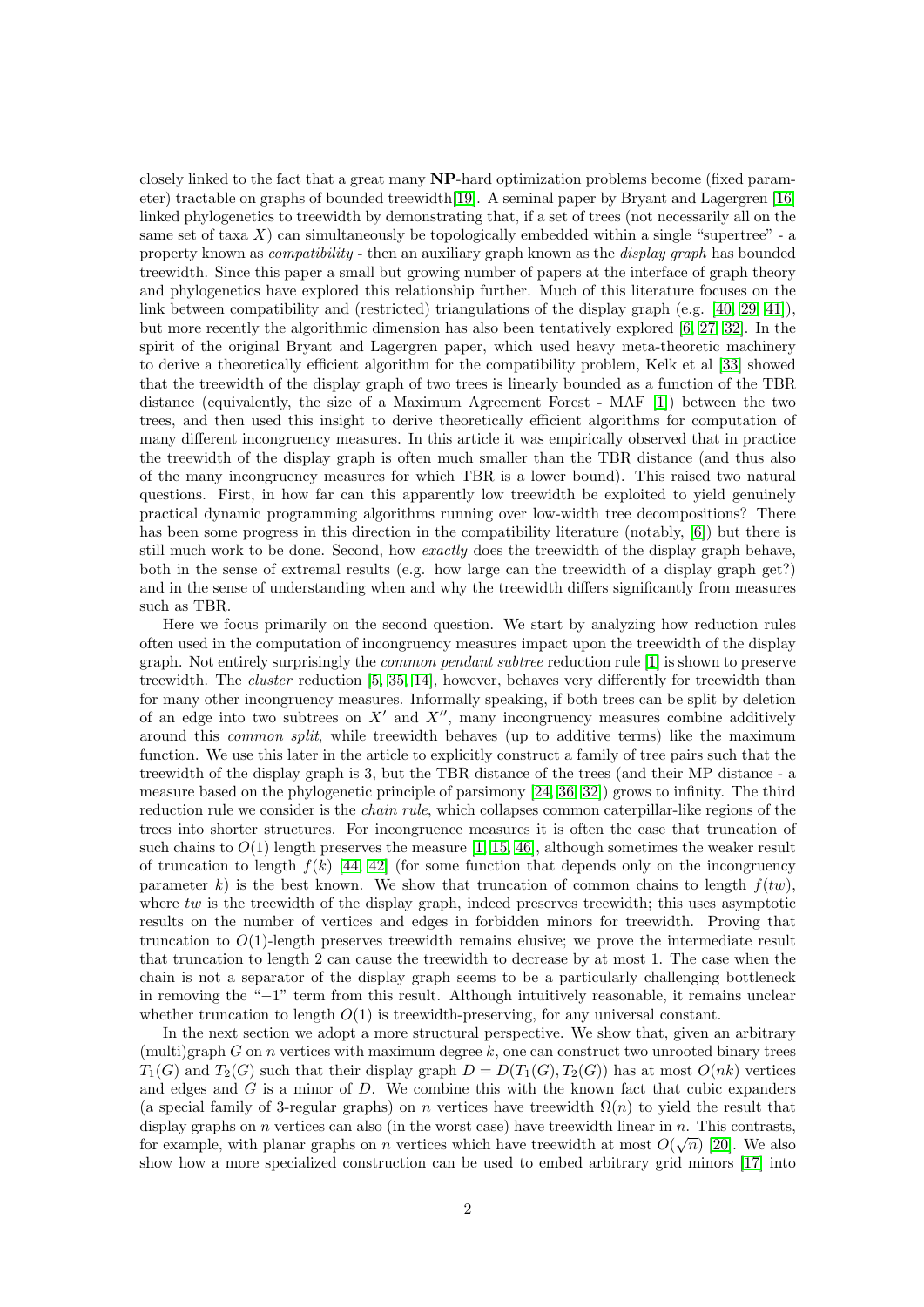display graphs with a much smaller inflation in the number of vertices and edges

Moving on, we then switch to the topic of phylogenetic networks. In our context, networks can be considered to be connected undirected graphs whose internal nodes all have degree 3 and whose leaves are bijectively labelled by a set of labels  $X$  [\[43,](#page-25-13) [25\]](#page-24-9). Due to the interpretation of phylogenetic networks as species networks that contain multiple embedded gene trees, a major algorithmic question in that field is to determine whether a network displays (i.e. topologically embeds) a tree [\[45\]](#page-25-14). Here we show that constructing a display graph from a network and a tree (rather than two trees) also has potential applications. Specifically, we show that if  $N$  displays T the display graph of  $N$  and  $T$  has bounded treewidth (as a function of the treewidth of  $N$  or, alternatively, as a a function of the *reticulation number* of  $N$ ). This then allows us to pose the question "does N display T?" in Monadic Second Order Logic (MSOL) which yields a logicaldeclarative version of earlier, combinatorial fixed parameter tractability results. This once again shows that the flexibility of Courcelle's Theorem [\[18,](#page-24-10) [2\]](#page-23-4) in the context of phylogenetics; the details of the MSOL formulation are technical and are deferred to the appendix. For completeness we show that treewidth alone is not sufficient to distinguish between YES and NO instances of the display problem: we show a network N and a tree T such that N does not display T, but the treewidth of N does not increase when merged into a display graph with T.

In the last two mathematical sections of the paper we prove that, if two trees have TBR distance 1, or MP-distance 1, then the treewidth of their display graph is 3. However, the converse certainly does not hold: we construct the aforementioned "infinite gap" examples where the display graph has treewidth 3 but both TBR distance and MP-distance spiral off to infinity.

Finally, we reflect on the wider context of these results and discuss a number of open problems.

In conclusion, we observe that for (algorithmic) graph theorists the interface between treewidth and phylogenetics continues to yield many new questions which will likely require a new "phyloalgorithmic" graph theory to be answered. For phylogeneticists the appeal remains structuralalgorithmic: can we convert the apparently low treewidth of display graphs into competitive, or even superior, algorithms for computation of incongruency measures?

## 2 Preliminaries

An unrooted binary phylogenetic tree T on a set of leaf labels (known as taxa) X is an undirected tree where all internal vertices have degree three and the leaves are bijectively labeled by X. If we (exceptionally) allow some internal vertices of  $T$  to have degree two, then we call these vertices roots (abusing slightly the usual root meaning). Similarly, an unrooted binary phylogenetic network N on a set of leaf labels X is a simple, connected, undirected graph that has  $|X|$  degree-1 vertices that are bijectively labeled by  $X$  and any other vertex has degree 3. The *reticulation number*  $r(N)$  of N is defined as  $r(N) := |E| - (|V| - 1)$ , i.e., the number of edges we need to delete from N in order to obtain a tree that spans V. A network N with  $r(N) = 0$  is simply an unrooted phylogenetic tree. When it is understood from the context we will often drop the prefix "unrooted binary phylogenetic" for brevity.

Let  $Y \subseteq X$ . Then, for a tree T we denote by  $T|Y$  the tree which is obtained by forming a minimal subgraph  $T'$  of  $T$  that spans all leaves labeled by  $Y$ , and suppressing any vertices of degree 2.

Let  $T_1, T_2$  be two trees (or networks, or combination of the trees and networks), both on the same set of leaf labels X. The display graph of  $T_1, T_2$ , denoted by  $D(T_1, T_2)$ , is formed by identifying vertices with the same leaf label and forming the disjoint union of these two trees. This can be extended in a straightforward way to more than 2 trees/networks.

If N is a network and T a tree on a common set of taxa X we say that N displays T if there exists a *subtree*  $N'$  of N that is a subdivision of T. In other words, T can be obtained by a series of edge contractions on a subgraph  $N'$  of N. N' is a minimal connected subgraph of N that spans all the taxa X. We say that  $N'$  is an *image* of T. We can easily see that every vertex of T is mapped to a vertex of  $N'$ , and that edges of T potentially map to paths in  $N'$ , leading us to the following observation (see also [\[16\]](#page-24-3)):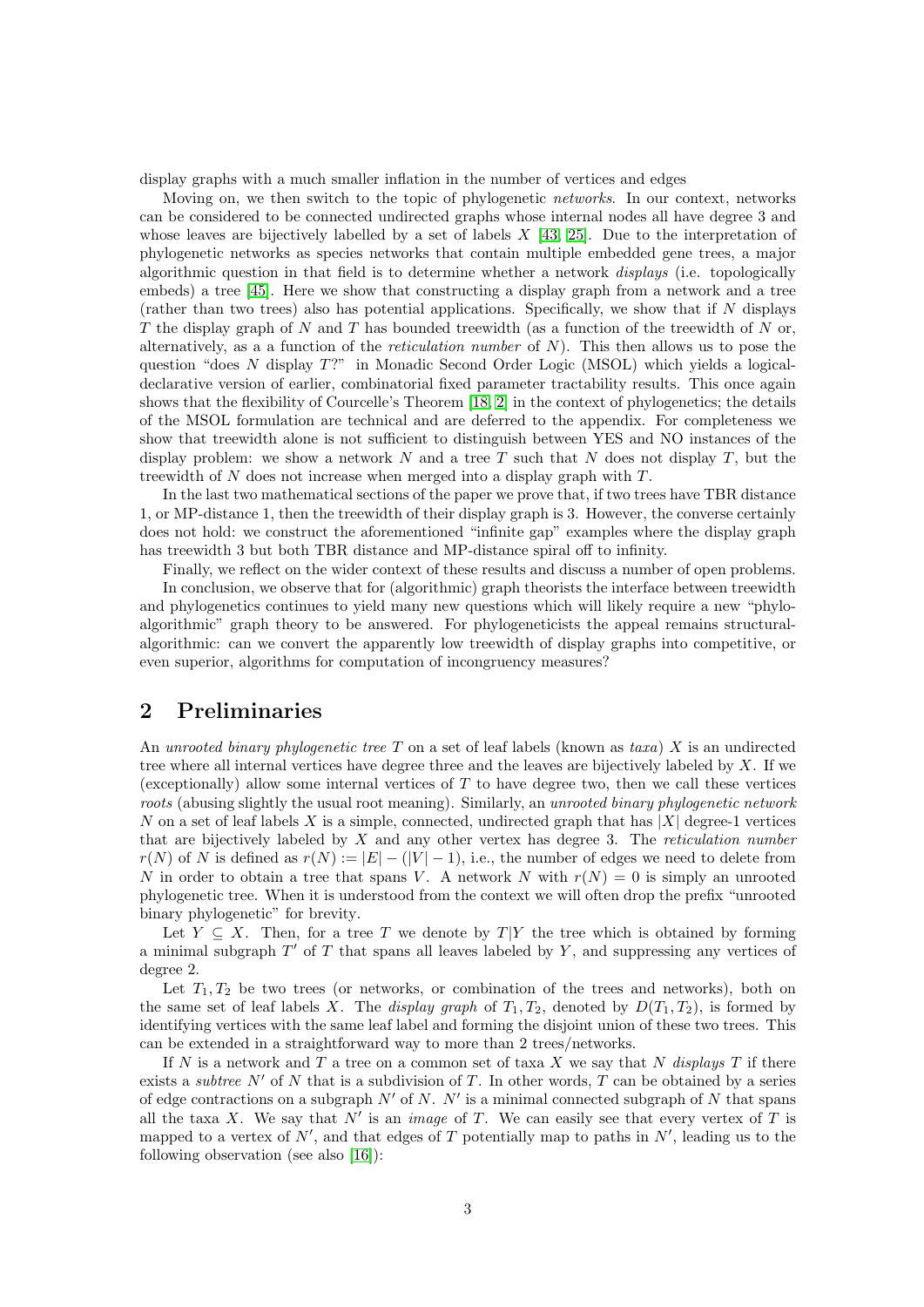**Observation 2.1.** If an unrooted binary network N displays an unrooted binary tree  $T$ , where both are defined on a common set of leaves  $(taxa)$  X, then there exists a surjection f from a subtree N' of N to T such that: (1)  $f(\ell) = \ell, \forall \ell \in X$ , (2) the subsets of  $V(N')$  induced by  $f^{-1}$  are mutually disjoint, and each such subset induces a connected subtree of  $V(N')$ , and  $(3)$  $\forall \{u, v\} \in E(T), \exists_1 \{\alpha, \beta\} \in E(N') : f(\alpha) = u \text{ and } f(\beta) = v.$ 

This observation will be crucial when we study the treewidth of  $D(N,T)$  as a function of the treewidth of N. We say that two (or more) trees are *compatible* if there exists another tree on X that displays all the trees. Note that for two unrooted binary phylogenetic trees on the same set of labels  $X$  compatibility is simply equivalent to the existence of a label-preserving isomorphism between the two trees.

A tree decomposition of an undirected graph  $G = (V, E)$  is a pair  $(\mathcal{B}, \mathbb{T})$  where  $\mathcal{B} = \{B_1, \ldots, B_q\}$ ,  $B_i \subseteq V(G)$ , is a collection of bags and T is a tree whose nodes are the bags  $B_i$  satisfying the following three properties:

(tw1) 
$$
\cup_{i=1}^q B_i = V(G);
$$

 $(\text{tw2}) \ \forall e = \{u, v\} \in E(G), \exists B_i \in \mathcal{B} \text{ s.t. } \{u, v\} \subseteq B_i;$ 

(tw3)  $\forall v \in V(G)$  all the bags  $B_i$  that contain v form a connected subtree of  $\mathbb{T}$ .

The width of  $(\mathcal{B}, \mathbb{T})$  is equal to  $\max_{i=1}^q |B_i| - 1$ . The treewidth of G is the smallest width among all possible tree decompositions of  $G$ . For a graph  $G$ , we denote  $tw(G)$  the treewidth of  $G$ . Given a tree decomposition  $\mathbb T$  for some graph G, we denote by  $V(\mathbb T)$  the set of its bags and by  $E(\mathbb T)$  the set of its edges (connecting bags). Property (tw3) is also known as running intersection property. We note that the treewidth of any graph G is at most  $|V(G)| - 1$ : consider a bag with all vertices of G. This is a valid tree decomposition of width  $|V(G)| - 1$ . Thus the treewidth is always a finite parameter for any graph.

Another, equivalent, definition of treewidth is based on chordal graphs. We remind that a graph  $G$  is chordal if every induced cycle in  $G$  has exactly three vertices. The treewidth of  $G$ is the minimum, ranging over all chordal completions  $c(G)$  of G (we add edges until G becomes a chordal graph), of the size of the maximum clique in  $c(G)$  minus one. Under this definition, each bag of a tree decomposition of G naturally corresponds to a maximal clique in the chordal completion of G [\[7\]](#page-23-5).

For a graph  $G = (V, E)$  and an edge  $e = \{u, v\} \in E(G)$ , the *deletion* of e is the operation which simply deletes e from  $E(G)$  and leaves the rest of the graph G the same. The *contraction* of e, denoted  $G/e$ , is the operation where edge e is deleted and its incident vertices u, v are identified. We say that a graph  $H$  is a minor of another graph  $G$  if  $H$  can be obtained by repeated applications of edge deletions and/or edge contraction, followed possibly by deleting isolated vertices, on  $G<sup>1</sup>$  $G<sup>1</sup>$  $G<sup>1</sup>$ . The order that these operations are performed does not matter and it will result always  $H$  in any performed order.

#### 2.1 Phylogenetic distances and measures

Several distances have been proposed to measure the incongruence between two (or more) phylogenetic trees on the same set of taxa. The high-level problem is to propose a measure that quantifies the dissimilarity of a given set of phylogenetic trees.

The most relevant distances for the purpose of this article are the so-called Tree Bisection and Reconnect distance and the *Maximum Parsimony Distance* which are defined in the following.

Given an unrooted binary phylogenetic tree  $T$  on  $X$ , a Tree Bisection and Reconnect (TBR) move is defined as follows [\[1\]](#page-23-0): (1) we delete an edge of T to obtain two subtrees T' and T''. (2) Then we select two edges  $e_1 \in T'$ ,  $e_2 \in T''$ , subdivide them with two new vertices  $v_1$  and  $v_2$ respectively, add an edge from  $v_1$  to  $v_2$ , and suppress all vertices of degree 2. In case either  $T'$  or

<span id="page-3-0"></span><sup>&</sup>lt;sup>1</sup>Equivalently we can say that H is a minor of G if H can be obtained by vertex deletions, edge deletions and edge contractions in G.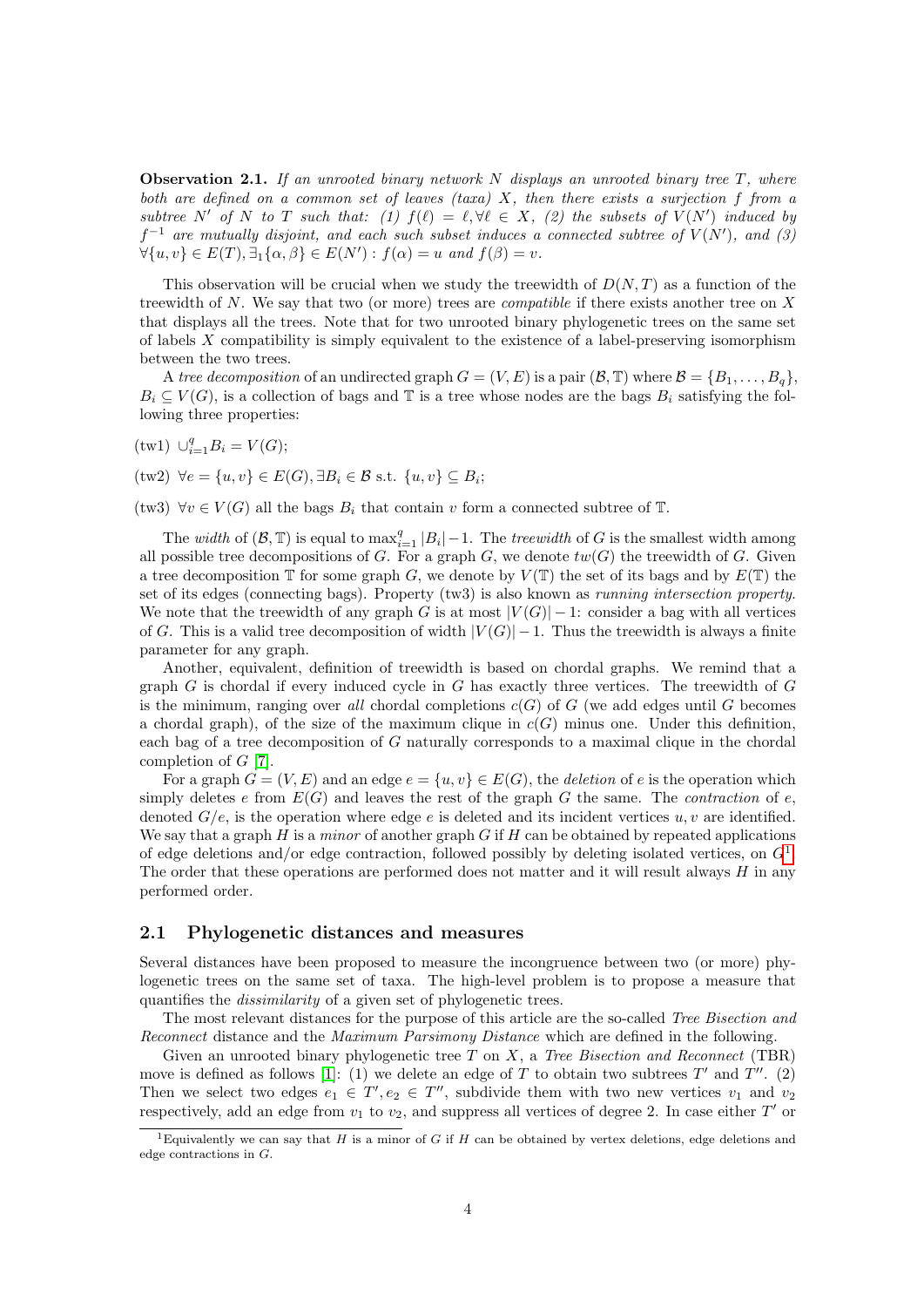$T''$  is a single leaf, then the new edge connecting T' and T'' is incident to that leaf. Let  $T_1, T_2$ be two unrooted binary phylogenetic trees on the same set of leaf-labels. The TBR-distance from  $T_1$  to  $T_2$ , denoted  $d_{TBR}(T_1, T_2)$ , is the minimum number of TBR moves required to transform  $T_1$ into  $T_2$  (or, equivalently,  $T_2$  to  $T_1$ ).

Computing the TBR-distance is essentially equivalent to the Maximum Agreement Forest (MAF) problem: Given an unrooted binary phylogenetic tree on X and  $X' \subset X$  we let  $T(X')$ denote the minimal subtree that connects all the elements in  $X'$ . An agreement forest of two unrooted binary trees  $T_1, T_2$  on X is a partition of X into non-empty blocks  $\{X_1, \ldots, X_k\}$  such that (1) for each  $i \neq j$ ,  $T_1(X_i)$  and  $T_1(X_j)$  are node-disjoint and  $T_2(X_i)$  and  $T_2(X_j)$  are node-disjoint, (2) for each *i*,  $T_1|X_i = T_2|X_i$ . A maximum agreement forest is an agreement forest with a minimum number of components (such that it *maximizes* the agreement), and this minimum is denoted  $d_{MAF}(T_1, T_2)$ . In 2001 it was proven by Allen and Steel that  $d_{MAF}(T_1, T_2) = d_{TBR}(T_1, T_2) + 1$ [\[1\]](#page-23-0).

In order to define the Maximum Parsimony Distance [\[24,](#page-24-5) [36,](#page-25-9) [32\]](#page-25-6) between two unrooted binary phylogenetic trees  $T_1, T_2$  both on X, we need first to define the concept of *character* on X which is simply a surjection  $f : X \to \mathbb{C}$  where  $\mathbb{C}$  is a set of *states*. Given a tree T on X, and a character f also on X, an extension of f to T is a mapping f' from  $V(T)$  to C such that  $f'(\ell) = f(\ell)$ ,  $\forall \ell \in X$ . An edge  $e = \{u, v\}$  with  $f'(u) \neq f'(v)$  is known as a mutation induced by f. The minimum number of mutations ranging over all extensions  $f'$  of  $f$  is called the parsimony score of  $f$  on  $T$ and is denoted by  $l_f(T)$ . Given two trees  $T_1, T_2$  their maximum parsimony distance  $d_{MP}(T_1, T_2)$ is equal to  $\max_{f} |l_f(T_1) - l_f(T_2)|$ .

Both the TBR and MP distances are NP-hard to compute and they are also metric distances i.e., they satisfy the four axioms of metric spaces: (a) non-negativity, (b) identity of indiscernibles (c) symmetry and (d) triangle inequality.

Given an unrooted binary phylogenetic tree  $T$  and a distance  $d$  (such as TBR and MP), we define the unit ball or the unit neighborhood of T under d to be  $u_d(T) = \{T' : d(T, T') = 1\}$  i.e., the set of all trees  $T'$  that are within distance one from T under the distance d. Such neighborhoods are important because usually they are building blocks of "local search" algorithms that try to find trees that optimize some particular criterion. Moreover, the diameter  $\Delta_n(d)$  is defined as the maximum value d taken over all pairs of phylogenetic trees with n taxa (see [\[39,](#page-25-15) Section 2.5] for a recent review on various results on the unit ball and the diameter of several tree rearrangement metrics.

### 3 Treewidth Distance

The main purpose of this manuscript is to define and study the properties of the treewidth distance between two phylogenetic trees. As mentioned in the introduction, the study of treewidth in the context of phylogenetics was triggered by the pioneering work of Bryant & Lagergren [\[16\]](#page-24-3) who proved that a necessary condition for a set of trees (not necessarily on the same set of taxa) to be compatible, is that their display graph has bounded treewidth. They used this insight to leverage a (theoretical) positive algorithmic result. Here we are interested in the question: in how far does the treewidth of the display graph itself function directly as a measure of phylogenetic incongruence? Hence the following natural definition:

**Definition 3.1** (Treewidth Distance). Given two unrooted binary phylogenetic trees  $T_1, T_2$ , both on the same set of leaf labels X, where  $|X| \geq 3$ , their treewidth distance is defined to be  $tw(D(T_1, T_2)) - 2$  and is denoted as  $d_{tw}(T_1, T_2)$ .

It is easy to see that for two unrooted binary phylogenetic trees  $T_1, T_2$  we have that  $d_{tw}(T_1, T_2) \ge$ 0, for  $|X| \geq 3$ . This is a direct consequence of the fact that if  $|X| \geq 3$  then the display graph contains at least one cycle and hence  $tw(D(T_1, T_2)) \geq 2$ . If  $|X| < 3$  then  $T_1, T_2$  are trivially isomorphic (they are either a single edge or a single vertex) and it does not make much sense to define a distance between such trees. So we can discard these boundary cases without any loss of generality in our study. (Of course, the treewidth of the display graph is still well-defined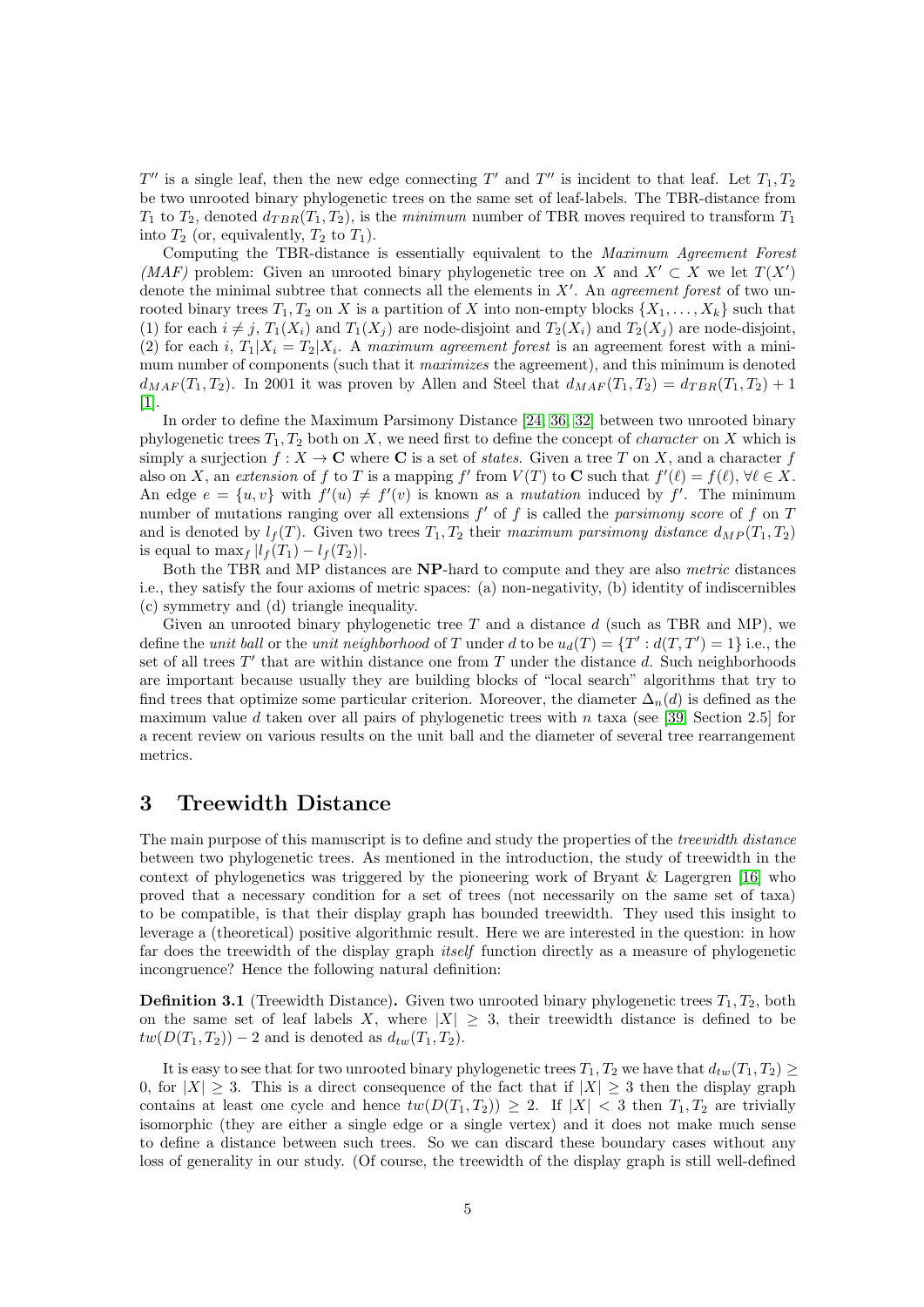in these omitted boundary cases). On the other hand we will leverage the well-known fact that  $tw(D(T_1, T_2)) = 2$  for two unrooted binary phylogenetic trees on X,  $|X| > 3$ , if and only if  $T_1$  and  $T_2$  are compatible (see e.g. [\[27\]](#page-25-5)). As mentioned earlier compatibility in this context is the same as label-preserving isomorphism, so it is natural to speak of equality and write  $T_1 = T_2$ . Note that it was shown in [\[33\]](#page-25-7) that  $tw(D(T_1, T_2)) \leq d_{MAF}(T_1, T_2) + 1 = d_{TBR}(T_1, T_2) + 2$ , and hence  $d_{tw}(T_1, T_2) \leq d_{TBR}(T_1, T_2).$ 

We remark that, because computation of treewidth is fixed parameter tractable [\[9,](#page-23-6) [22\]](#page-24-11), so too is  $d_{tw}$ . As we discuss in the final section of the paper it is not known whether  $d_{tw}$  can be computed in polynomial time, but ongoing research efforts by the algorithmic graph theory community to compute treewidth efficiently in practice (see e.g. [\[10\]](#page-24-12)) will naturally strengthen the appeal of  $d_{tw}$ as a phylogenetic measure.

An easy, but important, observation that we will use extensively in the rest of the manuscript is that treewidth (and treewidth distance) are unchanged by edge subdivision and degree-2 vertex suppression operations - with one trivial exception. We say that a graph is a *unique triangle* graph if it contains exactly one cycle such that this cycle has length 3 and at least one of the cycle vertices has degree 2. A unique triangle graph has treewidth 2.

Given a graph  $G = (V, E)$ , let  $e = \{u_1, u_2\} \in E$  be any edge of G and v be any degree-2 vertex of G (if there exists any) with neighbors  $v_1, v_2$ . We define the following two operations:

- **Subdivision of an edge e:** This defines a new graph  $G' = (V', E')$  where  $V' = V \cup \{w\}$ ,  $w \notin V$ and  $E' = (E \setminus \{e\}) \cup (\{u_1, w\}, \{w, u_2\}).$
- **Suppression of a degree-2 vertex v:** This defines a new graph  $G'' = (V'', E'')$  where  $V'' =$  $V \setminus \{v\}, E'' = E \setminus (\{v_1, v\} \cup \{v, v_2\}) \cup \{v_1, v_2\}.$

<span id="page-5-0"></span>**Observation 3.1.** Let  $G = (V, E)$  be a graph, which is not a unique triangle graph and let  $e = \{u_1, u_2\} \in E$  be any edge of G and v be any degree-2 vertex of G (if any) with neighbors  $v_1, v_2$ . Consider the following two graphs:

- 1.  $G' = (V', E')$  where we obtain G' after a single application of the edge subdivision step on edge  $e \in E(G)$ , and
- 2.  $G'' = (V'', E'')$  where  $G''$  is obtained from G after suppressing a degree-2 vertex  $v \in V(G)$ .

Then we have that:

$$
tw(G) = tw(G') = tw(G'').
$$

*Proof.* For the subdivision of an edge case, let  $G'$  be the resulting graph after the subdivision of some edge e. It is immediate that the treewidth of G' is at least  $q = tw(G)$  since G is a minor of  $G'$  and treewidth is non-increasing under minor operations. To show that the treewidth cannot increase we argue as follows. If G is a tree, then G' is also a tree and  $tw(G) = tw(G') = 1$  and we are done. So, we assume that G is not a tree so  $q \geq 2$ . Take a bag B of an optimal tree decomposition  $\mathbb T$  of G with largest bag size at least 3, that contains the endpoints  $u_1, u_2$  of e. Create a new bag  $B' \notin \mathcal{B}(\mathbb{T}): B' = \{u_1, u_2, w\}$  and attach it to B. This operation cannot increase the treewidth of the tree decomposition and it is immediate that the new tree decomposition is a valid one for  $G'$ .

Now we will handle the degree-2 vertex suppression operation. This can be simulated by two edge contraction operations, which are minor operations, so the treewidth cannot increase. In the other direction (i.e. proving that the treewidth cannot decrease), we see that if  $G$  is a tree the treewidth is immediately preserved. If G is not a tree, let  $G''$  be the resulting graph after a single degree-2 vertex suppression operation on a vertex v with neighbors, in  $G$ ,  $v_1$ ,  $v_2$  such that in  $G''$  $\{v_1, v_2\} \in E''$ . Take an optimal tree decomposition of G'', let this be  $\mathbb{T}''$ . By assumption that G is not a tree and that G is not a unique triangle graph,  $G''$  contains at least one cycle. Hence,  $tw(G'') \geq 2$  i.e., the size of the largest bag is at least 3. In  $\mathbb{T}''$ , locate a bag A that contains the pair of vertices  $v_1, v_2$ . Such a bag must exists by definition. Create a new bag  $A' = \{v_1, v_1, v_2\}$  and attach it to A thus creating a new tree decomposition  $\mathbb{T}'''$ . It is immediate that  $\mathbb{T}'''$  is a valid tree decomposition for  $G$  with width the same as the width of  $\mathbb{T}''$ , and the claim follows.  $\Box$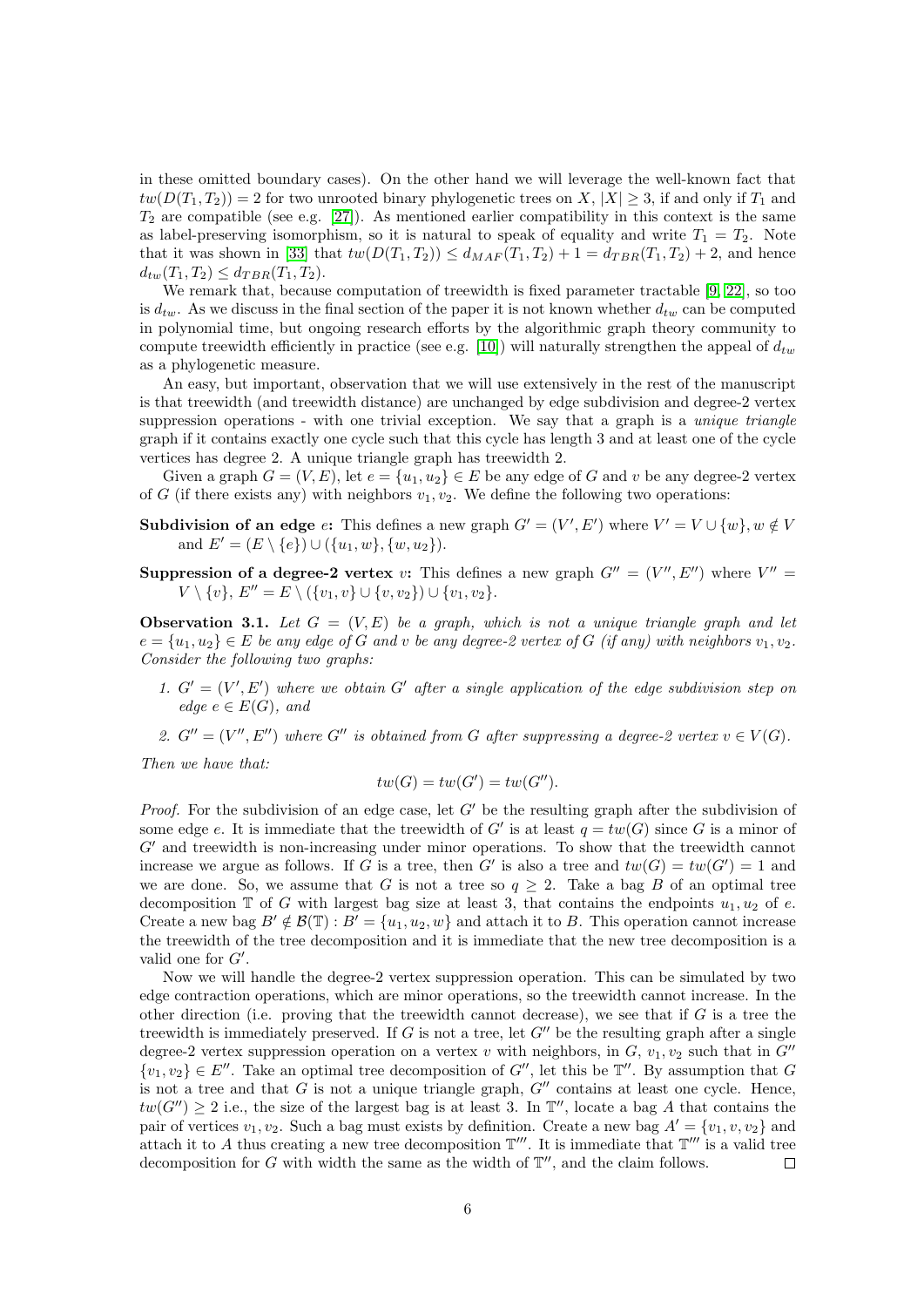Recall that if two unrooted binary trees  $T_1, T_2$  are incompatible, then  $tw(D(T_1, T_2)) \geq 3$ , so the display graph cannot be a unique triangle graph. Hence:

<span id="page-6-0"></span>**Observation 3.2.** Let  $T_1$  and  $T_2$  be two unrooted binary phylogenetic trees on the same set of taxa X. If  $T_1$  and  $T_2$  are incompatible, then the following operations can be applied arbitrarily to  $D(T_1, T_2)$  without altering its treewidth: suppression of degree-2 vertices, and subdivision of edges.

In subsequent sections we will often use Observation [3.2](#page-6-0) to (in particular) suppress some or all of the taxa in the display graph without altering its treewidth.

### 3.1 Metric properties of  $d_{tw}$

Given the definition of the treewidth distance, it is tempting to see if indeed such a distance is a metric distance e.g., it satisfies the four axioms of metric distances. We already argued that it satisfies the non-negativity condition and trivially it satisfies the identity of indiscernibles because  $T_1 = T_2 \Leftrightarrow d_{tw}(T_1, T_2) = 0$  as demonstrated in the previous discussion. The symmetry condition is also trivially satisfied because  $D(T_1, T_2) = D(T_2, T_1)$  i.e., the display graph is identical in both cases and thus has the same treewidth.



<span id="page-6-1"></span>Figure 1: An example of three trees (from top to bottom:  $T_1, T_2$  and  $T_3$ ) on a common set of taxa for which the triangle inequality is violated.

The only case left is to see if  $d_{tw}$  satisfies the triangle inequality property: given three unrooted binary phylogenetic trees  $T_1, T_2, T_3$  all on X is it the case that  $d_{tw}(T_1, T_3) \leq d_{tw}(T_1, T_2)$  +  $d_{tw}(T_2, T_3)$ ? Unfortunately, this is false as shown in Figure [1.](#page-6-1) By using appropriate software, for example QuickBB [\[26\]](#page-24-13), we can see that  $d_{tw}(T_1, T_2) = 1, d_{tw}(T_2, T_3) = 2$  and  $d_{tw}(T_1, T_3) = 4 >$  $d_{tw}(T_1, T_2) + d_{tw}(T_2, T_3)$ . We remark that, although mathematically disappointing, the absence of the triangle inequality is not a great hindrance in practice. Some other well-known phylogenetic measures, such as hybridization number, also do not obey the triangle inequality [\[37\]](#page-25-16).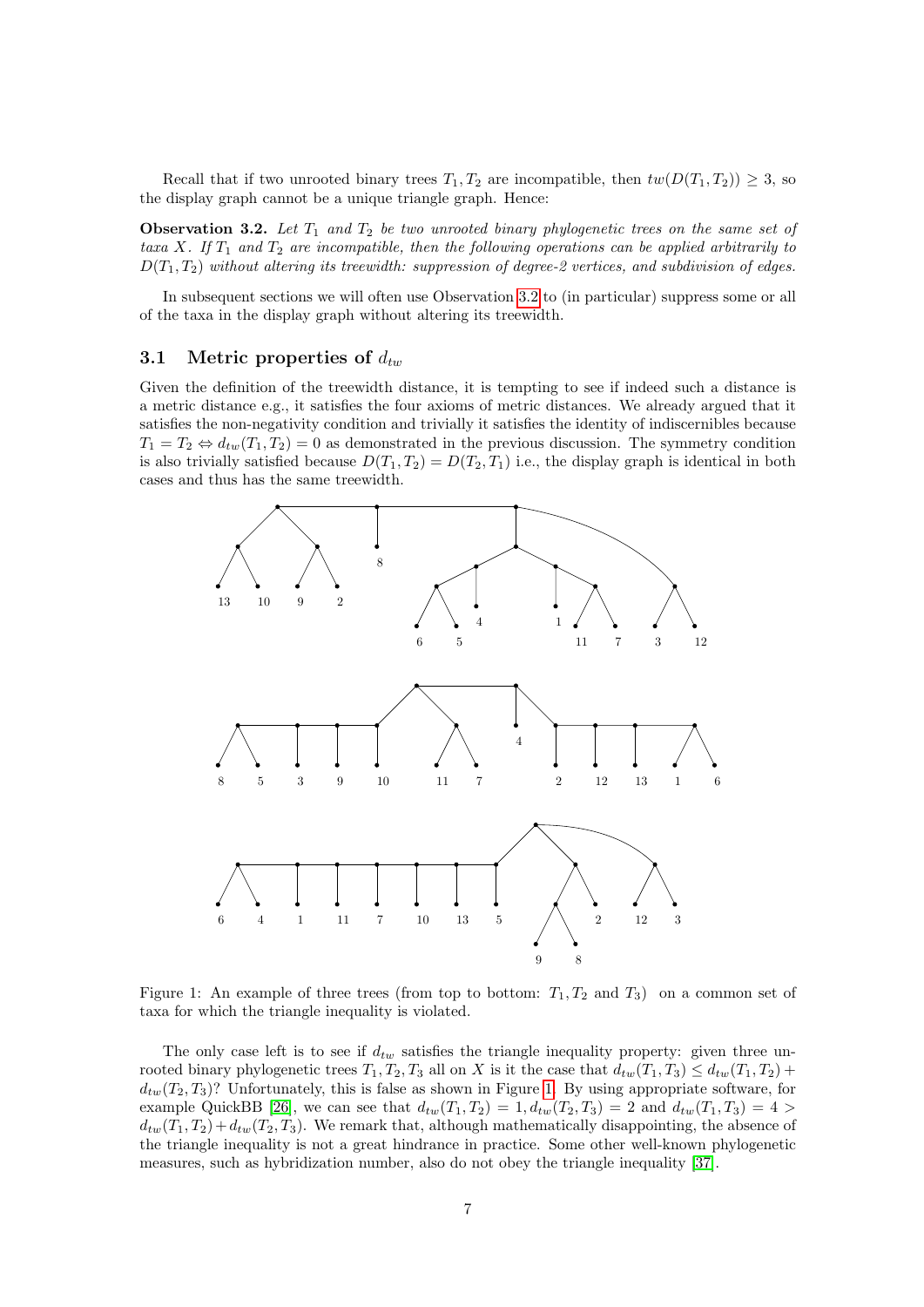## 4 The treewidth of the display graph under phylogenetic reduction rules

In this section we investigate the effect of several common phylogenetic reduction rules on the treewidth of the display graph. We will study the following three rules: (i) common pendant subtree, (ii) common chain and (iii) cluster reduction rule. Such rules constitute the building block of many FPT algorithms for computing phylogenetic distances. We will see that the three reduction rules behave somewhat differently with respect to the treewidth of the display graph. In particular, we will show how the subtree reduction operation, where compatible subtrees are collapsed to a single taxon, preserves the treewidth of the display graph. For the second case, the collapsing of a common chain (a maximal "caterpillar-like" region) in both trees down to length 2, could potentially decrease the treewidth of the display graph by at most one. On the other hand we show that if we collapse common chains down to length that is a function of the treewidth of the display graph, then we preserve the treewidth. The open question here is if this gap can be understood better i.e., if we can collapse the common chains to a constant length and preserve the treewidth. Finally, we investigate the cluster reduction rule where clusters are formed if in each tree there is an edge (called a *common split*) the deletion of which results that both trees are split into two subtrees on  $X'$  and  $X''$ . We will see that the treewidth of the display graph is (up to additive terms) equal to the maximum of the treewidth of the two clusters. We note that this is in contrast to other phylogenetic distance measure which usually behave additively with respect to the distances of the two clusters.

It is well-known that compatibility is preserved under the described reductions. For this reason we will assume that the two input trees  $T_1, T_2$  on X are not compatible. This immediately gives us a lower bound on the cardinality of the taxon set, namely  $|X| \geq 3$  since any two trees on 2 taxa are by definition compatible (both trees are single edges). Moreover the treewidth of their display graph is at least 3.

We start with the common pendant subtree rule.

#### 4.1 Subtree Reduction Rule

Let  $T_1, T_2$  be two unrooted binary phylogenetic trees on the same set of taxa X. A subtree T is called a *pendant* subtree of  $T_i$ ,  $i \in \{1,2\}$  if there exists an edge  $e$  the deletion of which detaches T from  $T_i$ . A subtree T, which induces a subset of taxa  $X' \subset X$ , is called *common pendant subtree* of  $T_1$  and  $T_2$  if  $T_1|X' = T_2|X'$  and if the additional following condition holds:

 $\triangleright$  Let  $e_i$  be the edge of tree  $T_i, i \in \{1,2\}$  the deletion of which detaches T from  $T_i$  and let  $v_i \in e_i, i \in \{1,2\}$  be the endpoint of  $e_i$  "closest" to the taxon set X'. Let's say that we root each  $T_i|X'$  at  $v_i$ , thus inducing a *rooted* binary phylogenetic tree  $(T_i|X')^{\rho}$  on X'. We require that  $(T_1|X')^{\rho} = (T_2|X')^{\rho}$ .

The previous condition formalizes the idea that the point of contact of the pendant subtree with the rest of the tree should explicitly be taken into account when determining whether a pendant subtree is common. (This is consistent with the definition of common pendant subtree elsewhere in the literature).

In the following we will show that the treewidth of the display graph  $D(T_1, T_2)$  of the two phylogenetic trees  $T_1, T_2$  is preserved under the common pendant subtree reduction rule:

Common Pendant Subtree (CPS) reduction: Find a maximal common pendant subtree in  $T_1, T_2$ . Let T be such a common subtree with at least two taxa and let  $X_T$  be its set of taxa. Clip T from  $T_1$  and  $T_2$ . Attach a single label  $x \notin X$  in place of T on each  $T_i$ . Set  $X := (X \setminus X_T) \cup \{x\}$  and let  $T'_1, T'_2$  be the two resulting trees and  $D(T'_1, T'_2) = D'$  be their resulting display graph.

<span id="page-7-0"></span>**Theorem 4.1.** Suppose that  $T_1$  and  $T_2$  are a pair of incompatible unrooted binary phylogenetic trees on X and the pair  $(T_1', T_2')$  is obtained from  $(T_1, T_2)$  by one application of the Common Pendant Subtree reduction. Then  $d_{tw}(T_1, T_2) = d_{tw}(T'_1, T'_2)$ .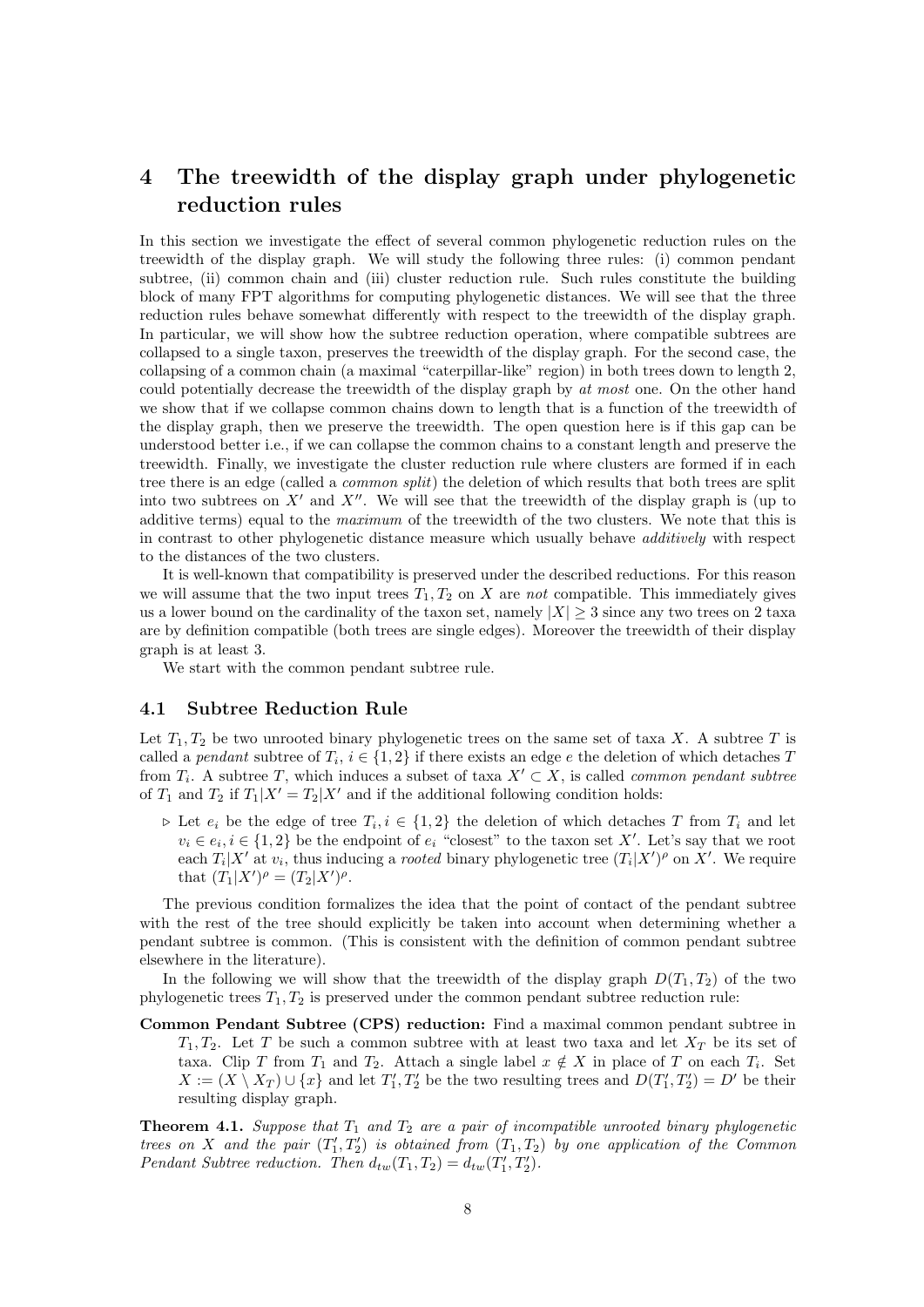

Figure 2: An illustration of the concept of *common pendant subtree*. If  $X' = \{a, b, c, d\}$  we see that  $T_1|X' = T_2|X'$  (because of the suppression of the parent of a in  $T_2$ ) but this is not true if we take into account the "root" location (in bold squares). Here both  $\{e, f\}$  and  $\{c, d\}$  induce maximal common pendant subtrees.



<span id="page-8-0"></span>Figure 3: Reduction of a common cherry  $\{x, y\}$  as described in the proof of Theorem [4.1.](#page-7-0)

*Proof.* A *cherry* is simply a size-2 subset of taxa  $\{x, y\}$  that have a common parent, and a cherry  $\{x, y\}$  is common if it is in both trees. Let us first consider the case that the pair  $(T'_1, T'_2)$  is obtained from a subtree reduction on a common cherry  $\{x, y\}$  whose parent is  $u_i$  in  $T_i$  and the parent of  $u_i$  is  $v_i$ ,  $i = 1, 2$ . Then the display graph  $D' = D(T'_1, T'_2)$  is obtained from  $D = D(T_1, T_2)$ by replacing the vertex subset  $\{u_1, x, y, u_2\}$  with a single vertex r which is connected to  $v_1$  and  $v_2$ and these are the only neighbors of r (see Figure [3\)](#page-8-0). Note that  $v_1 \neq v_2$  and  $\{v_1, v_2\}$  is not an edge in D because  $T_1$  and  $T_2$  are incompatible. D' can be obtained from D by applying Observation [3.2:](#page-6-0) suppress x, suppress y (and delete the created multi-edge) and then suppress  $u_2$ . Hence  $tw(D') = tw(D)$ . (The surviving vertex  $u_1$  assumes the role of r, since labels are irrelevant to treewidth.) For the more general case: it is easy to see that applying the CPS reduction rule to a subtree that is not a cherry, can be achieved by iteratively applying the CPS reduction to common cherries. This is correct because collapsing a common cherry cannot make two incompatible trees compatible. The result follows.

 $\Box$ 

#### 4.2 Chain Reduction Rule

Let T be an unrooted binary tree on X. For each taxon  $x_i \in X$ , let  $p_i$  be its unique parent in T. Let  $C = (x_1, x_2, \ldots, x_t)$  be an ordered sequence of taxa and let  $P = (p_1, p_2, \ldots, p_t)$  be the corresponding ordered sequence of their parents, If  $P$  is a path in  $T$  and the  $p_i$  are all mutually distinct then  $C$  is called a *chain* of length  $t$ . A chain  $C$  is a *common chain* of two binary phylogenetic trees  $T_1, T_2$  on a common set of taxa, if C is a chain in each one of them. See Figure [5](#page-13-0) for an example. Note that our insistence that the  $p_i$  are mutually distinct differs from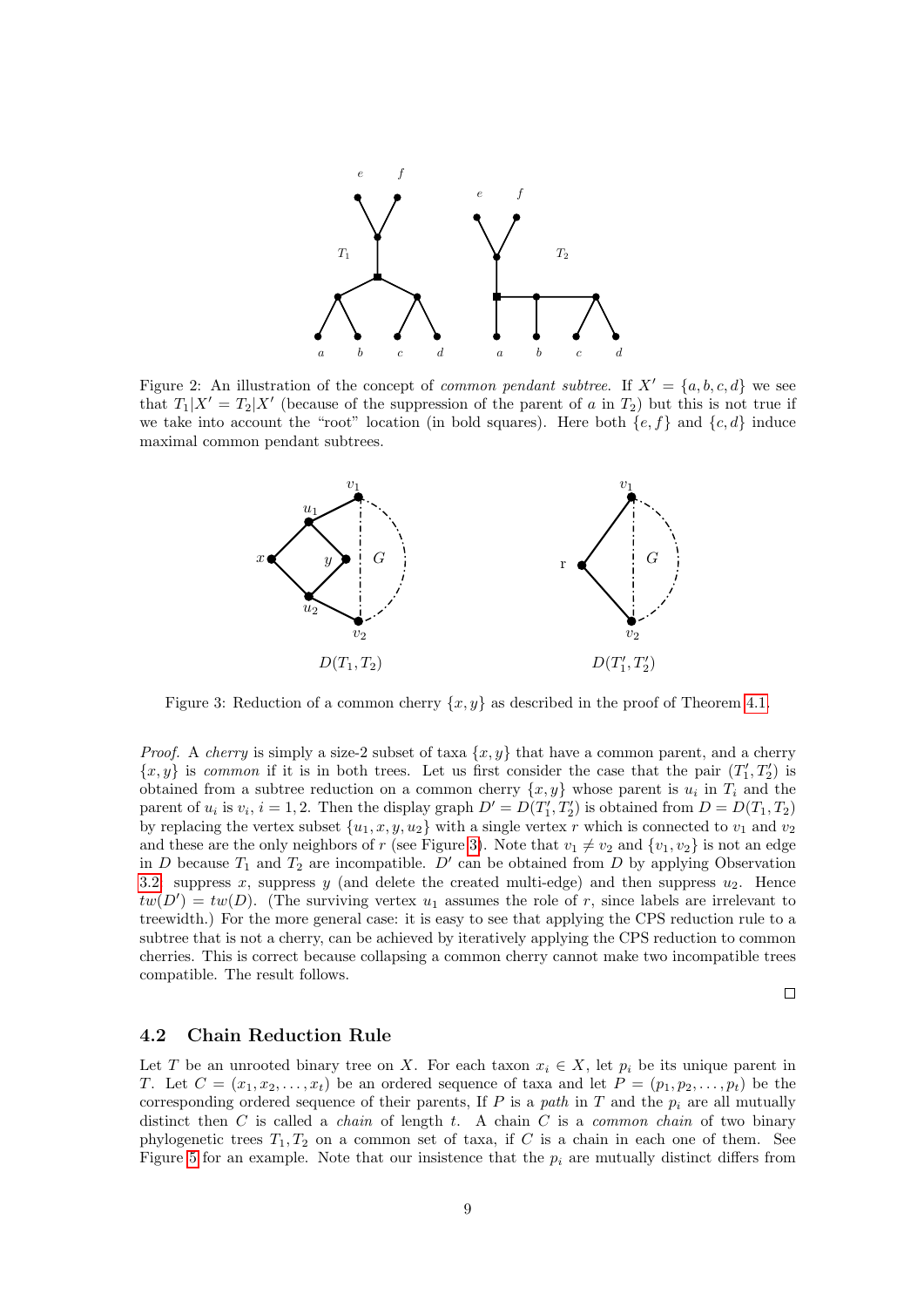the definition of chain encountered elsewhere in the literature, in which  $p_1 = p_2$  and  $p_{t-1} = p_t$  is permitted. However, our more restrictive definition of chain is only a very mild restriction, since a chain of length t under the traditional definition yields a chain of length at least  $(t - 4)$  under our definition. Our definition ensures that in both trees neither end of the chain is a cherry, which avoids a number of annoying (and uninteresting) technicalities. Let  $v_i$  denote the parent of  $x_i$  in  $T_1$  and  $u_i$  its parent in  $T_2$ .

We now define the common chain reduction rule.

Common d-Chain Reduction Rule (d-cc): Let  $T_1, T_2$  be two incompatible unrooted binary phylogenetic trees on a common set of taxa X. Let C be a common chain of  $T_1, T_2$  of length  $t \geq 3$ . On each  $T_i, i \in \{1,2\}$  clip the chain down to length  $d \in \{2,\ldots,t-1\}$  as follows: Keep the first  $\lceil d/2 \rceil$  and the last  $\lceil d/2 \rceil$  taxa and delete all the intermediate ones (i.e., delete all the taxa with indexes in  $\{[d/2]+1,\ldots,t-|d/2|\}$ , suppress any resulting vertex of degree 2 and delete any resulting unlabelled leaves of degree 1. Let  $C'$  be the new clipped common chain on both trees.

Observe that C' has  $\lceil d/2 \rceil + t - (t - \lfloor d/2 \rfloor) = \lceil d/2 \rceil + \lfloor d/2 \rfloor = d$  taxa and that in each  $T_1, T_2$ the parents of the taxa  $x_{\lceil d/2 \rceil}, x_{t-\lfloor d/2 \rfloor+1}$  are connected by an edge. Let  $D(T_1, T_2) = D$  be the display graph of  $T_1, T_2$  and  $D'(T'_1, T'_2) = D'$  be the display graph of  $T'_1, T'_2$  after the application of one chain reduction rule. Equivalently,  $D'$  can be obtained directly from D by deleting the  $(t - d)$  pruned taxa and suppressing unlabelled degree-2 vertices. In fact, due to the fact that  $T_1, T_2$  are incompatible (and thus so are  $T_1', T_2'$ ) we can (by Observation [3.2\)](#page-6-0) safely suppress (in D) all the degree-2 nodes labelled by taxa in C, and (in  $D'$ ) all the degree-2 nodes labelled by taxa in C', without altering the treewidth of D or D'. Without loss of generality we assume that this suppression has taken place.

Observe that the part of D that corresponds to the common chain C now resembles a  $2 \times t$ grid and in D' is a  $2 \times d$  grid. For a common chain C of length t, let  $g(C)$  be the corresponding  $2 \times t$  grid in D and similarly define  $g(C')$  in D' for the clipped common chain of length d.

Now, assume that we have an optimal tree decomposition  $\mathbb T$  of D of width k, i.e., the maximum bag size in  $\mathbb T$  is  $k+1$ . First of all, by a standard minor argument, it is immediate that application of the cc-reduction rule cannot increase the treewidth: the resulting display graph  $D'$  is a minor of D.

Our strategy will be as follows: Given an optimal tree decomposition  $\mathbb{T}'$  for  $D'$ , we will modify it to construct a tree decomposition for D that in the worst case has width at most  $tw(D')+1$ , thus proving  $tw(D') \ge tw(D) - 1 = k - 1$ . (In some cases we will be able to prove the stronger result that  $tw(D) = tw(D')$ .

We distinguish two cases.

**Case 1: The common chain**  $q(C)$  is a separator in D. In other words, deleting  $q(C)$  from D will result in two connected components. In this case we will show that clipping the common chain  $C$  down to length 2 by applying a 2-cc step preserves the treewidth of  $D$ . We note that an application of a 2 – cc step causes  $g(C')$  to resemble a  $C_4$  in  $D'$ , where as usual,  $C_4$  is a cycle of length 4.

<span id="page-9-0"></span>**Lemma 4.1.** Let  $T_1', T_2'$  be two incompatible unrooted binary phylogenetic trees that are obtained after a single application of the operation 2-cc(C) on  $T_1$  and  $T_2$  where  $g(C)$  is a separator in  $D(T_1, T_2)$ . Then  $d_{tw}(T_1, T_2) = d_{tw}(T_1', T_2')$ .

*Proof.* Let D be the display graph of  $T_1, T_2$  and D' the display graph after we clipped the common chain C down to length 2 and let  $g(C')$  be the  $2 \times 2$  grid induced by the common chain in D'. Remember that  $g(C')$  has 4 vertices  $\{v_1, u_1, v_t, u_t\}$  such that  $\{v_1, v_t\} \subset V(T_1)$  and  $\{u_1, u_t\} \subset$  $V(T_2)$ . Let  $\mathbb{T}'$  be an optimal tree decomposition for D'.

Consider the grid  $g(C')$  in D' corresponding to the clipped chain C' of length  $d = 2$ . We will expand  $g(C')$  inductively by first inserting the parents  $v_2, u_2$  of the clipped taxon  $x_2$  (and an edge between them): These two vertices will be inserted in the  $C_4$  induced by  $\{v_1, v_t, u_1, u_t\}$ . After the j-th step,  $j \leq t - d$ , of this process, we will have retrieved the parents of taxa  $x_2, \ldots x_{j+1}$ .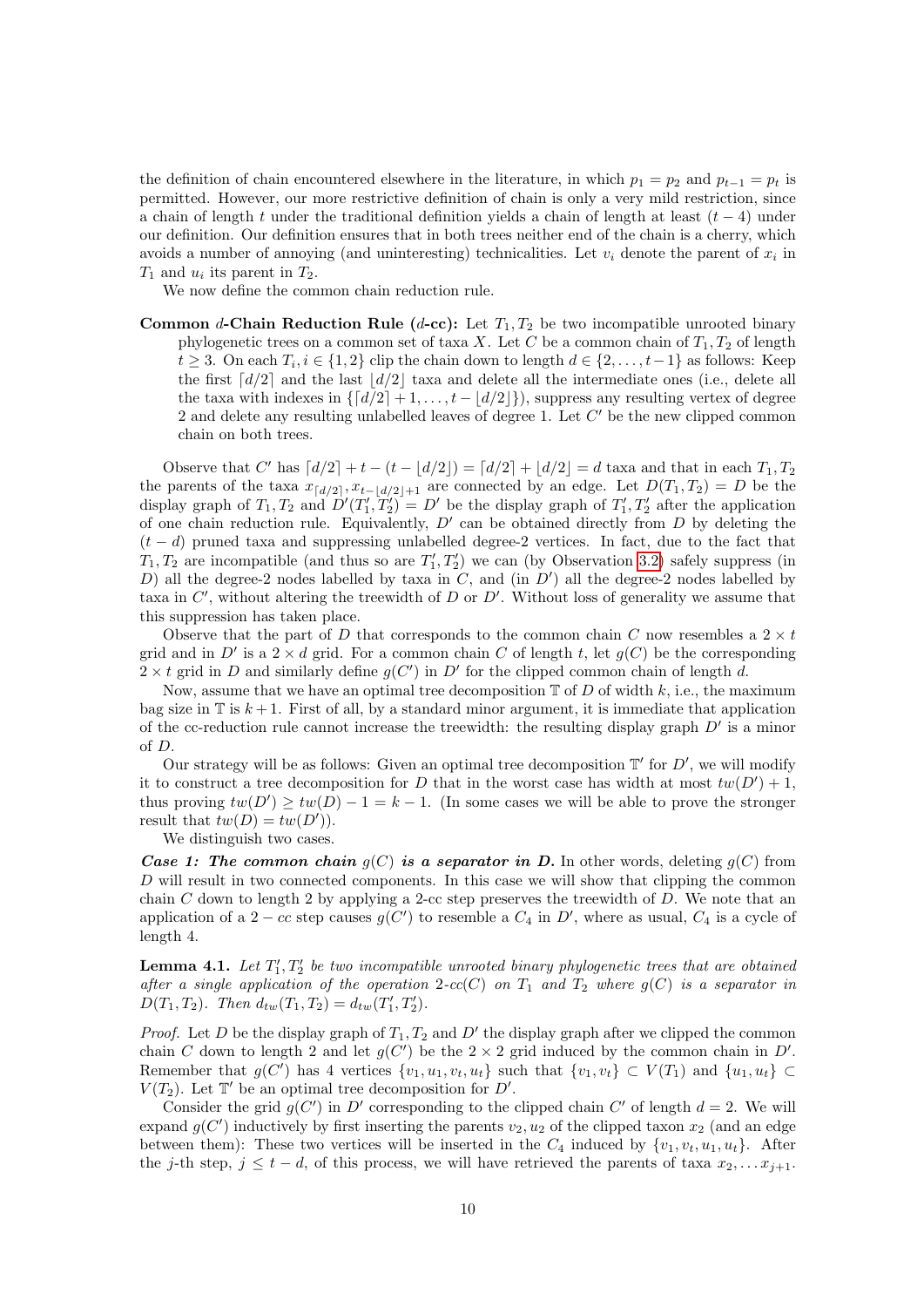Step  $(j + 1)$  continues by expanding the current  $g(C'')$  of length  $j + 2$  by inserting the parents  $v_{i+2}, u_{i+2}$  in the  $C_4$  induced by  $v_{i+1}, v_t, u_{i+1}, u_t$ . We will show how, at each step, we can update the tree decomposition  $\mathbb{T}'$ , without increasing its width, so that the new one will be a valid tree decomposition for the updated display graph.

We will start by proving the base case. For this, we will find helpful the following claim about the structure of  $\mathbb{T}'$ .

Claim 4.1. There exists an optimal tree decomposition  $\mathbb{T}'$  of  $D'$  such that  $\mathbb{T}'$  contains two adjacent degree-2 bags  $A_1$  and  $A_2$  where  $A_1 = \{v_1, u_1, v_t\}, A_2 = \{v_t, u_1, u_t\}.$ 

*Proof.* Observe that since  $g(C)$  is a separator in D, then so is  $g(C')$  in D'. In D' we delete the edges  $\{v_1, v_t\}$  and  $\{u_1, u_t\}$  and we obtain, wlog, two connected components  $D'_1$  and  $D'_2$  such that  $\{v_1, u_1\} \subset V(D'_1)$  and  $\{v_t, u_t\} \subset V(D'_2)$ . Consider optimal tree decompositions  $t_1, t_2$  of  $D'_1, D'_2$  respectively. Note that  $tw(D'_1) \leq tw(D'), tw(D'_2) \leq tw(D')$  and  $tw(D') \geq 3$ . Since  $\{v_1, u_1\} \in E(D'_1)$ , there must be a bag  $B_1 \in V(t_1)$  that contains  $\{v_1, u_1\}$ . Similarly, there must be a bag  $B_2 \in V(t_2)$  that contains  $\{v_t, u_t\}$ . Attach to  $B_1$  a new bag  $A_1 = \{v_1, u_1, v_t\}$  and attach to  $B_2$  bag  $A_2 = \{v_t, u_1, u_t\}$  and join  $A_1, A_2$  by an edge to create a new tree decomposition  $\mathbb{T}^d$ for  $D'$ : indeed, it is immediate to see that  $T'$  satisfies all the treewidth conditions. Moreover, the width of this tree decomposition is  $\max(tw(D'_1), tw(D'_2), 2)$ . Noting that  $3 \leq tw(D') \leq$  $\max(tw(D'_1), tw(D'_2), 2) \leq max(tw(D'_1), tw(D'_2)) \leq tw(D')$  it follows that it is an optimal tree decomposition of  $D'$ .  $\Box$ 



<span id="page-10-0"></span>Figure 4: An example of the inductive construction of Lemma [4.1.](#page-9-0) We construct a new tree decomposition which facilitates the extra links added by increasing the length of  $g(C')$  by one, corresponding to adding the parents of the current missing taxon (in this case  $x_2$ ). The grey edges are not in the display graph  $D'$  but they indicate the maximal cliques induced by the size-3 bags that we add in Lemma [4.1.](#page-9-0)

Given  $\mathbb{T}'$  as described in the previous claim, delete bags  $A_1, A_2$  and consider the following set of bags:  $J_1 = \{v_1, v_2, u_1\}, J_2 = \{v_2, u_1, u_2\}, J_3 = \{v_2, v_t, u_2\}$  and  $J_4 = \{v_t, u_2, u_t\}.$  Attach  $J_1$ to  $B_1$  (the bag that was adjacent to  $A_1$ ) and  $J_4$  to  $B_2$  (the bag that was adjacent to  $A_2$ ) and create a path of bags from  $J_1$  to  $J_4$ . It is easy to argue that this is a valid tree decomposition  $D''$ , defined as the display graph after the parents of  $x_2$  have been added; see Figure [4.](#page-10-0) First of all, for conditions (tw1) and (tw2) this is immediate by construction. Indeed,  $v_2$  belongs to  $J_1, J_2, J_3$  and  $u_2$  belongs to  $J_2, J_3, J_4$ . For (tw2) observe that the edges  $\{v_1, v_t\}$ ,  $\{u_1, u_t\}$  are not present in  $g(C'')$ so we do not need to consider them. For the new edges we have that  $\{v_1, v_2\} \in J_1$ ,  $\{u_1, u_2\} \in J_2$ ,  $\{v_2, u_2\} \in J_3$ ,  $\{v_2, v_t\} \in J_3$  and  $\{u_2, u_t\} \in J_4$ . Also, by leveraging the explicit construction of  $\mathbb{T}^d$ (in particular:  $v_t, u_t \notin B_1$  and  $u_1, v_1 \notin B_2$ ) we can easily verify that (tw3) is true for  $\mathbb{T}''$ . Finally, the width of this new tree decomposition is no greater than the width of  $\mathbb{T}'$  because we only add bags of size 3 and, by construction,  $\mathbb{T}'$  already contained at least one bag of size 4.

This proves that, for the base case, the treewidth of the new display graph remains unchanged. For the j-th step, we apply the arguments above where as  $A_1$  and  $A_2$  we use the bags  $\{v_i, u_i, v_t\}$ and  $\{v_t, u_j, u_t\}$  which by induction exist and are adjacent. Delete them and replace them with the following chain of bags, as before:  $J_1 = \{v_j, v_{j+1}, u_j\}$ ,  $J_2 = \{v_{j+1}, u_j, u_{j+1}\}$ ,  $J_3 = \{v_{j+1}, v_t, u_{j+1}\}$  and  $J_4 = \{v_t, u_{i+1}, u_t\}$ . We continue until we add the last missing piece of  $g(C)$ . and  $J_4 = \{v_t, u_{i+1}, u_t\}$ . We continue until we add the last missing piece of  $g(C)$ .

Case 2: The common chain C is not a separator in D. We say that the  $2 \times t$  grid  $g(C)$ in D that corresponds to the common chain C is not a separator if the deletion of  $g(C)$  from D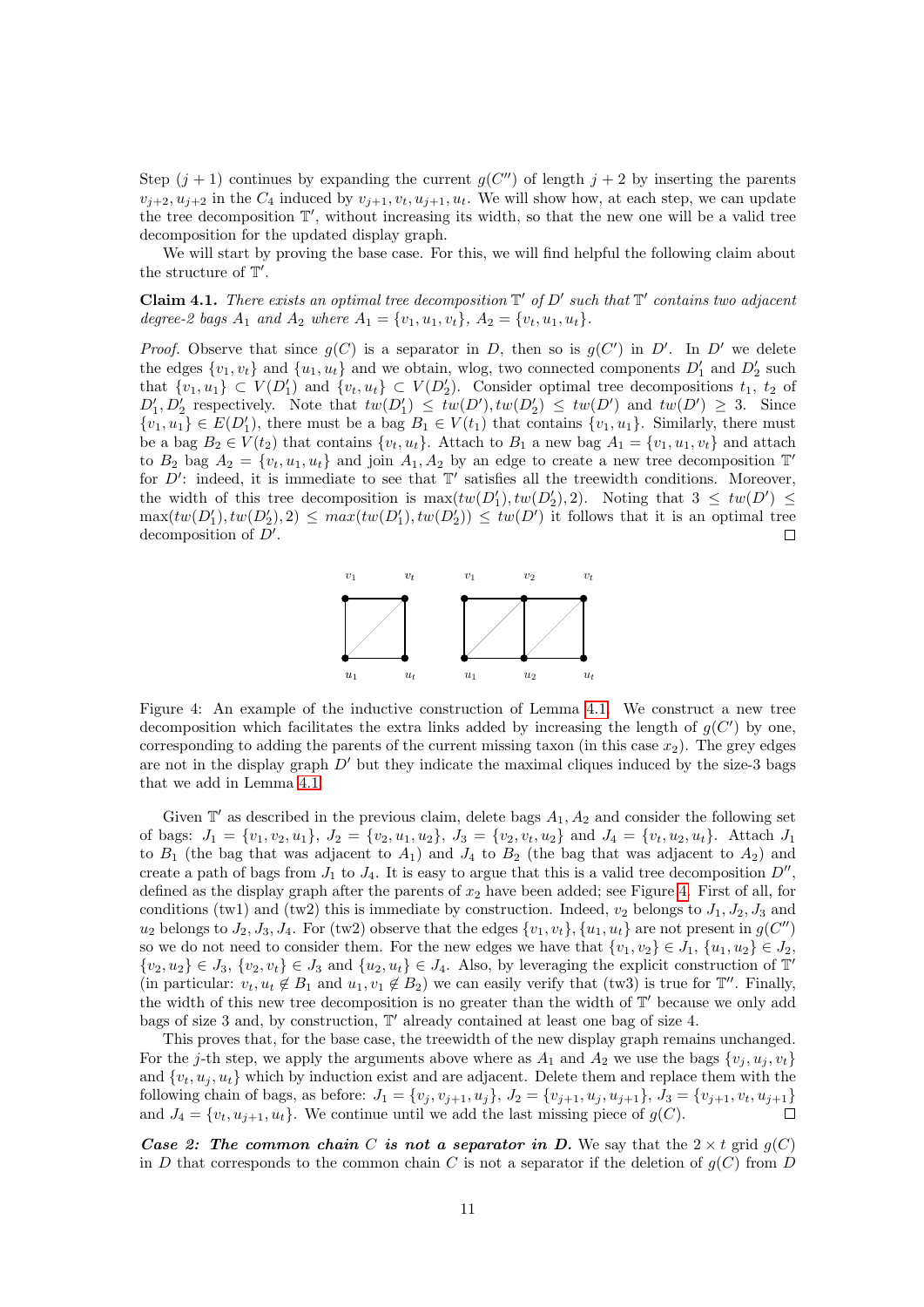leaves the display graph D connected. See Figure [5](#page-13-0) as an example of such a case and Figure [6](#page-13-1) for an example of their display graph. It is easy to observe that if  $q(C)$  is not a separator in D then neither is  $g(C')$  in D'. We will show that in this case the treewidth of D after clipping  $g(C)$  down cannot decrease by more than a unit term.

**Lemma 4.2.** Let  $T_1', T_2'$  be the two incompatible unrooted binary phylogenetic trees that are obtained after a single application of the d-cc reduction rule with  $d = 2$  on  $T_1$  and  $T_2$  on a common chain C such that  $g(C)$  is not a separator in  $D(T_1, T_2)$ . Then we have  $d_{tw}(T'_1, T'_2) \leq d_{tw}(T_1, T_2) \leq$  $d_{tw}(T_1', T_2') + 1.$ 

*Proof.* As in the separator case, we will alter the tree decomposition  $\mathbb{T}'$  for  $D'$  to obtain a new tree decomposition  $\mathbb{T}''$  that will be valid for  $D''$  (the display graph with the expanded  $2 \times 3$  grid  $g(C'')$  and which has width at most  $tw(D')+1$ . Then, we will argue how we can increase the length of this  $2 \times 3$  grid  $g(C'')$  to any arbitrary length without further increasing the width. So, the +1 term might be incurred only when we transfer from the  $2 \times 2$  to the  $2 \times 3$  grid but when we retrieve the rest of C we do not have to pay again in terms of increasing the width. The reason for this is that in the transition from length 2 to 3 we guarantee that the tree decomposition for the updated situation has a certain invariant property that we can exploit in order to further increase the length of the grid "for free". The initial tree decomposition might however not possess this property and we have to pay potentially a unit increase in the width of the decomposition to establish it.

Consider the grid  $g(C')$  in D' corresponding to the clipped chain C' of length  $d = 2$ . It contains 4 vertices:  $\{v_1, v_t\} \in V(T_1)$  and  $\{u_1, u_t\} \in V(T_2)$ . As in the separator case we will expand this  $g(C')$  inductively by first inserting the parents  $v_2, u_2$  of the clipped taxon  $x_2$  and after the j-th step,  $j \leq t - d$  of this process we will have already retrieved the parents of taxa  $x_2, \ldots x_{j+1}$ . The  $(j+1)$ th step proceeds by expanding the current  $g(C'')$  of length  $j+2$  by inserting the parents  $v_{j+2}, u_{j+2}$  in the  $C_4$  induced by  $v_{j+1}, v_t, u_{j+1}, u_t$ .

For the base case, we will distinguish three cases. In all cases we assume without loss of generality that  $\mathbb{T}'$  is an optimal *small* tree decomposition of  $D'$ . A small tree decomposition is a tree decomposition where no bag in the tree decomposition is a subset of another (which thus also excludes the possibility of having two copies of the same bag). It is well-known that there exist optimal tree decompositions that are also small.

 $|V(D')| > 4$  and  $\exists$  bag  $B \in V(\mathbb{T}')$  such that B contains  $\{v_1, v_t, u_1, u_t\}$ . As a first step, we claim that  $|B| > 5$ . Indeed, assume for the sake of contradiction that B contains only these four vertices and take any bag  $A \in V(T')$  that is adjacent to B in the tree decomposition  $T'$ . (Such a bag must exist because  $|V(D')| > 4$ .) Consider their intersection  $A \cap B$ . By the smallness assumption on  $\mathbb{T}'$  we have that  $|A \cap B| \leq 3$ . By standard properties of tree decom-positions (see e.g., [\[19\]](#page-24-2)) we know that  $A \cap B$  is a separator in D' of the following two sets of vertices:  $F_A = \bigcup_{v \in V(T_A)} B_v$ ,  $F_B = \bigcup_{v \in V(T_B)} B_v$  where  $T_A$  is the connected component of  $\mathbb{T}^d$ that contains bag A and  $T_B$  is the connected component of  $\mathbb{T}'$  that contains B if we delete the edge  $\{A, B\}$  from  $E(\mathbb{T}')$ . But observe that  $A \cap B$  cannot be a separator for separation  $F_A, F_B$  because  $A \cap B \subset g(C')$  and  $g(C')$  is not a separator of D'. A contradiction.

Now we proceed as follows: Create a new bag  $H_1 = \{v_1, v_t, u_1, u_t, v_2\}$  and attach it to B with an edge. Create a second bag  $H_2 = H_1 \cup \{u_2\} \setminus \{v_1\}$  and attach it to  $H_1$ .

We claim this is a valid tree decomposition for  $D''$  (which is  $D'$  where  $g(C')$  has increased its length by 1). Indeed, property  $(tw1)$  is immediate by construction, as is  $(tw3)$ . For  $(tw2)$ observe that bag  $H_1$  takes care of the new edges  $\{v_1, v_2\}$ ,  $\{v_2, v_t\}$  of  $g(C'')$  and the bag  $H_2$ of the new edges  $\{v_2, u_2\}, \{u_1, u_2\}, \{u_2, u_t\}.$  Note that, because  $|B| \geq 5$ , the new bags  $H_1$ and  $H_2$  do not increase the width of the decomposition.

 $|V(D')|=4$  and  $\exists$  bag  $B \in V(\mathbb{T}')$  such that B contains  $\{v_1, v_t, u_1, u_t\}$ . This situation can only occur if D' is the complete graph on 4 vertices  $K_4$  (since we know  $tw(D') \geq 3$ ). This exceptional case can be dealt with similarly to the previous case, except that the addition of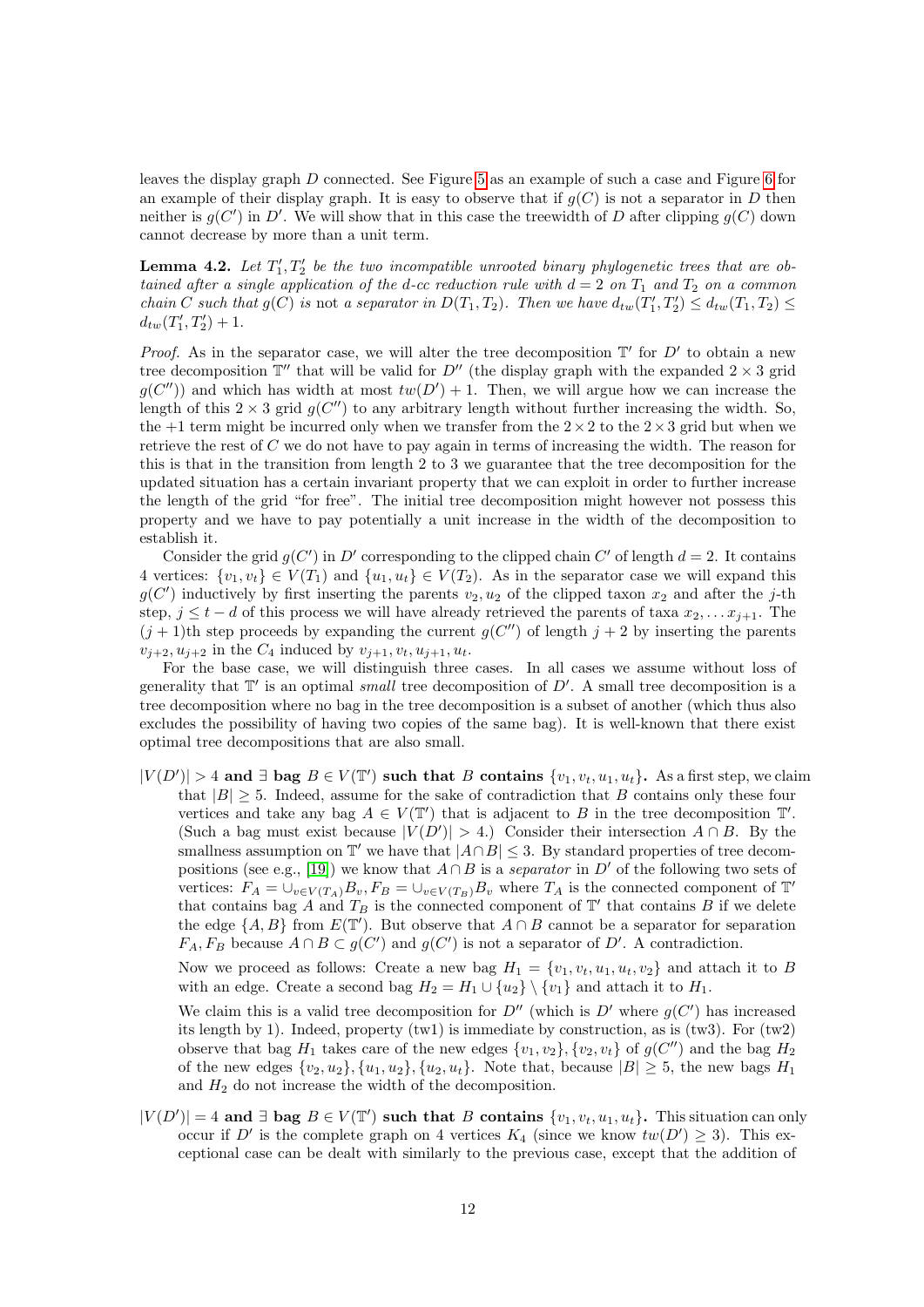bags  $H_1$  and  $H_2$  increase the width of the decomposition by exactly one. That is, we obtain a decomposition of  $D''$  of width  $tw(D') + 1$ .

- $\exists B \in V(\mathbb{T}')$  that contains all of  $\{v_1, v_t, u_1, u_t\}$ . Note that every chordal completion of D' must introduce the chord  $\{v_1, u_t\}$  and/or the chord  $\{v_t, u_1\}$ . It is well-known that each maximal clique in a chordal completion induces a bag in a corresponding tree decomposition, and each bag in a tree decomposition induces a maximal clique in a corresponding chordal completion. Assume without loss of generality that the chord  $\{v_t, u_1\}$  is present<sup>[2](#page-12-0)</sup> Then  $\{v_1, u_t\}$ is not present (because otherwise the corresponding bag would contain all of  $\{v_1, v_t, u_1, u_t\}$ , violating the case assumption.) Hence there exist two bags  $A \neq B$  of  $\mathbb{T}'$  that contain the sets of vertices  $\{v_1, u_1, v_t\}$  and  $\{u_1, u_t, v_t\}$  respectively (and possibly other vertices). Add the element  $v_1$  to B and, in order to guarantee the running intersection property for  $v_1$ , add it also to each of the bags in the unique path from A to B in the tree decomposition  $T'$  (all these bags contain  $\{u_1, v_t\}$  by the running intersection property). This might increase the width of the decomposition by at most one. We introduce  $H_1$  next to  $B \cup \{v_1\}$  and  $H_2$  next to  $H_1$ .
	- If adding  $v_1$  does increase the width, it is because  $v_1$  is added to a bag that already has maximum size. All maximum-size bags in  $\mathbb{T}'$  contain at least 4 vertices (because  $tw(D') \geq 3$ ) so after adding  $v_1$  the maximum-size bags in the decomposition contain at least 5 vertices. Specifically, adding  $H_1$  and  $H_2$  cannot further increase the width of the decomposition and we obtain a decomposition of width at most  $tw(D') + 1$ .
	- If adding  $v_1$  does not increase the width, then the maximum bag size in our new  $v_1$ augmented decomposition is at least 4 (because  $|B \cup \{v_1\}| \geq 4$ ). Hence, adding  $H_1$  and  $H_2$  cannot increase the width of the decomposition by more than 1. So we again have a decomposition of width at most  $tw(D') + 1$ .

In all the above three cases we end up with a (not necessarily optimal) tree decomposition in which  $H_1$  and  $H_2$  are two adjacent size 5 bags (of degree 2 and 1 respectively). This process can now be iterated without further raising the width of the decomposition because all added bags will have size at most 5. For example, to add the parents of  $x_3$ : add a new bag  $\{v_2, u_2, v_t, u_t\}$ next to  $H_2$  ("forget"  $u_1$  from bag  $H_2$ ) and then add two new bags  $\{v_2, v_3, v_t, u_2, u_t\}$  ("introduce"  $v_3$ ) and  $\{v_3, v_t, u_2, u_3, u_t\}$  ("forget"  $v_2$  and "introduce"  $u_3$ ).

In conclusion, from a clipped chain C' and its corresponding grid  $g(C')$  in D' we can retrieve the whole original chain by increasing the treewidth of the resulting display graph by at most 1. Equivalently, clipping a common chain down to length 2 where in the display graph  $D(T_1, T_2)$  the common chain is not a separator, cannot decrease the treewidth of the resulting display graph by more than 1.  $\Box$ 

Figure [6](#page-13-1) shows that shortening a chain to length 2 might indeed reduce the treewidth of the display graph by 1. A natural question therefore arises: is there a constant  $d > 2$  such that, if we clip a chain down to length  $d$ , the treewidth of the display graph is guaranteed to not decrease? This seems like a highly non-trivial question with deep connections to forbidden minors. But, at least in the case where the common chain is very large with respect to a function of the treewidth of the display graph  $D$ , we can show that shortening chains to a length dependent on the treewidth of D does preserve the treewidth.

**Theorem 4.2.** Let  $T_1, T_2$  be two incompatible unrooted binary trees and  $D(T_1, T_2)$  their display graph such that  $tw(D(T_1, T_2)) = k$ . Then, there is a function  $f(k)$  such that if there exists a common chain C of length  $t > f(k)$  then we can clip C down to length  $f(k)$  such that  $tw(D') =$  $tw(D)$  (where as usual D' is the display graph of the trees with the shortened chains).

<span id="page-12-0"></span><sup>&</sup>lt;sup>2</sup>If  $\{v_1, u_t\}$  is present and not  $\{v_t, u_1\}$  then by topological symmetry of the chain the argument still goes through: conceptually we are then simply reconstructing the chain in the "opposite" direction.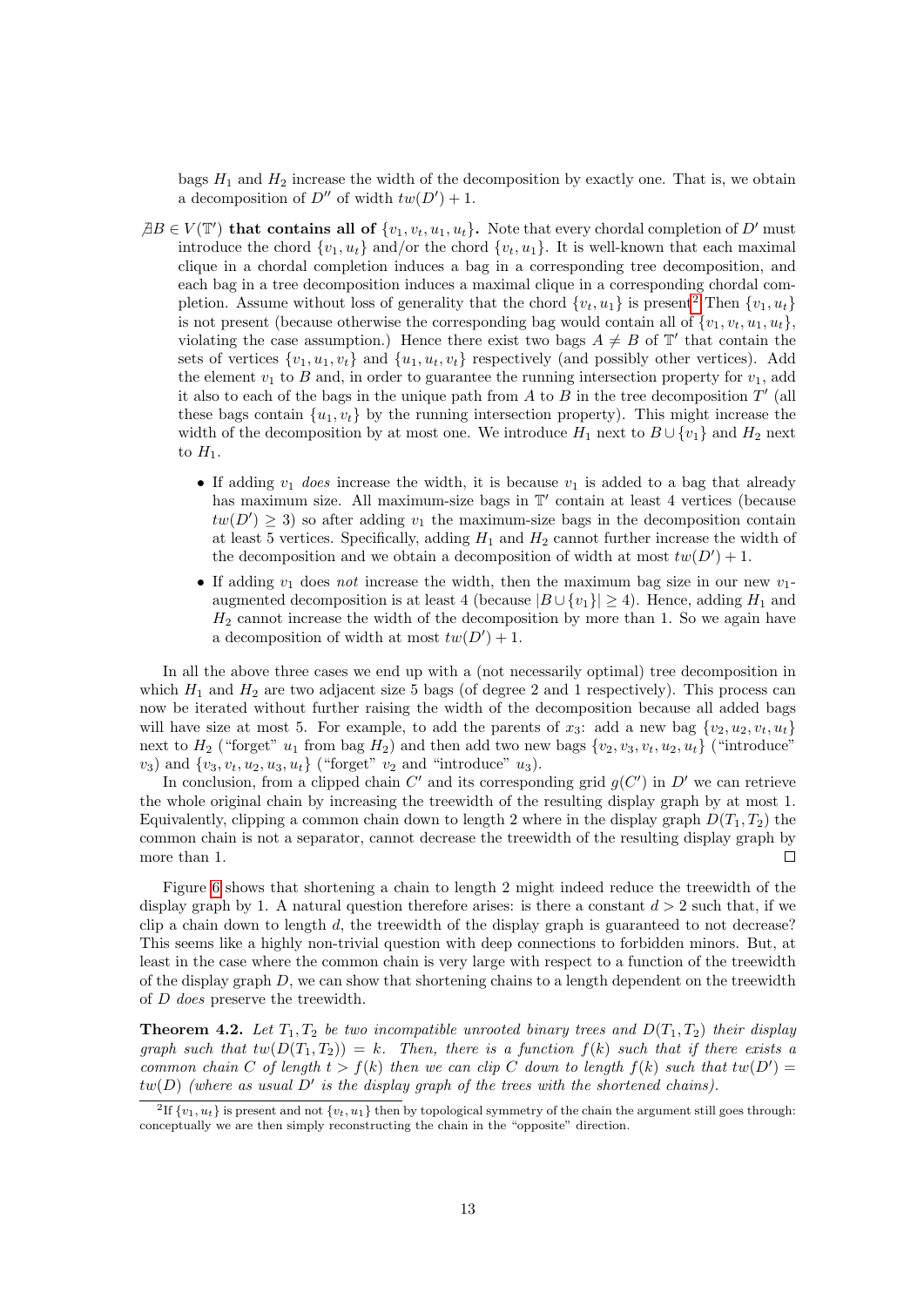*Proof.* Give that  $tw(D(T_1, T_2)) = k \geq 3$  we can as usual without loss of generality suppress all taxa in the display graph. Now,  $D(T_1, T_2)$  must have as a minor one of the forbidden minors for treewidth  $k - 1$ . Forbidden minors for treewidth  $k - 1$  (where  $k - 1 \geq 2$ ) are all connected simple graphs with minimum degree 3. By the work of Lagergren [\[34\]](#page-25-17) we know that the number of edges (and vertices) in forbidden minors for treewidth k is bounded by a function  $f'$  of k which is doubly exponential in  $O(k^5)$ . Let  $d' = f'(k-1)$ . Now, fix the image of a forbidden minor for treewidth  $k-1$  inside D. Each vertex v of the minor has degree at most d', and (crudely) a degree d' vertex v can be split into at most  $\leq d'$  degree-3 vertices on the image inside D (these are the vertices which via edge contractions will merge to form  $v$ ). Hence a common chain longer than  $(d')^2$  must necessarily contain ever more vertices which are not on the image at all, or which are degree-2 vertices on the image. For a sufficiently large function  $f$  the point is reached that, if the chain is longer than  $f((d')^2)$ , reducing the length of the chain by 1 cannot destroy the forbidden minor: either the image survives or a slight modification of it (with fewer degree-2 vertices) can be embedded in the graph. Hence, shortening the chain to length  $f((d')^2)$  cannot reduce the treewidth below k.  $\Box$ 



<span id="page-13-0"></span>Figure 5: An example of two trees with a common chain indexed by taxa  $x_5, x_6, x_7$ .



<span id="page-13-1"></span>Figure 6: The display graph (after the suppression of all vertices of degree two) of the two trees  $T_1, T_2$  from Figure [5.](#page-13-0) Observe that the final graph is in fact one of the forbidden minors for treewidth 3, the Moëbius graph, and  $tw(D) = 4$ . Observe also that if we clip the common chain down to length 2, then the treewidth of D decreases to 3.

#### 4.3 Cluster Reduction Rule

In this subsection we will study how the treewidth of the display graph relates to the treewidth of its clusters which are related to common splits:

**Definition 4.1.** Let  $T_1$  and  $T_2$  be two unrooted binary phylogenetic trees on the same set of taxa X. We say that  $T_1$  and  $T_2$  have a *common split*  $X^*|X^{**}$  if  $X^*$  and  $X^{**}$  together form a bipartition of X and, for  $i \in \{1,2\}$ ,  $T_i$  has some edge  $e_i$  such that deleting  $e_i$  separates  $X^*$  from  $X^{**}$  in that tree.

In the following proofs we will refer extensively to Figure [7.](#page-14-0)

<span id="page-13-2"></span>**Lemma 4.3.** Let  $T_1$  and  $T_2$  be two incompatible unrooted binary phylogenetic trees on the same set of taxa X and let  $X^*|X^{**}$  be a common split of  $T_1$  and  $T_2$ . Let  $p = tw(D(T_1|X^*,T_2|X^*))$  and  $q = tw(D(T_1|X^{**}, T_2|X^{**}))$ . Then

$$
\max(p,q) \leq tw(D(T_1,T_2)) \leq \max(p,q) + 1
$$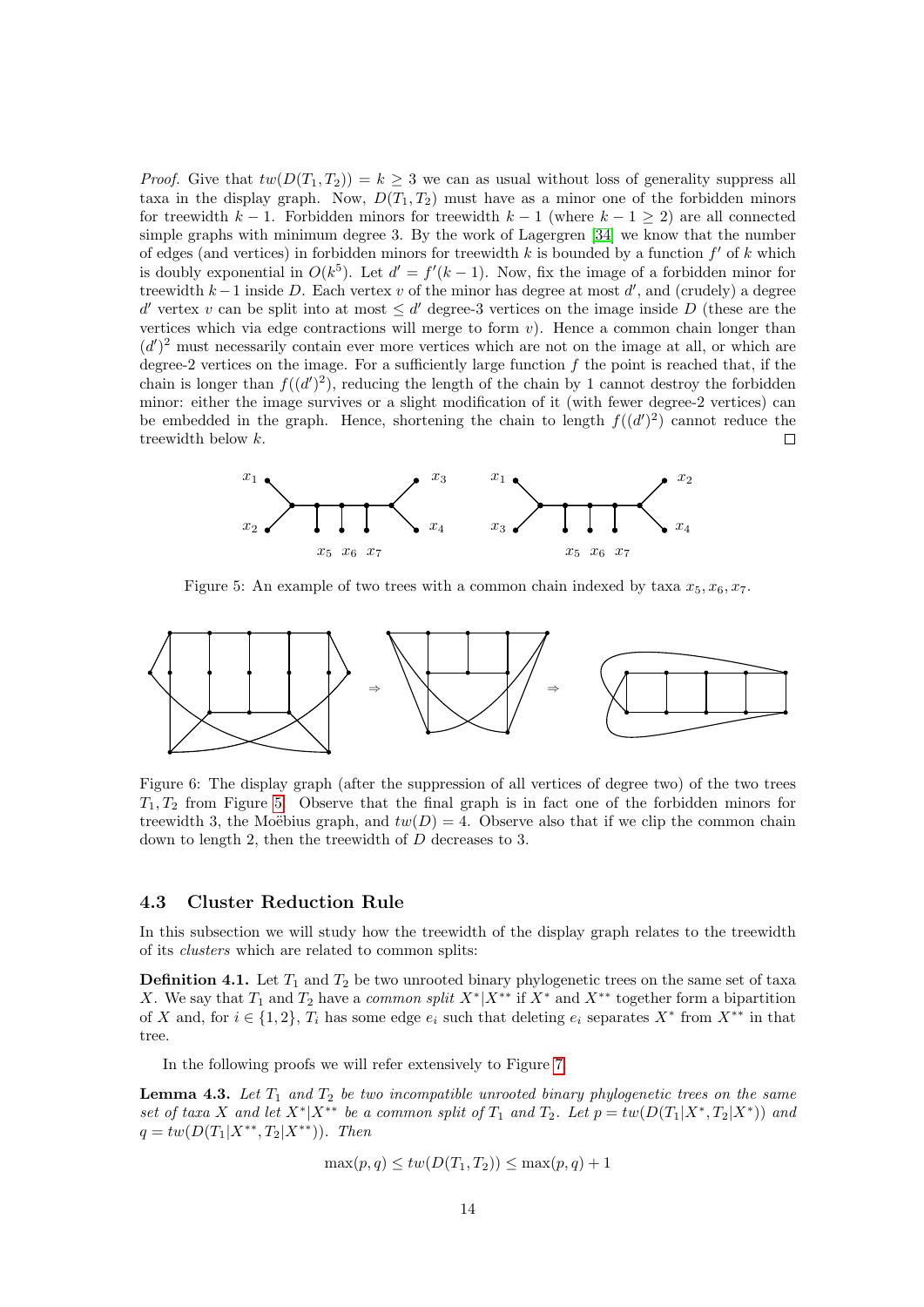

<span id="page-14-0"></span>Figure 7: Left: the display graph when  $T_1$  and  $T_2$  have a common split  $X^*|X^{**}$ . Centre: the graphs  $G^*$  and  $G^{**}$  obtained by deleting the two edges inducing the common split. Right: the graphs  $[G^*]$  and  $[G^{**}]$  obtained from  $G^*$  and  $G^{**}$  by joining the "roots" together.

*Proof.* First we observe that the lower bound  $\max(p,q) \leq tw(D(T_1,T_2))$  is immediate, since both  $D(T_1|X^*,T_2|X^*)$  and  $D(T_1|X^{**},T_2|X^{**})$  are minors of  $D(T_1,T_2)$ .

.

For the upper bound, we will first deal with the case when  $|X^*|, |X^{**}| \geq 3$ . Let  $e_1 = \{u_1, v_1\}$ be the edge that induces the  $X^*|X^{**}$  split in  $T_1$ , and let  $e_2 = \{u_2, v_2\}$  be the edge which induces the split in  $T_2$ . If we delete both the edges  $\{u_1, v_1\}$  and  $\{u_2, v_2\}$  from  $D(T_1, T_2)$  then we obtain a graph with two connected components. Each one of these two components has two degree-2 vertices, the endpoints of the two deleted edges. One of these components is a "rooted" version of  $D(T_1|X^*,T_2|X^*)$ , which we call  $G^*$ , and the other is a "rooted" version of  $D(T_1|X^{**},T_2|X^{**})$ , which we call  $G^{**}$  where, in contrast with  $D(T_1|X^*, T_2|X^*)$ ,  $D(T_1|X^{**}, T_2|X^{**})$ , we do not suppress the degree-2 vertices  $v_1, v_2, u_1, u_2$ . Note that, due to the cardinality constraints on  $X^*$  and  $X^{**}$ ,  $p = tw(G^*)$  and  $q = tw(G^{**})$  because  $D(T_1|X^*, T_2|X^*)$  can be obtained from  $G^*$  by suppressing the degree-2 vertices which does not alter the treewidth (because the pathological case of Observation [3.1](#page-5-0) does not apply). Similarly for the other component. Assume without loss of generality that  $u_1$  and  $u_2$  are in  $G^*$ , and  $v_1$  and  $v_2$  are in  $G^{**}$ . Let  $\mathbb{T}^*$  and  $\mathbb{T}^{**}$  be minimum-width tree decompositions of  $G^*$  and  $G^{**}$  respectively. Locate a bag  $B^*$  of  $\mathbb{T}^*$  that contains  $u_1$  and a bag  $B^{**}$  of  $\mathbb{T}^{**}$  that contains  $v_1$ . Introduce a bag  $\{u_1, v_1\}$  and insert it between  $B^*$  and  $B^{**}$ . Clearly, the width in this merged tree decomposition is not altered. It remains only to ensure that the decomposition covers the edge  $\{u_2, v_2\}$ . This can be achieved simply by adding (say)  $u_2$  to every bag in the tree decomposition of G∗∗, which increases the size of all bags by at most one. The result follows.

Now, we deal with the case where  $|X^*| \leq 2$  and/or  $|X^{**}| \leq 2$ . First of all, we observe that since  $T_1, T_2$  are incompatible by assumption, it is not the case that  $|X^*|, |X^{**}| \leq 2$  at the same time. So, at least one of  $|X^*|, |X^{**}|$  must be at least 3. Suppose  $|X^*| = 2$  and  $|X^{**}| \ge 3$ . Observe that in this case  $tw(G^*) = 2 \neq p = 1$  but  $tw(G^{**}) = q \geq 2$ , so  $max(p, q) \geq 2$ . Hence the construction from the previous case - adding bag  $\{u_1, v_1\}$  and then adding  $u_2$  to all bags - again cannot increase the width of the decomposition by more than 1. The case  $|X^*| = 1$  is somewhat strange because then  $D(T_1|X^*,T_2|X^*)$  is just a single vertex. However, the upper bound still goes through because  $tw(G^{**}) = q \geq 2$  and  $D(T_1, T_2)$  can be obtained from  $G^{**}$  by connecting the two roots of  $G^{**}$  by an edge and then subdividing this new edge with a single degree-2 vertex. Adding an edge to a graph can increase its treewidth by at most 1, and edge subdivision is treewidth invariant.  $\Box$ 

Now, let  $[G^*]$  be the graph obtained from  $G^*$  by adding the edge  $\{u_1, u_2\}$ , and  $[G^{**}]$  be obtained from  $G^{**}$  by adding the edge  $\{v_1, v_2\}$ . See again Figure [7.](#page-14-0)

<span id="page-14-1"></span>**Observation 4.1.**  $tw(G^*) \leq tw(G^*]) \leq tw(D(T_1, T_2))$  and  $tw(G^{**}) \leq tw(G^{**})) \leq tw(D(T_1, T_2))$ .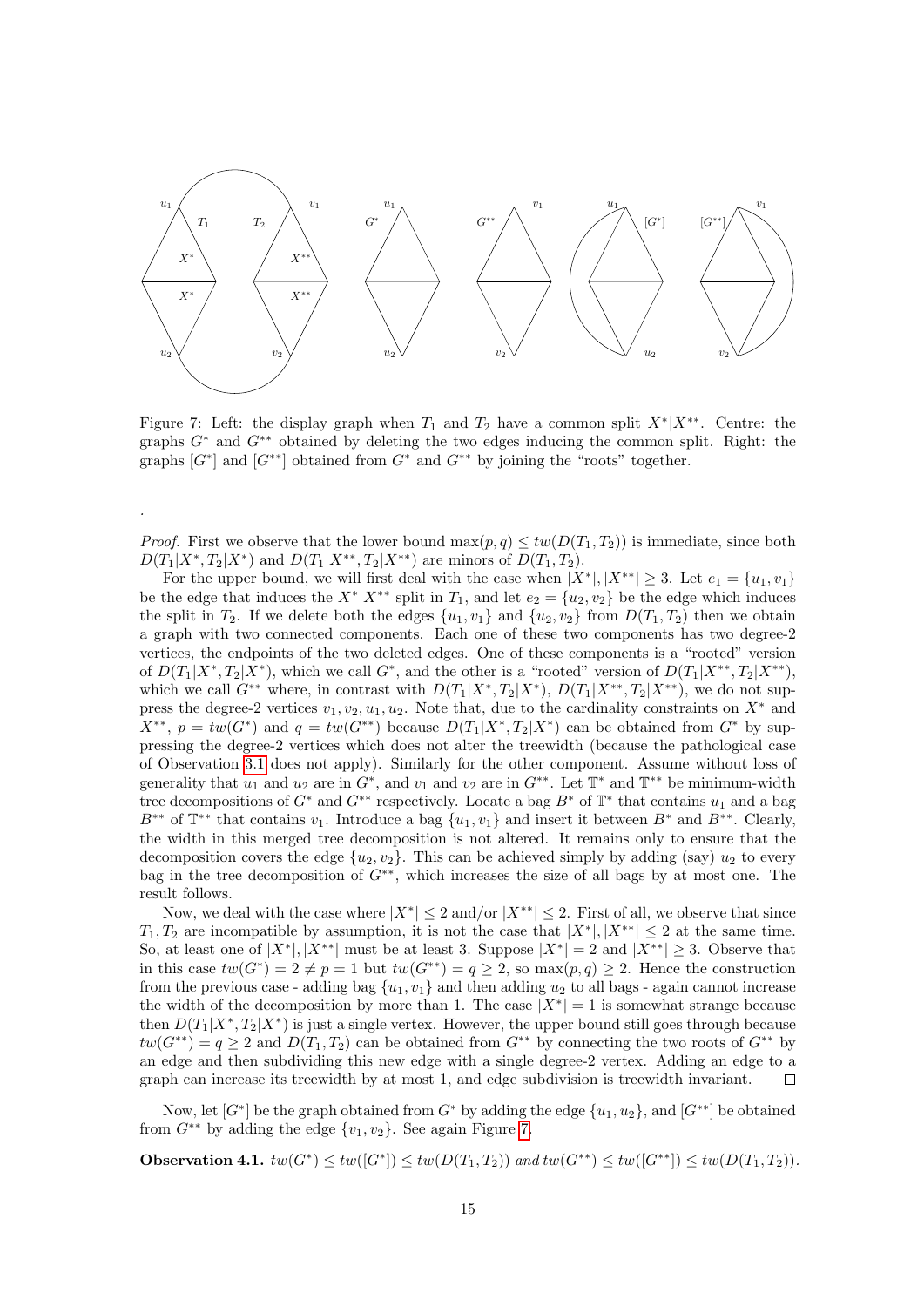Proof. The lower bounds are immediate by a standard minor argument. The upper bounds are also obtained via minors. Specifically, observe that  $[G^*]$  can be obtained from  $D = D(T_1, T_2)$  by completely contracting the part of D that lies between  $v_1$  and  $v_2$  (i.e. the  $X^{**}$  part of D). A symmetrical argument holds for  $[G^{**}]$  by completely contracting the  $X^*$  part of D.  $\Box$ 

The following theorem strengthens Lemma [4.3](#page-13-2) by adding necessary and sufficient conditions for the lower bound to hold.

<span id="page-15-0"></span>**Theorem [4.3.](#page-13-2)** Consider Lemma 4.3. Assume without loss of generality that  $p \leq q$ . Then  $tw(D(T_1, T_2)) = max(p, q)$  if and only if the following holds:

- 1. (Case  $p < q$ ):  $tw([G^{**}]) = tw(G^{**}),$
- 2.  $(Case \ p = q)$ :  $tw([G^{**}]) = tw(G^{**}) \ and \ tw([G^*]) = tw(G^*)$ .

Proof. We consider both cases and both directions of implication.

- 1. (Case  $p < q$ ,  $\Rightarrow$ ) Assume  $p < q$  and  $tw(D(T_1, T_2)) = max(p, q) = q$ . Now, by Observation [4.1,](#page-14-1)  $tw([G^{**}]) \le tw(D(T_1, T_2)) = q = tw(G^{**})$ . The bound  $tw(G^{**}) \le tw([G^{**}])$  also follows from Observation [4.1,](#page-14-1) so  $tw([G^{**}]) = tw(G^{**}).$
- 2. (Case  $p = q$ ,  $\Rightarrow$ ) Assume  $p = q$  and  $tw(D(T_1, T_2)) = \max(p, q) = p = q$ . Both  $tw([G^{**}]) =$  $tw(G^{**})$  and  $tw([G^*]) = tw(G^*)$  follow from Observation [4.1.](#page-14-1)
- 3. (Case  $p < q$ ,  $\Leftarrow$ ) Observe that the statement  $tw([G^{**}]) = tw(G^{**})$  holds if and only if there exists a minimum-width tree decomposition of  $G^{**}$  in which  $v_1$  and  $v_2$  are both in the same bag  $B^{**}$ . So, let us assume the existence of such a tree decomposition  $\mathbb{T}^{**}$  and bag  $B^{**}$ . Construct a minimum-width tree decomposition  $\mathbb{T}^*$  of  $G^*$ . Suppose  $\mathbb{T}^*$  contains a bag  $B^*$ that contains both  $u_1$  and  $u_2$ . We can merge  $\mathbb{T}^*$  and  $\mathbb{T}^{**}$  by inserting bags  $\{u_1, v_1, u_2\}$ and  $\{u_2, v_1, v_2\}$  between  $B^*$  and  $B^{**}$ . The size-3 bags do not influence the width of the decomposition, so  $tw(D(T_1, T_2)) \leq max(p, q)$ , and  $tw(D(T_1, T_2)) = max(p, q)$  then follows from Lemma [4.3.](#page-13-2) If no such bag  $B^*$  exists then create it by first adding (say)  $u_2$  to every bag of  $\mathbb{T}^*$ . The addition of  $u_2$  to every bag potentially increases the width of  $\mathbb{T}^*$  by 1, but due to the fact that  $p < q$  we have  $p + 1 \le q$ , so  $\max(p + 1, q) \le \max(p, q)$  and the earlier argument goes through.
- 4. (Case  $p = q, \Leftarrow$ ) This is very similar to the (Case  $p < q, \Leftarrow$ ) argument. The main difference is that, due to the strengthened starting assumption, both bags  $B**$  and  $B*$  are guaranteed to exist. Hence the "If no such bag  $B^*...$ " part of the argument will never be required.

 $\Box$ 

The above results show that the treewidth of the display graph behaves rather differently around common splits than other phylogenetic incongruence measures. Many such measures are (essentially) additive (i.e. the distance is the sum of the  $X^*$  and  $X^{**}$  parts) [\[5,](#page-23-3) [35,](#page-25-8) [14\]](#page-24-4), contrasting with the maximum function used in treewidth. As we demonstrate later in Section [8](#page-20-0) this is one of the reasons why treewidth distance can be substantially lower than, for example,  $d_{MAF}$ . A second point worth noting is that, while Theorem [4.3](#page-15-0) describes necessary and sufficient conditions for the treewidth of the display graph to achieve the lower bound, it is not yet clear what (phylogenetic) properties of  $T_1$  and  $T_2$  actually create these conditions. Expressed differently, and for simplicity focussing on the case  $p < q$ : what properties do  $T_1$  and  $T_2$  need to have to ensure  $tw([G^{**}]) = tw(G^{**})$ ? It is perhaps relevant to observe that the graphs  $[G^*]$ ,  $[G^{**}]$  can themselves be viewed, modulo a treewidth-invariant suppression of a single degree-2 vertex, as display graphs of appropriately rooted phylogenetic trees. Taking  $[G^*]$  as an example: take the two trees  $T_1|X^*$ and  $T_2|X^*$  and attach a new placeholder taxon  $\rho$  at points  $u_1$  and  $u_2$ , respectively.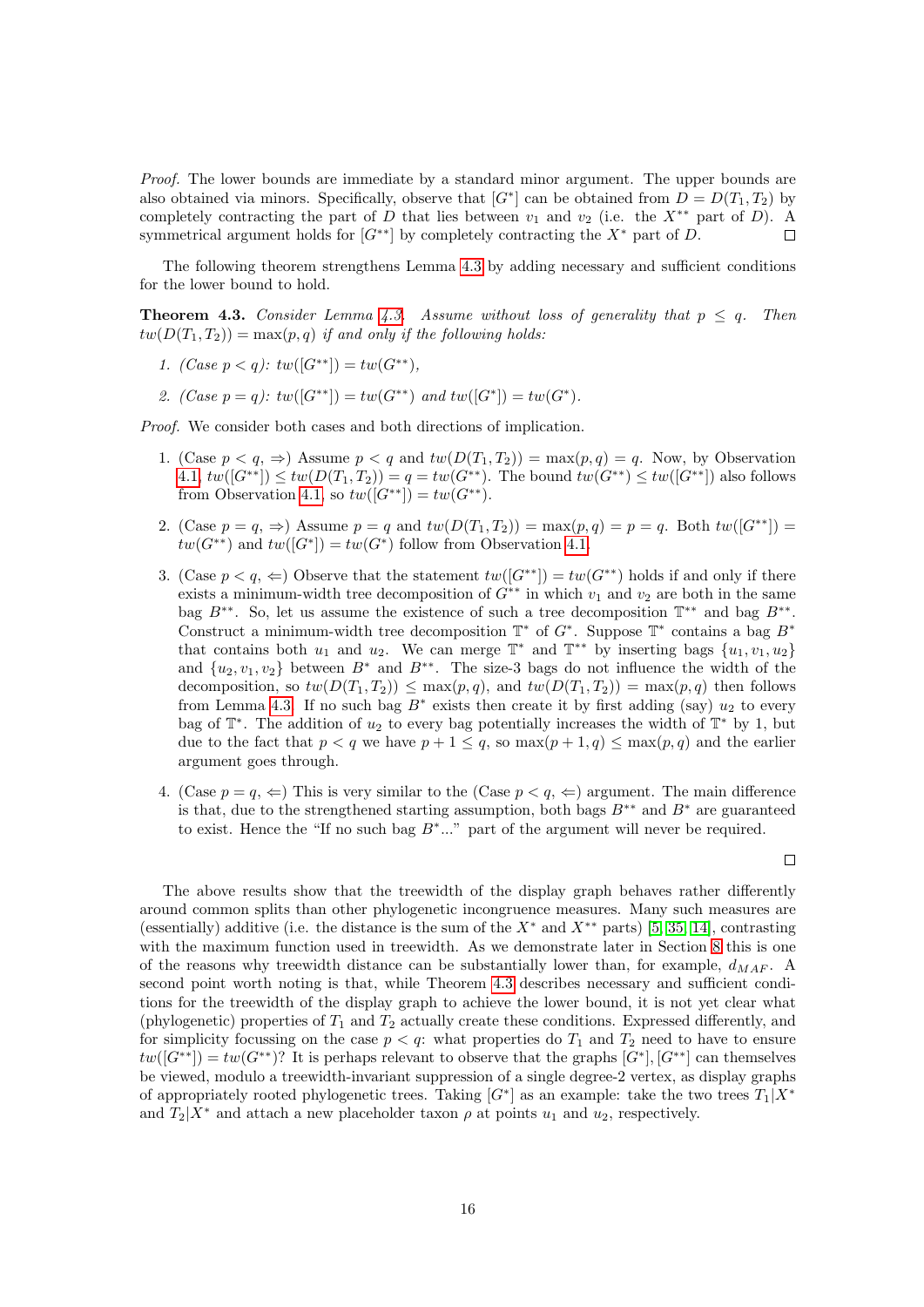### <span id="page-16-1"></span>5 Diameters on  $d_{tw}$

In this section we explore the question of how large can the treewidth of the display graph of two unrooted binary phylogenetic trees, both on  $X$ , can get. More precisely, we consider the diameter  $\Delta_n(d_{tw})$  defined as the maximum value  $d_{tw}$  taken over all pairs of phylogenetic trees with n taxa. Somewhat surprisingly, we show that  $\Delta_n(d_{tw})$  is bounded below and above by linear functions on  $n$ . To prove this, we first present a general result showing how we can embed an arbitrary graph into display graphs (as minors) without adding too many extra edges or vertices.

<span id="page-16-0"></span>**Theorem 5.1.** Let  $G = (V, E)$  be an undirected (multi)graph with n vertices and maximum degree  $d \geq 2$ . Then we can construct two unrooted binary phylogenetic trees  $T_1$  and  $T_2$  such that both trees have  $O(nd)$  taxa,  $O(nd)$  nodes and  $O(nd)$  edges (and hence their display graph has  $O(nd)$ nodes and edges) and G is a minor of  $D(T_1, T_2)$ .

Proof. The construction can easily be computed in polynomial time. We start by selecting an arbitrary unrooted binary tree T on  $n + 2$  taxa. Set  $T_1 := T$  and  $T_2 := T$ . The idea is that the n internal nodes of  $T_1$  are in bijection with the n vertices of G. We will add the edges of G one at a time, in the following manner. If an edge  $e = \{u, v\}$  of G already exists within  $T_1$ , the edge is already encoded so there is nothing to do. If not, we subdivide an arbitrary edge in  $T_2$  and let y be the subdivision node. We then introduce two new taxa  $x_1^e$  and  $x_2^e$  and a new vertex z in  $T_2$ , and add the following edges:  $\{u, x_1^e\}$ ,  $\{x_1^e, z\}$ ,  $\{z, y\}$ ,  $\{z, x_2^e\}$  and  $\{x_2^e, v\}$ . The first and last of these edges is in  $T_1$ , the rest are in  $T_2$ . In the display graph the path  $u, x_1^e, z, x_2^e, v$  will become the image of the edge  $\{u, v\}$  (in the embedding of the minor). After encoding all the edges,  $T_1$  and  $T_2$ will each have at most  $k = (n+2) + 2|E|$  taxa, so (because  $T_2$  remains binary) each will have at at most  $k-2$  internal nodes and each at most  $2k-3$  edges. Now, observe that the n internal nodes of  $T_1$  might have degree as large as  $d+3$ . To turn  $T_1$  into a binary tree we replace each vertex u, where  $deg(u) > 3$ , by a path of  $t = deg(u) - 2$  vertices  $u_1, ..., u_t$ . The first two edges incident to u are now made incident to  $u_1$ , the final two edges incident to u are made incident to  $u_t$ , and each of the remaining edges is made incident to exactly one of the nodes  $u_2, ..., u_{t-1}$ . (When obtaining  $u$  from the embedding of  $G$ , the idea is that the edges of the path will be contracted to retrieve u). This transformation does not alter the number of taxa, so  $T_1$  and  $T_2$  now have both the same number of internal nodes and edges (i.e. at most  $k - 2$  and  $2k - 3$  respectively). Due to the fact that G has maximum degree d,  $|E| \leq nd/2$ . We conclude that both trees each has at most  $(n+2)$  + nd taxa, at most  $n(d+1)$  internal nodes and at most  $2n+4+4|E|-3 \leq 2n+1+2nd$ edges. It follows that  $D(T_1, T_2)$  has at most  $2n(d+1) + ((n+2) + nd)$  nodes in total and at most  $4n + 2 + 4nd$  edges.  $\Box$ 

Applying the last theorem on complete graphs leads to a lower bound on  $\Delta_n(d_{tw})$  which grows linearly on  $\sqrt{n}$ . To get a better lower bound, below we use the fact that there are cubic expanders on *n* vertices with treewidth at least  $\epsilon n$ , for some constant  $\epsilon > 0$  (see, for example, [\[28,](#page-25-18) [23\]](#page-24-14)).

**Corollary 5.1.** We have  $\Delta_n(d_{tw}) = \Theta(n)$  for  $n \geq 4$ , that is,  $\Delta_n(d_{tw})$  is bounded below by a linear function on n and above by a linear function on n.

*Proof.* As mentioned above, it is a well known fact that there are cubic expanders on n vertices with treewidth linear in  $n$ . The maximum degree of such graphs is 3, so for every cubic expander G there exists (by the previous theorem) a display graph on  $O(n)$  vertices that contains G as a minor. Hence, the treewidth of the display graph is at least that of the expander, which is linear in n. This establish the linear lower bound on  $\Delta_n(d_{tw})$ . The upper bound follows from

$$
\Delta_n(d_{tw}) \leq \Delta_n(d_{TBR}) \leq n-3 - \left\lfloor \frac{\sqrt{n-2}-1}{2} \right\rfloor,
$$

where the second inequality follows from [\[21,](#page-24-15) Theorem 1.1].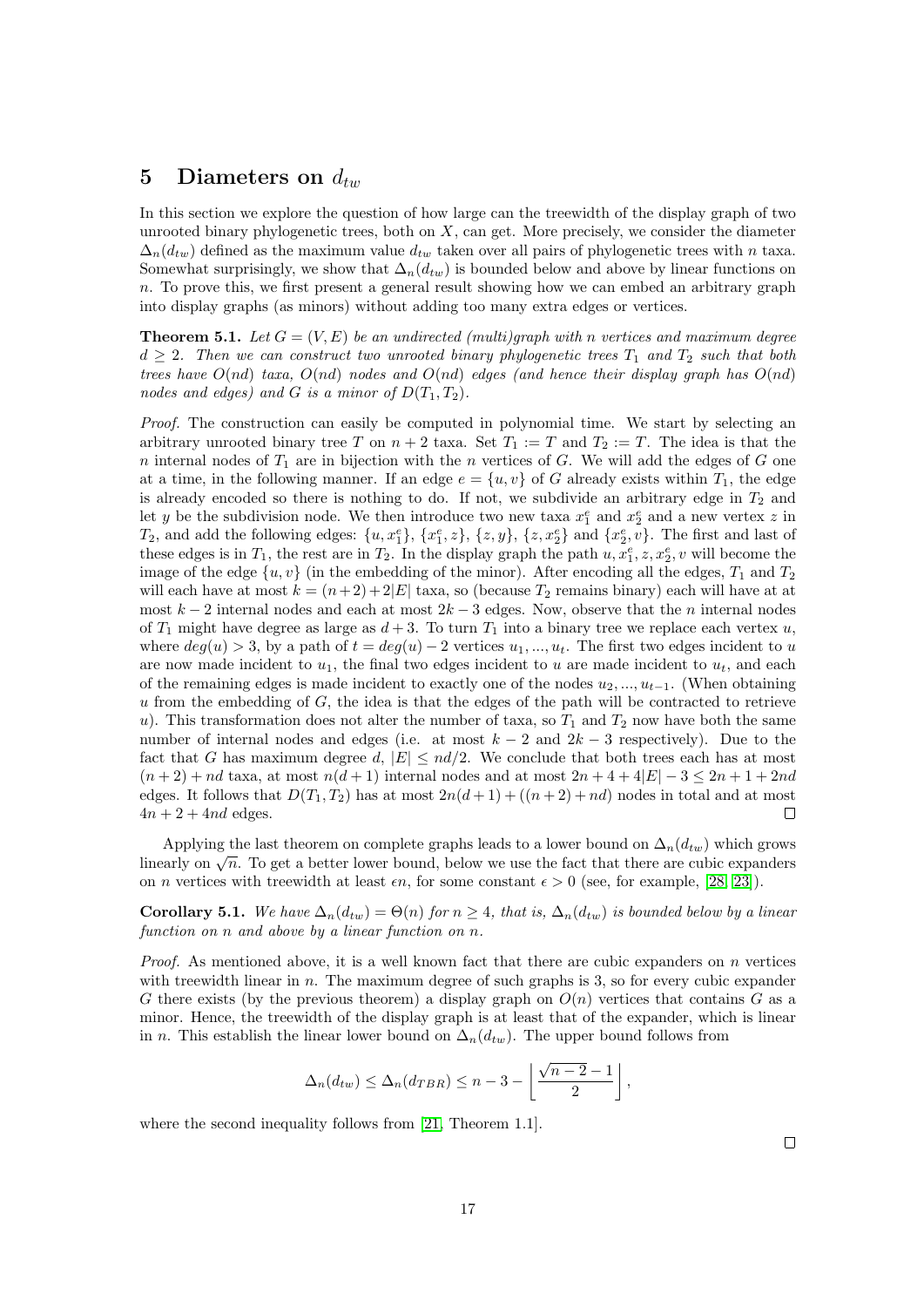

<span id="page-17-0"></span>Figure 8: Embedding grid minors in the display graphs of two unrooted binary trees: grids with even side length (left;  $k = 4$ ) and odd side length (right;  $k = 5$ ). Taxa are shown as small dots inside the grid. Both trees have exactly  $(k-1)^2 + 3$  taxa.

The construction (and bounds) described in Theorem [5.1](#page-16-0) can be refined significantly in specific cases. Consider the  $k \times k$  grid graph, which has maximum degree 4 and  $k^2$  nodes. When taking  $n = k<sup>2</sup>$  the theorem yields a bound of  $\approx 13n$  nodes. However, consider the construction shown in Figure [8,](#page-17-0) which distinguishes the cases  $k$  even and  $k$  odd. The two sides of the curve indicate the two trees that are needed and the points at which the curve touches the grid become the taxa of the two trees. Note that the red edges are added simply to ensure that all 4 corners of the grid (which have degree-2) can be correctly retrieved when taking minors; 2 of the corners are already present (because the curve intersects a neighbouring edge) but the other 2 require the addition of the red edges<sup>[3](#page-17-1)</sup>. As in the theorem the degree-4 nodes can be split into two degree-3 nodes. In both the odd and even cases it can be verified that both the resulting unrooted binary trees have  $(k-1)^2+3$  taxa and thus that the display graph has  $3(k-1)^2+5$  nodes in total. This is  $\approx 3n$ , a significant improvement on the generic bound. In fact it is not far from "best possible". A  $k \times k$ grid contains  $(k-1)^2$  chordless 4-cycles, and because a tree cannot contain a cycle the embedding of each cycle must pass through at least 2 taxa in the display graph. Each taxon can be shared by at most two 4-cycles (because the display graph has maximum degree 3) yielding a lower bound on the number of taxa required of  $(k-1)^2$ .

### <span id="page-17-2"></span>6 Display graphs formed from trees and networks

In this section we will consider the display graph formed by an unrooted binary phylogenetic network  $N = (V, E)$  and an unrooted binary phylogenetic tree T both on the same set of taxa X. We will show upper bounds on the treewidth of  $D(N,T)$  in term of the reticulation number  $r(N) (= |E| - (|V| - 1))$  and the treewidth  $tw(N)$  of N.

We begin with the first result that gives a sharp upper bound on the treewidth of the display graph in terms of the reticulation number of N.

<span id="page-17-3"></span>**Lemma 6.1.** Let  $N = (V, E)$  be an unrooted binary phylogenetic network and T an unrooted binary phylogenetic tree, both on X, where  $|X| \geq 3$ . If N displays T then  $tw(D(N,T)) \leq r(N) + 2$ .

*Proof.* Due to the fact that N displays T, there is a subgraph  $T'$  of N that is a subdivision of T. If T' is a spanning tree of N, then let  $N' = T'$ . Otherwise, construct a spanning tree N' of N by greedily adding edges to T' until all vertices of N are spanned. At this point,  $N'$  contains exactly  $|V| - 1$  edges and consists of a subdivision of T from which possibly some unlabelled pendant subtrees (i.e. pendant subtrees without taxa) are hanging. We argue that  $D(N',T)$  has treewidth 2, as follows. First, note that  $D(T, T)$  has treewidth 2, because T is trivally compatible

<span id="page-17-1"></span><sup>&</sup>lt;sup>3</sup>Note that if we "round off" the 4 corners of the grid its treewidth (which is  $k$ ) is unaffected and the red edges are not required.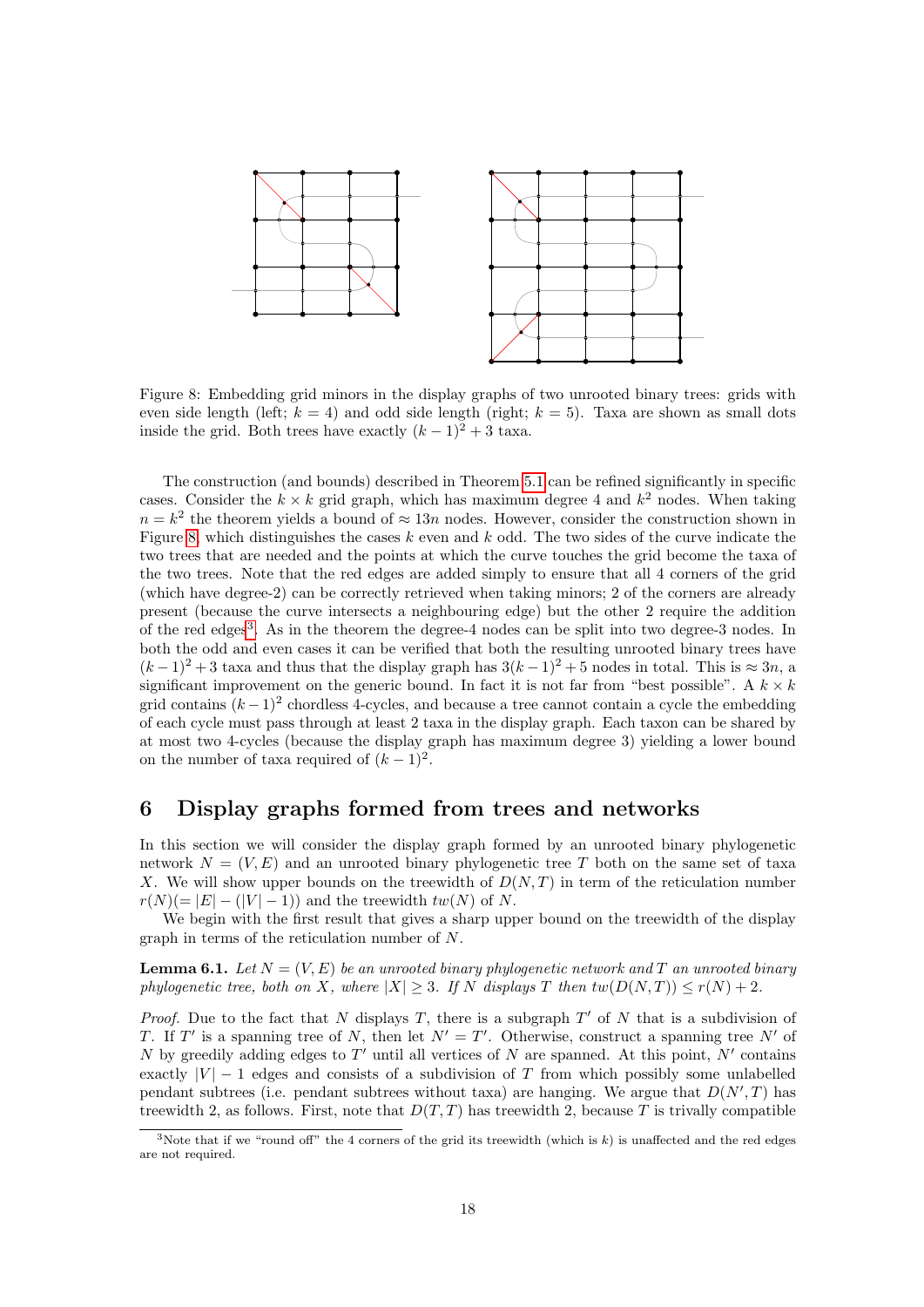with T (and  $|X| \geq 3$ ). Now,  $D(T,T)$  can be obtained from  $D(N',T)$  by repeatedly deleting unlabelled vertices of degree 1 and suppressing unlabelled degree 2 vertices. These operations cannot increase or decrease the treewidth (because  $tw(D(N',T)) = 2$  and because the pathological case of Observation [3.1](#page-5-0) does not apply here). Hence,  $D(N',T)$  has treewidth 2. Now,  $D(N,T)$ can be obtained from  $D(N',T)$  by adding back the  $r(N) = |E| - (|V| - 1)$  missing edges. The addition of each edge can increase the treewidth by at most 1, so  $tw(D(N,T)) \leq 2 + r(N)$ .

We note that this bound is sharp, since if  $N = T$  then  $r(N) = 0$  and  $D(N, T)$  has treewidth 2. Also, observe that an essentially unchanged argument shows that if two networks  $N_1$  and  $N_2$ . both on X, both display some tree T on X, then  $tw(D(N_1, N_2)) \le r(N_1) + r(N_2) + 2$ .

Now we derive a second upper bound in terms of the treewidth of the network N.

**Lemma 6.2.** Let  $N = (V, E)$  be an unrooted binary phylogenetic network and T an unrooted binary phylogenetic tree, both on X, where  $|X| \geq 3$ . If N displays T then  $tw(D(N,T)) \leq 2tw(N) + 1$ .

*Proof.* Since N displays T there is a subgraph  $N'$  of N that is a subdivision of T. We consider the surjection function  $f$  defined in the preliminaries (which maps from vertices of  $N'$  to vertices of T). Informally, f maps taxa to taxa and degree-3 vertices of  $N'$  to the corresponding vertex of T. Each degree-2 vertex of N' lies on a path corresponding to an edge  $\{u, v\}$  of T; such vertices are mapped to u or v, depending on how exactly the surjection was constructed.

Now, consider any tree decomposition  $t$  of  $N$ . Let  $k$  be the width of the tree decomposition i.e., the largest bag in the tree decomposition has size  $k + 1$ . We will construct a new tree decomposition t' for  $D(N,T)$  as follows. For each vertex  $u' \in V(N')$  we add  $f(u')$  to every bag that contains u'. To show that t' is a valid tree decomposition for  $D(N,T)$  we will show that it satisfies all the treewidth conditions. Condition  $(tw1)$  holds because f is a surjection. For property (tw2) we need to show that for every edge  $e = \{u, v\} \in E(T)$ , there exists some bag  $B \in V(t) : \{u, v\} \subset B$ . For this we use the third property of f described in our observation:  $\forall \{u, v\} \in E(T), \exists_1 \{\alpha, \beta\} \in E(N') : f(\alpha) = u \text{ and } f(\beta) = v.$  For each  $e = \{u, v\} \in E(T)$ , let  $\{\alpha,\beta\} \in E(N')$  be the edge which is mapped through f to e. Since  $\{\alpha,\beta\} \in E(N)$ , there must be a bag  $B \in V(t)$  that contains both of  $\alpha, \beta$ . Since  $f(\alpha) = u$  and  $f(\beta) = v$ , both of u, v will be added into B. For the last property (tw3) we need to show that the bags of t where  $u \in V(T)$ have been added form a connected component. For this, we use property  $(2)$  of the function f:  $\forall v \in V(T)$ , the set  $\{u \in V(N') : f(u) = v\}$  forms a connected subtree in N'. Hence, the set of bags that contain at least one element from  $\{u \in V(N'): f(u) = v\}$  form a connected subtree in the tree decomposition. These are the bags to which v is added, ensuring that (tw 3) indeed holds for  $v$ .

We now calculate the width of  $t'$ : Observe that the size of each bag can at most double. This can happen when every vertex in the bag is in  $V(T')$ , and  $f(u') \neq f(v')$  for every two vertices  $u', v'$  in the bag. This causes the largest bag after this operation to have size at most  $2(k+1)$  i.e., the width of the new decomposition is at most  $2k + 1$ .  $\Box$ 

Combining these two lemmas yields the following:

<span id="page-18-0"></span>**Corollary 6.1.** Let N be an unrooted binary phylogenetic network and T be an unrooted binary phylogenetic tree, both on X. Then if N displays  $T$ ,  $tw(D(N,T)) \leq \min\{2tw(N) + 1, r(N) + 2\}.$ 

The above results raises a number interesting points. First, consider the case where a binary network N does not display a given binary phylogenetic network  $T$ . As we can see in Figure [9,](#page-19-0) there is a network  $N$  and a tree  $T$  such that  $N$  does not display  $T$  and yet the treewidth of their display graph is equal to the treewidth of  $N$  which (as can be easily verified) is equal to three. Hence "does not display" does not necessarily cause an increase in the treewidth. On the other hand, the results in Section [5](#page-16-1) show that for two incompatible unrooted binary phylogenetic trees (vacuously: neither of which displays the other, and both of which have treewidth 1) the treewidth of the display graph can be as large as linear in the size of the trees. The increase in treewidth in this situation is asymptotically maximal. So the relationship between "does not display" and treewidth is rather complex. Contrast this with the bounded growth in treewidth articulated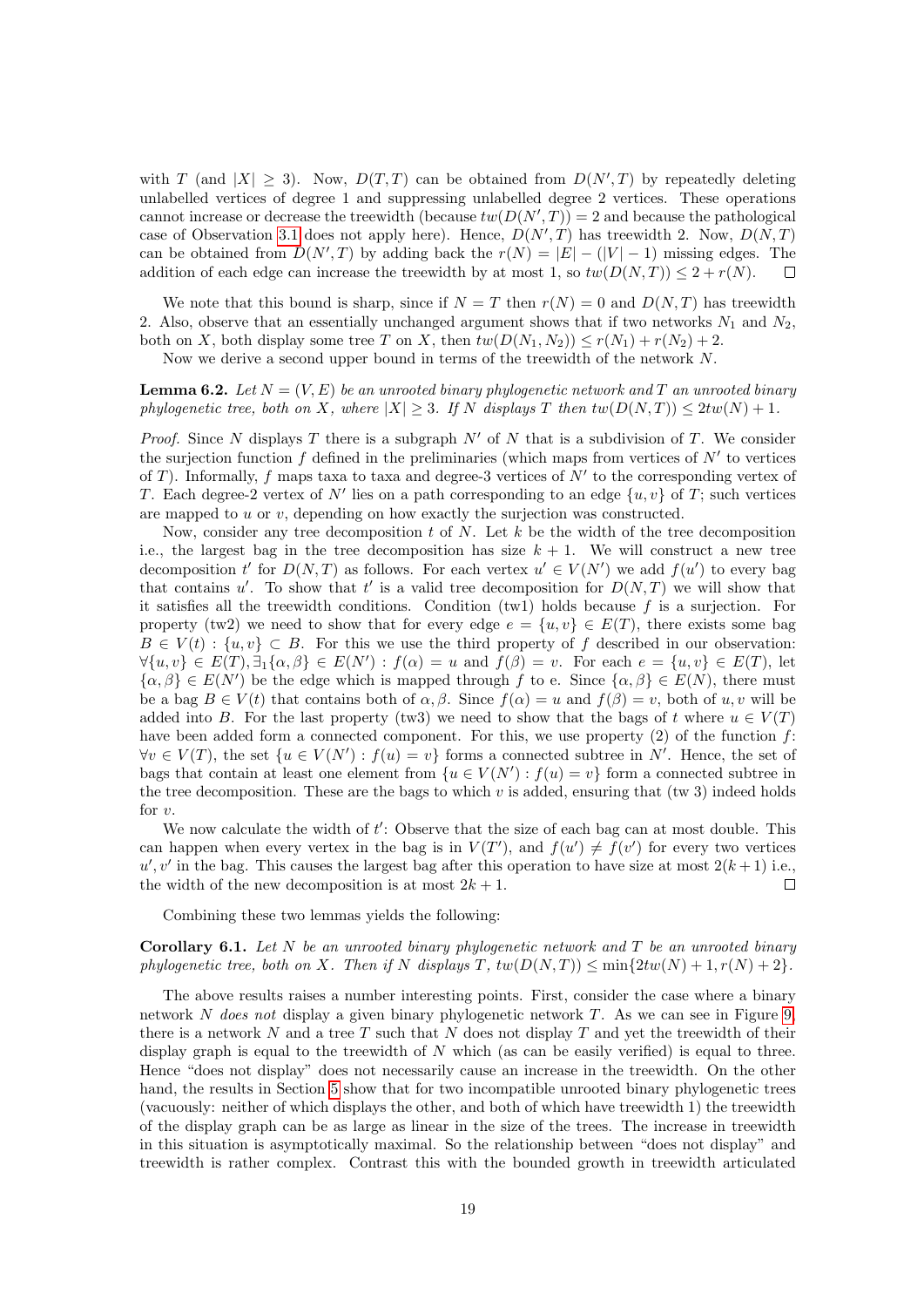

<span id="page-19-0"></span>Figure 9: The network  $N$  does not display the tree  $T$  but the treewidth of their display graph is equal to the treewidth of N which is equal to 3.

in Corollary [6.1.](#page-18-0) Such bounded growth opens the door to algorithmic applications. In Section [A](#page-26-0) (in the Appendix) we leverage this bounded growth to obtain a (theoretical) FPT result for determining whether a network displays a tree.

Second, observe that  $tw(N)$  is equal to the maximum treewidth ranging over all biconnected components of N. An upper bound on the treewidth of a biconnected component K is  $r(K)$  i.e. the number of edges that need to be deleted from  $K$  to obtain a spanning tree of the component. In phylogenetics the maximum value of  $r(K)$  ranging over all biconnected components K of N is a well-studied parameter known as level [\[25,](#page-24-9) [31\]](#page-25-1). So  $tw(N) \leq level(N)$ . Hence, if N displays T, then the treewidth of  $D(N,T)$  is also bounded as a function of the level of N.

### 7 The unit ball of  $d_{tw}$  compared to that of  $d_{TBR}$  and  $d_{MP}$

In this section we will compare the unit ball neighborhood of  $d_{tw}$  with those of  $d_{TBR}$  and  $d_{MP}$ . Recall that given a distance d and a phylogenetic tree  $T$  on  $X$  the unit neighborhood of  $T$  under d is the set of all phylogentic trees T' on X with the property that  $d(T, T') = 1$  (see, e.g. [\[30,](#page-25-19) [36\]](#page-25-9), for results that characterise the unit ball neighbourhoods of  $d_{TBR}$  and  $d_{MP}$ ). We will begin by comparing treewidth with Maximum Parsimony (MP) unit neighborhoods.

**Theorem 7.1.** Suppose that  $T$  and  $T'$  are a pair of unrooted binary phylogenetic trees on  $X$  with  $d_{MP}(T, T') = 1$  or  $d_{TBR}(T, T') = 1$ . Then we also have  $d_{tw}(T, T') = 1$ .



<span id="page-19-1"></span>Figure 10: Without loss of generality we can assume that an unrooted binary phylogenetic tree on 5 taxa has (up to relabelling of taxa) the topology  $T_1$ .

Proof. Note that, because both TBR and MP distance are metrics (and thus satisfy the identity of indiscernibles property) we can assume that  $T_1$  and  $T_2$  are incompatible. We will first show that the claim is true for the TBR distance. Take two (necessarily incompatible) binary phylogenetic trees T, T' such that  $d_{TBR}(T, T') = 1$ . By combining the results of [\[1\]](#page-23-0) where it was shown that  $d_{TBR}(T_1, T_2) = d_{MAF}(T_1, T_2) + 1$  and the result of [\[33\]](#page-25-7) where it was shown that  $tw(D(T_1, T_2)) \leq$  $d_{MAF}(T_1, T_2) + 1$  we have that

$$
tw(D(T_1, T_2)) \leq d_{TBR}(T_1, T_2) + 2.
$$

Now if  $T, T'$  are such that  $d_{TBR}(T, T') = 1$  we conclude by the above that  $tw(D(T, T')) \leq 3$ and by the assumption that  $T, T'$  are incompatible we have that  $d_{tw}(T, T') = 1$ .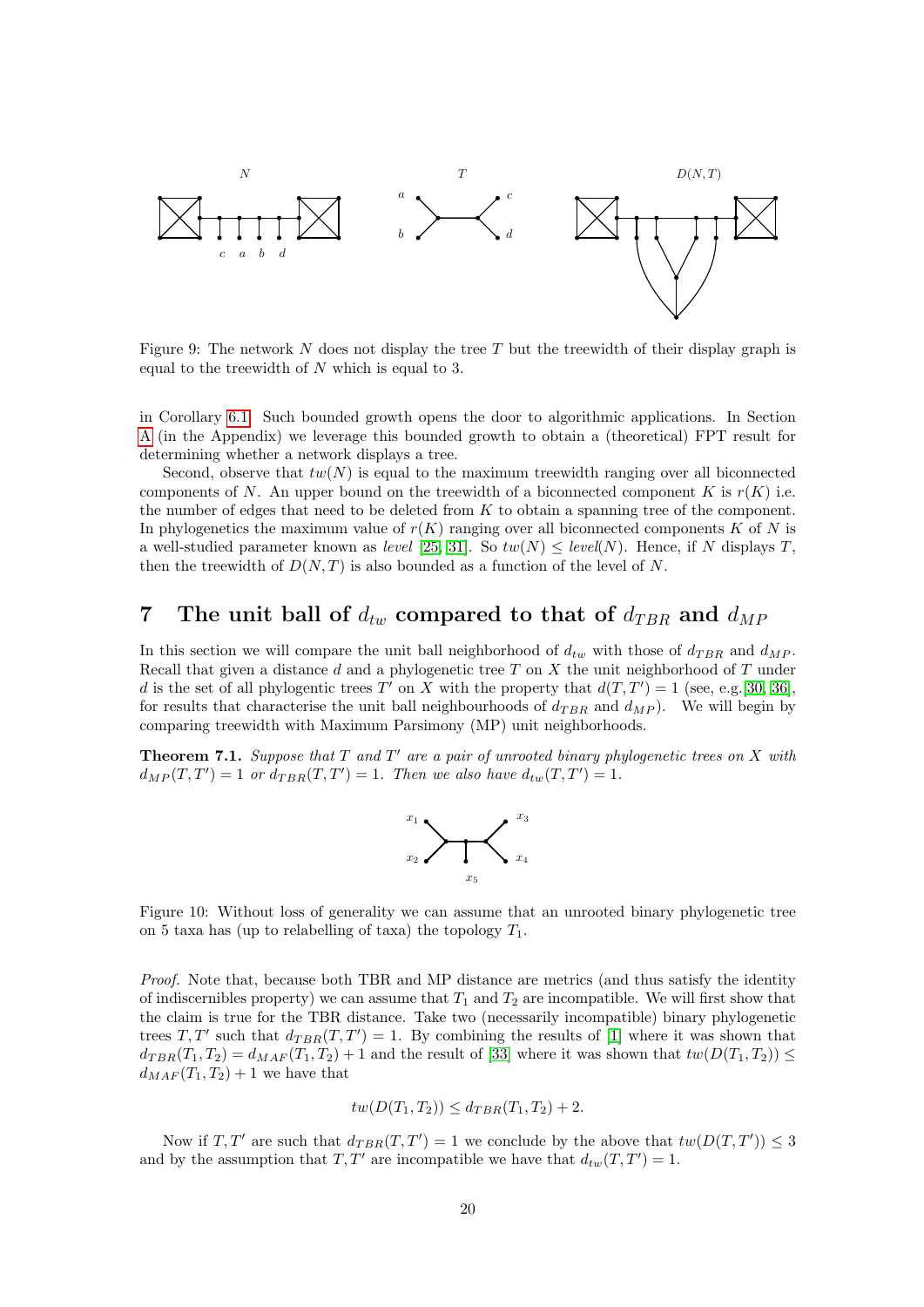Now we will deal with the Maximum Parsimony distance. Let  $T, T'$  be two (necessarily incompatible) unrooted binary phylogenetic trees such that  $d_{MP}(T, T') = 1$ . Using Theorem [4.1,](#page-7-0) we assume without any loss of generality that  $T$  and  $T'$  share no common pendant subtrees. There-fore, we can apply [\[36,](#page-25-9) Theorem 6.4] on  $T, T'$  which characterizes the unit ball neighborhood of the maximum parsimony distance. There it was shown that  $d_{MP}(T, T') = 1$  if and only if either (1)  $d_{TBR}(T,T') = 1$ , in which case we are done since we are in the TBR case or (2)  $d_{TBR}(T,T') = 2$ and using common pendant subtree (CPS) reductions we can transform  $T$  and  $T'$  into a pair of trees with precisely five taxa. (All unrooted binary phylogenetic trees on 5 taxa are caterpillars and modulo relabelling of taxa there is only one caterpillar topology on 5 taxa.) Since  $d_{tw}$  is preserved by CPS reduction in view of Theorem [4.1,](#page-7-0) we can assume without loss of generality that T and T' both have 5 taxa, and T is the tree  $T_1$  depicted in Fig. [10.](#page-19-1) Let  $D = D(T,T')$  be the display graph formed from  $T$  and  $T'$  in which we subsequently suppress all vertices of degree-2. (Suppression does not alter the treewidth, by Observation [3.2.](#page-6-0)) It is easy to observe that  $D$  has at most (in fact, exactly) 6 vertices.

Now, assume that  $tw(D) > 3$  so that  $d_{tw}(T, T') > 1$ . Then, D must have as a minor one of the forbidden minors for treewidth 3. In other words, one of the forbidden minors for treewidth 3 can be obtained by a series of edge deletions/contractions on D. There are precisely 4 forbidden minors for treewidth 3 [\[3\]](#page-23-7), 2 of which are on 6 vertices or less: the  $K_5$  and the Octahedron graph. Both of them have uniform degree 4. On the other hand, recall that the degree of each vertex of D is 3 (because  $T, T'$  are unrooted *binary* phylogenetic trees), so each degree-4 vertex of the minor maps to at least 2 vertices of  $D$ . This is clearly impossible. So  $D$  cannot contain as a minor any of the forbidden minors for treewidth 3 which shows that  $tw(D) \leq 3$ . By assumption,  $T, T'$  are incompatible so  $tw(D(T, T')) = 3 \Rightarrow d_{tr}(T, T') = 1$ . incompatible so  $tw(D(T, T')) = 3 \Rightarrow d_{tw}(T, T') = 1.$ 

In the following section we will show that the converse of the above claim, namely that  $d_{tw}(T_1, T_2) = 1 \Rightarrow d_{MP}(T_1, T_2) = 1$  is certainly not true (and that the same holds for the TBR distance.)

# <span id="page-20-0"></span>8 On the gap between  $d_{tw}$  and  $d_{TBR}$ ,  $d_{MP}$

The purpose of this section is to explore how far treewidth distance  $d_{tw}$  can be from the other two distances considered in this manuscript, namely maximum parsimony distance  $d_{MP}$  and TBR distance  $d_{TBR}$ . In particular we will provide an example of a sequence of pairs of trees whose treewidth distance is as low as 1 (i.e., the treewidth of their display graph is at most 3) but such that the corresponding TBR and MP distances can be arbitrarily large.

The construction starts with the 2 incompatible *quartets* (unrooted binary trees on 4 taxa)  $T_1 =$  $ab|cd$  and  $T_2 = ac|bd$ . Without any loss of generality, we assume that both of the quartets contain a degree-2 vertex in the "middle" namely, vertices  $u, v$  respectively. (See Figure [11\)](#page-21-0). Note that with or without these degree-2 vertices the display graph has treewidth exactly 3 (by Observation [3.2\)](#page-6-0).

Given a tree  $T$  with a single degree-2 vertex we define the following *doubling* operation as follows:

**Doubling tree operation:** Given a tree T, with a unique degree-2 vertex v, the doubling of  $T$ , denoted by  $(T, T)$ , is constructed as follows: we take 2 copies of T and we join with an edge their unique degree-2 vertices. We subdivide this new edge such that  $(T, T)$  has a unique degree-2 vertex.

This operation will be the base of our construction. We will construct trees  $T_1^i$  and  $T_2^i$ , for any step *i*, inductively as follows:  $T_1^1 = (T_1, T_1)$  and  $T_1^{i+1} = (T_1^i, T_1^i)$ . Similarly for  $T_2^2$  and subsequently for  $T_2^{i+1} = (T_2^i, T_2^i)$ . Let  $D^i$  be the display graph of  $T_1^i$  and  $T_2^i$ . Observe that since we start from  $T_1, T_2$  on a common set of 4 taxa  $\{a, b, c, d\}$ , all the new doubled trees are on the same taxon set by labelling the new leaves appropriately, and so their display graph is well defined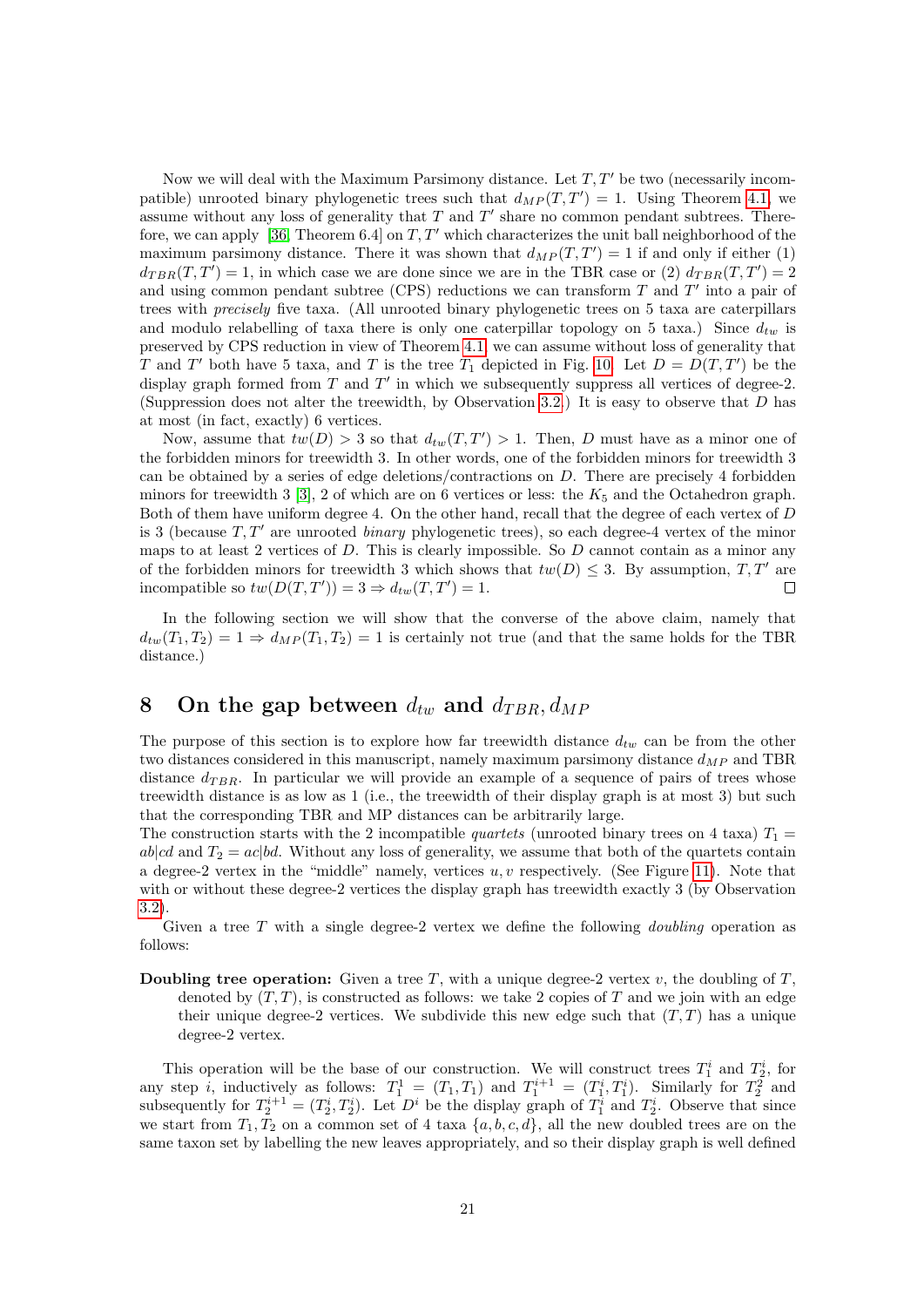

<span id="page-21-0"></span>Figure 11: Top: The two quartets  $ab|cd$  and  $ac|bd$  and their corresponding display graph (denoted  $D^0 = D$  in the proof of Claim [8.1\)](#page-21-1). Bottom: a width-3 tree decomposition of D in which u, v are in the same bag.



Figure 12: An example of doubling the tree  $T_1 = ab|cd$ . When we create the second copy we label the taxa of the new copy appropriately to reflect the stage of doubling they appear at (superscript) and the tree to which they belong (subscript).

and unique. Initially, let  $D = D^0$  be the display graph of  $T_1^0 = T_1$  and  $T_2^0 = T_2$ . We will show that  $tw(D^i) = 3, \forall i$ .

<span id="page-21-1"></span>**Claim 8.1.** For every step i we have that  $d_{tw}(T_1^i, T_2^i) = 1$ . Equivalently, we have that  $tw(D^i) = 3$ .

Proof. The proof is by an inductive argument. For the base of the induction, we first construct a tree decomposition of width 3 with specific properties: see Figure [11.](#page-21-0)

As is apparent from the base case, we can assume without any loss of generality that the two degree-2 vertices  $u, v$  in  $T_1, T_2$  respectively, are in the same bag of the tree decomposition of their display graph D. We will exploit this fact in the following. For the induction step we assume that the display graph  $D^i$  formed by  $T_1^i$  and  $T_2^i$  has treewidth 3. We will show a tree decomposition for  $D^{i+1}$  of width equal to the width of the tree decomposition of  $D^i$ . We can construct  $D^{i+1}$  from  $D^i$  as follows: take two copies of  $D_i$ , let's call them  $D_1^i$  and  $D_2^i$ . Each copy  $D_j^i$ ,  $j \in \{1,2\}$  has two degree-2 vertices: one, let's call it  $u_j^i$  is the degree-2 vertex resulting after repeated doubling of the  $T_1$  tree and the other, let's call it  $v_j^i$  from doubling the  $T_2$  tree. For each display graph  $D_j^i$  let  $\mathbb{T}_j^i$ be its tree decomposition which by the inductive hypothesis has width 3. Moreover, as explained, we can assume without any loss of generality that the two degree-2 vertices  $u_j^i$  and  $v_j^i$  are in the same bag  $B_j$ . Observe that  $D^{i+1}$  has two new degree two vertices,  $u^*, v^*: u^*$  will be connected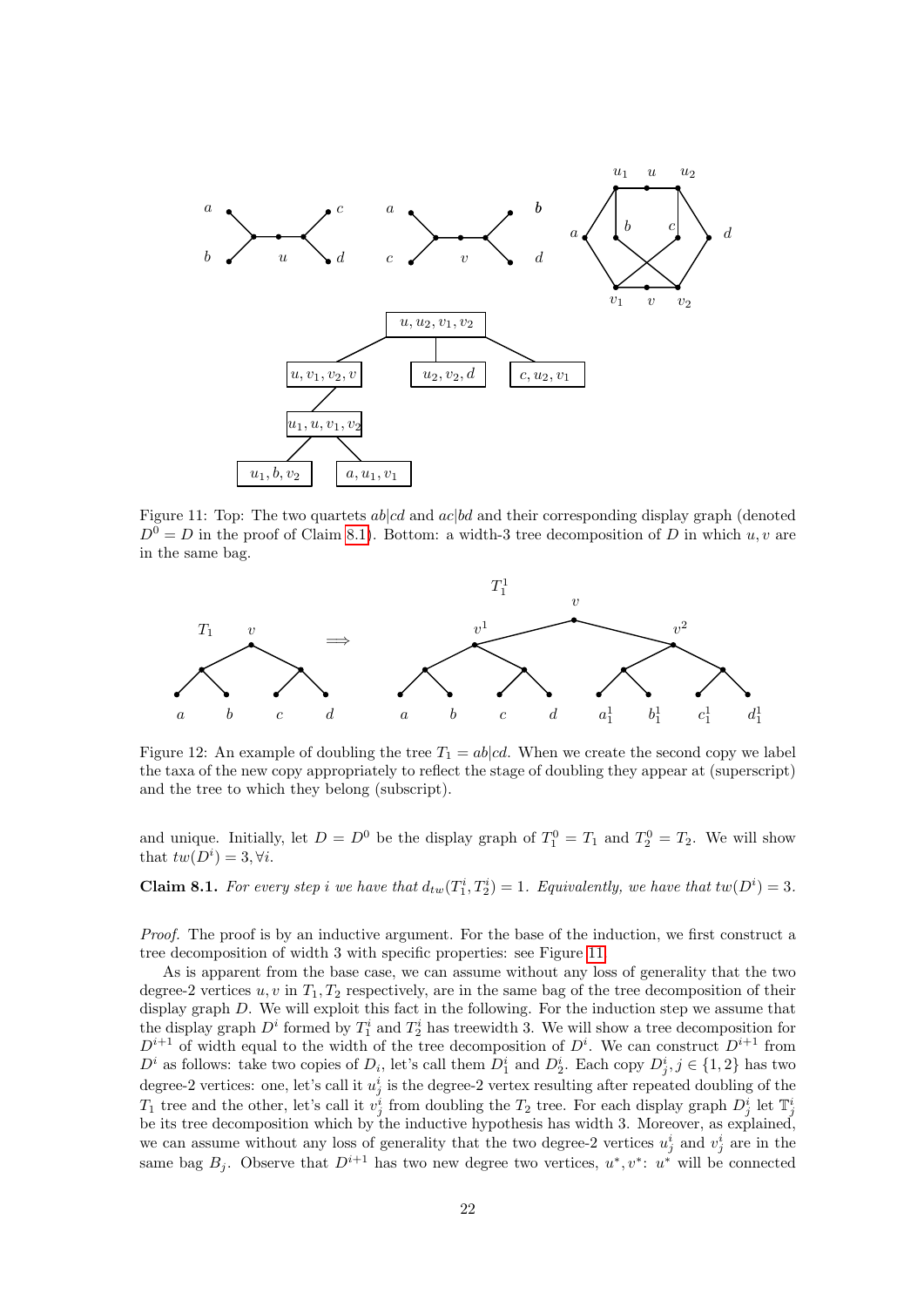with each  $u_j^i$  and  $v^*$  with each  $v_j^i$ ,  $j \in \{1, 2\}$ . Construct  $\mathbb{T}^{i+1}$  as follows: locate the bags  $B_j$  that contain  $\{u_j^i, v_j^i\}, j \in \{1, 2\}$ . Such bags exist by the inductive hypothesis. Create the following chain of bags:  $B_1 - \{u^*, u_1^i, v_1^i\} - \{u^*, v^*, v_1^i\} - \{u^*, v^*, v_2^i\} - \{u^*, u_2^i, v_2^i\} - B_2$ . It is immediate that  $\mathbb{T}^{i+1}$  is a valid tree decomposition for  $D^{i+1}$  of width no higher than the width of  $\mathbb{T}^i$  (and  $u^*, v^*$  are in the same bag) so the claim follows.  $\Box$ 

So the treewidth distance  $d_{tw}$  of  $T_1^i$  and  $T_2^i$  remains 1 for any i. We will now give lower bounds on  $d_{TBR}(T_1^i, T_2^i)$ . We claim that  $d_{TBR}(T_1^i, T_2^i) > d_{TBR}(T_1^j, T_2^j)$  for  $i > j$ . In particular  $d_{TBR}(T_1^{i+1}, T_2^{i+1}) > d_{TBR}(T_1^i, T_2^i)$ , for all  $i \geq 0$ . We will prove the claim using the maxi-mum agreement forest distance which, by the result of Allen and Steel [\[1\]](#page-23-0), is equivalent to TBR:  $d_{MAF}(T_1, T_2) = d_{TBR}(T_1, T_2) + 1$ . (See the preliminaries for definitions pertaining to agreement forests). First of all, it is not too difficult to verify that (after suppression of the two degree-2 vertices<sup>[4](#page-22-0)</sup>)  $d_{MAF}(T_1, T_2) = 2$ .

Let  $T_j^{i+1}$  be the two trees obtained after we double  $T_j^i$ , for  $j \in \{1,2\}$  and let  $d_{MAF}(T_1^i, T_2^i)$  $p \in \mathbb{N}^+$ . We assume without loss of generality that neither of  $T_1^{i+1}, T_2^{i+1}$  has a degree-2 vertex. We distinguish between two cases: Let  $e_1(e_2)$  be the edge used to connect the two copies of  $T_1^i(T_2^i)$ to construct  $T_1^{i+1}(T_2^{i+1})$ . We say that an edge is *deleted* by an agreement forest if it is an edge that is deleted in order to obtain the agreement forest. It is easy to observe that if  $e_1$  is deleted in an agreement forest, then so is  $e_2$  because of the symmetric properties of the constructed graphs  $T_1^{i+1}, T_2^{i+1}$ . Now, fix m to be an arbitrary maximum agreement forest.

- Edges  $e_1(e_2)$  are deleted by m: Note that by deleting  $e_1(e_2)$  we obtain two disjoint copies of the trees  $T_1^i(T_2^i)$ . In this case we observe that  $d_{MAF}(T_1^{i+1}, T_2^{i+1}) = 2d_{MAF}(T_1^i, T_2^i) = 2p$  since any maximum agreement forest that does not use  $e_1(e_2)$  can and should select a maximum agreement forest for the pair of trees  $T_1^i, T_2^i$ , and do this twice (since there are two disjoint copies of these trees).
- Neither of these edges is deleted by  $m$ : Then these edges are used by the image of some component C of the agreement forest m. If we split C into two pieces (at the edges  $e_1$  and  $(e_2)$  we increase the size of the agreement forest by 1 and obtain an agreement forest that does not use either edge  $e_1$  or  $e_2$ . From the previous case we know that any agreement forest that does not use these edges has at least 2p components. Hence,  $d_{MAF}(T_1^{i+1}, T_2^{i+1}) \ge 2p - 1$ .

**Lemma 8.1.** The MAF distance between  $T_1^{i+1}$  and  $T_2^{i+1}$  is at least  $2 \times d_{MAF}(T_1^i, T_2^i) - 1 >$  $d_{MAF}(T_1^i, T_2^i).$ 

**Theorem 8.1.** There is at least one infinite subfamility of trees  $T_1, T_2$  such that  $d_{tw}(T_1, T_2) = 1$ whereas  $d_{TBR}(T_1, T_2)$  is unbounded.

Finally, we turn to  $d_{MP}$ :

**Theorem 8.2.** There is at least one infinite subfamility of trees  $T_1, T_2$  such that  $d_{tw}(T_1, T_2) = 1$ whereas  $d_{MP}(T_1, T_2)$  is unbounded.

*Proof.* In fact, this is a strengthening of the previous theorem because  $d_{MP}$  is always a lower bound on  $d_{TBR}$ . However, as  $d_{MP}$  is less well-known we only sketch the construction. Observe that the tree  $T_1^i$  contains  $2^i$  copies of each taxon. We assign all the copies of taxa a and b the state 0, and all copies of taxa c and d the state 1. It can be easily verified (by applying e.g. Fitch's algorithm) that the parsimony score of  $T_1^i$  on such a character is at most  $2^i$ . However, on the same character the parsimony score of  $T_2^i$  will be at least  $2 \cdot 2^i$ . Hence,  $d_{MP}(T_1^i, T_2^i) \geq 2 \cdot 2^i - 2^i$  and  $\Box$ this grows to infinity.

<span id="page-22-0"></span><sup>4</sup>Agreement forests are unaffected by suppression of degree-2 vertices.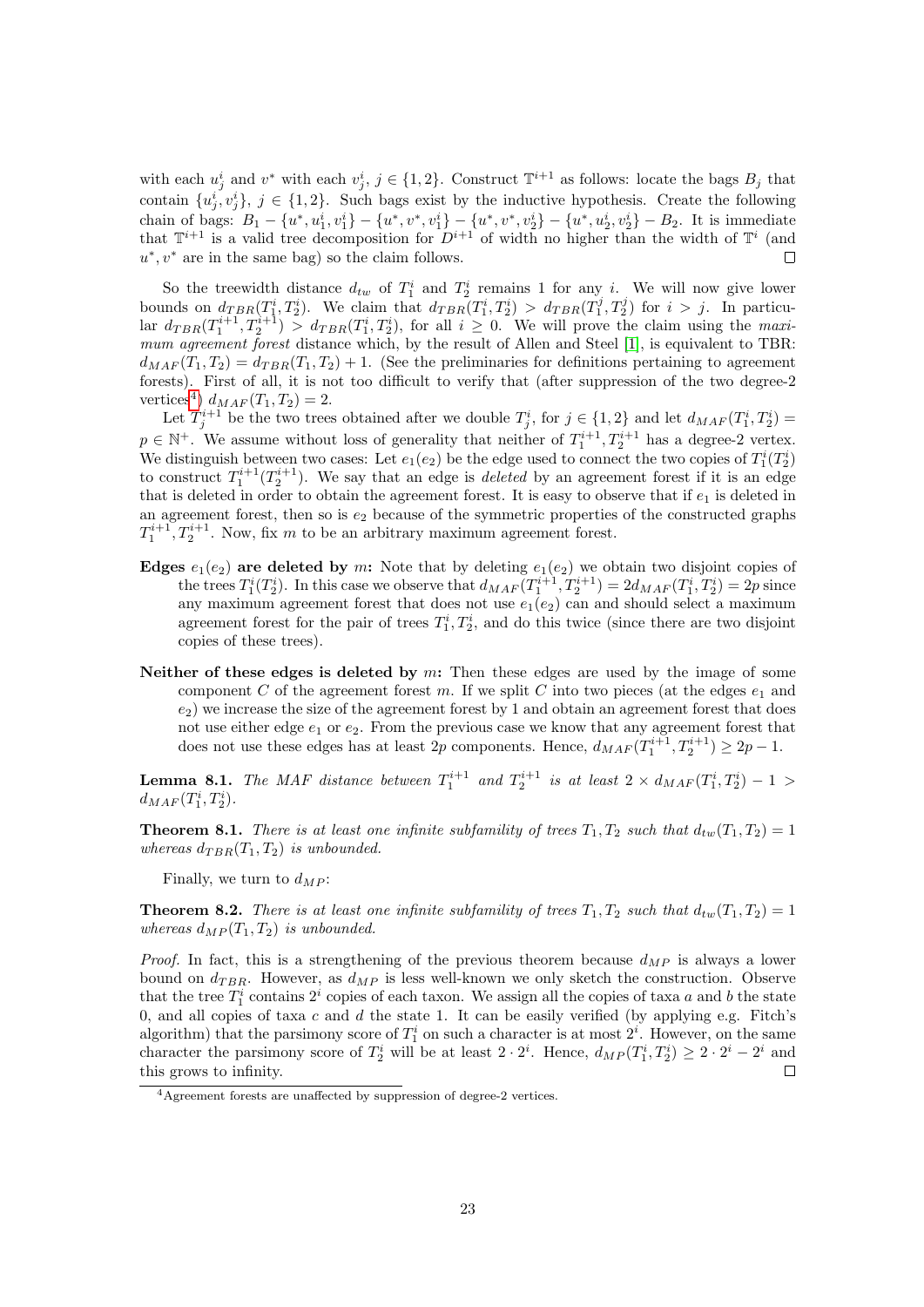### 9 Discussion and open problems

In this paper we presented several algorithmic and combinatorial results on the treewidth distance  $d_{tw}$ , including its behaviour under three commonly used tree reduction rules and its diameter and unit ball neighbourhood. There are a number of interesting problems remain open, and we discuss some of them below.

A major open question is whether it is  $NP$ -hard to compute the treewidth distance  $d_{tw}$  between two trees. This is equivalent to compute the treewidth of the display graph of these two trees, which is a cubic graph after suppressing all degree-2 vertices. Although computing the treewidth of general graphs is  $NP$ -hard, even for graphs whose maximum degree is at most 9 [\[4,](#page-23-8) [13\]](#page-24-16), it is still unknown whether the treewidth of cubic graphs can be computed in polynomial time. Hence it is also interesting to understand the complexity of computing the treewidth of cubic graphs, and whether it has the same complexity of computing that of display graphs. Moreover, irrespective of whether it is an NP-hard problem, it is of interest to explore whether the structure of display graphs can be leveraged to compute their treewidth quickly in practice.

Another question concerns the common chain reduction, that is, whether there exists a universal constant  $d$  such that reducing common chains to length  $d$ , preserves the treewidth of the display graph? This is likely to require deep insights into forbidden minors - in particular the way they interact with chain-like regions of graphs (that are not separators).

Initial numerical experiments suggest that treewidth distance can be "low" compared to traditional phylogenetic distances, such as the well-known TBR distance. Is this phenomenon more widespread? In how far is this an artefact of the way treewidth distance decomposes around common splits? Are there traditional phylogenetic distances and measures which are verifiably (and/or empirically) close to treewidth distance - and, if so, why? Finally, could we leverage low treewidth distance to develop efficient algorithms (based on dynamic programming over tree decompositions) for other phylogenetic distances and measures?

### References

- <span id="page-23-0"></span>[1] B. Allen and M. Steel. Subtree transfer operations and their induced metrics on evolutionary trees. Annals of Combinatorics, 5:1–15, 2001.
- <span id="page-23-4"></span>[2] S. Arnborg, J. Lagergren, and D. Seese. Easy problems for tree-decomposable graphs. Journal of Algorithms, 12:308 – 340, 1991.
- <span id="page-23-7"></span>[3] S. Arnborg, A. Proskurowski, and D. G. Corneil. Forbidden minors characterization of partial 3-trees. Discrete Mathematics, 80(1):1–19, 1990.
- <span id="page-23-8"></span>[4] Stefan Arnborg, Derek G Corneil, and Andrzej Proskurowski. Complexity of finding embeddings in ak-tree. SIAM Journal on Algebraic Discrete Methods, 8(2):277–284, 1987.
- <span id="page-23-3"></span>[5] M. Baroni, C. Semple, and M. Steel. Hybrids in real time. Systematic Biology, 55:46–56, 2006.
- <span id="page-23-2"></span>[6] J. Baste, C. Paul, I. Sau, and C. Scornavacca. Efficient FPT algorithms for (strict) compatibility of unrooted phylogenetic trees. Bulletin of Mathematical Biology, 79(4):920–938, 2017.
- <span id="page-23-5"></span>[7] J. Blair and B. Peyton. Graph Theory and Sparse Matrix Computation, chapter An Introduction to Chordal Graphs and Clique Trees, pages 1–29. Springer New York, New York, NY, 1993.
- <span id="page-23-1"></span>[8] H. Bodlaender. A tourist guide through treewidth. Acta cybernetica, 11(1-2):1, 1994.
- <span id="page-23-6"></span>[9] H. Bodlaender. A linear-time algorithm for finding tree-decompositions of small treewidth. SIAM Journal of Computing, 25:1305–1317, 1996.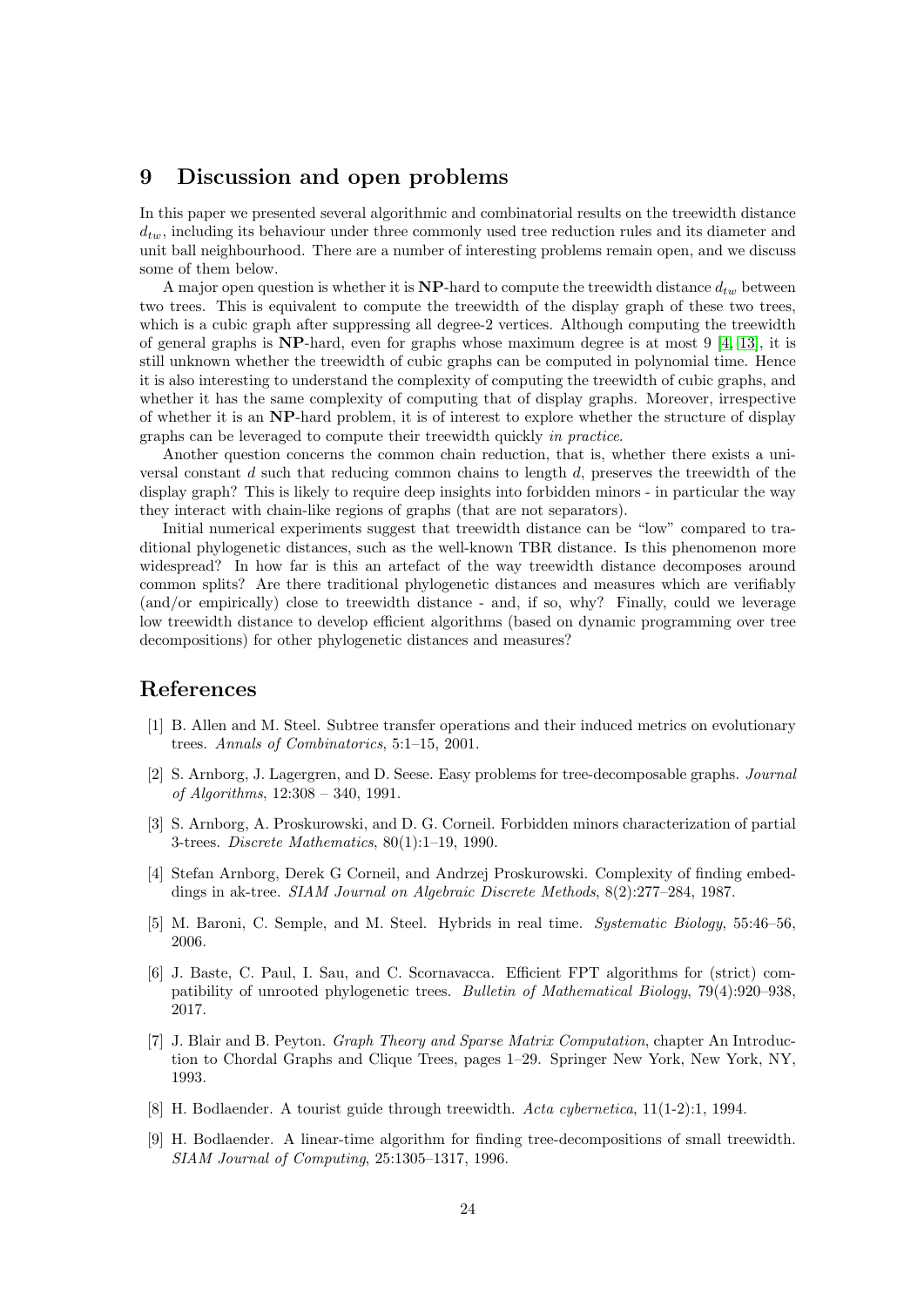- <span id="page-24-12"></span>[10] H. Bodlaender, F. Fomin, A. Koster, D. Kratsch, and D. Thilikos. On exact algorithms for treewidth. ACM Transactions on Algorithms, 9(1):12:1–12:23, December 2012.
- <span id="page-24-0"></span>[11] H. Bodlaender and A. Koster. Treewidth computations I. upper bounds. Information and Computation, 208(3):259–275, 2010.
- <span id="page-24-1"></span>[12] H. Bodlaender and A. Koster. Treewidth computations II. lower bounds. Information and Computation, 209(7):1103–1119, 2011.
- <span id="page-24-16"></span>[13] Hans L Bodlaender and Dimitrios M Thilikos. Treewidth for graphs with small chordality. Discrete Applied Mathematics, 79(1-3):45–61, 1997.
- <span id="page-24-4"></span>[14] M. Bordewich, C. Scornavacca, N. Tokac, and M. Weller. On the fixed parameter tractability of agreement-based phylogenetic distances. Journal of Mathematical Biology, 74(1-2):239–257, 2017.
- <span id="page-24-6"></span>[15] M. Bordewich and C. Semple. Computing the hybridization number of two phylogenetic trees is fixed-parameter tractable. IEEE/ACM Transactions on Computational Biology and Bioinformatics, 4(3):458–466, 2007.
- <span id="page-24-3"></span>[16] D. Bryant and J. Lagergren. Compatibility of unrooted phylogenetic trees is FPT. Theoretical Computer Science, 351(3):296–302, 2006.
- <span id="page-24-8"></span>[17] J. Chuzhoy. Excluded grid theorem: Improved and simplified. In Proceedings of the Forty-Seventh Annual ACM on Symposium on Theory of Computing (STOC 2015), pages 645–654. ACM, 2015.
- <span id="page-24-10"></span>[18] B. Courcelle. The monadic second-order logic of graphs. I. Recognizable sets of finite graphs. Information and Computation, 85:12–75, 1990.
- <span id="page-24-2"></span>[19] M. Cygan, F. Fomin, L. Kowalik, D. Lokshtanov, D. Marx, M. Pilipczuk, M. Pilipczuk, and S. Saurabh. Parameterized Algorithms. Springer Publishing Company, Incorporated, 1st edition, 2015.
- <span id="page-24-7"></span>[20] R. Diestel. Graph Theory. Springer-Verlag Berlin and Heidelberg GmbH & Company KG, 2010.
- <span id="page-24-15"></span>[21] Yang Ding, Stefan Grünewald, and Peter J Humphries. On agreement forests. Journal of Combinatorial Theory, Series A, 118(7):2059–2065, 2011.
- <span id="page-24-11"></span>[22] R. Downey and M. Fellows. Fundamentals of parameterized complexity, volume 4. Springer, 2013.
- <span id="page-24-14"></span>[23] V. Dujmovic, D. Eppstein, and D. Wood. Genus, treewidth, and local crossing number. In Emilio Di Giacomo and Anna Lubiw, editors, Graph Drawing and Network Visualization - 23rd International Symposium, GD 2015, Los Angeles, CA, USA, September 24-26, 2015, Revised Selected Papers, volume 9411 of Lecture Notes in Computer Science, pages 87–98. Springer, 2015.
- <span id="page-24-5"></span>[24] M. Fischer and S. Kelk. On the Maximum Parsimony distance between phylogenetic trees. Annals of Combinatorics, 20(1):87–113, 2016.
- <span id="page-24-9"></span>[25] P. Gambette, V. Berry, and C. Paul. Quartets and unrooted phylogenetic networks. Journal of Bioinformatics and Computational Biology, 10(4):1250004, 2012.
- <span id="page-24-13"></span>[26] V. Gogate and R. Dechter. A complete anytime algorithm for treewidth. In Proceedings of the 20th Conference on Uncertainty in Artificial Intelligence. Available online: http://graphmod.ics.uci.edu/group/quickbb.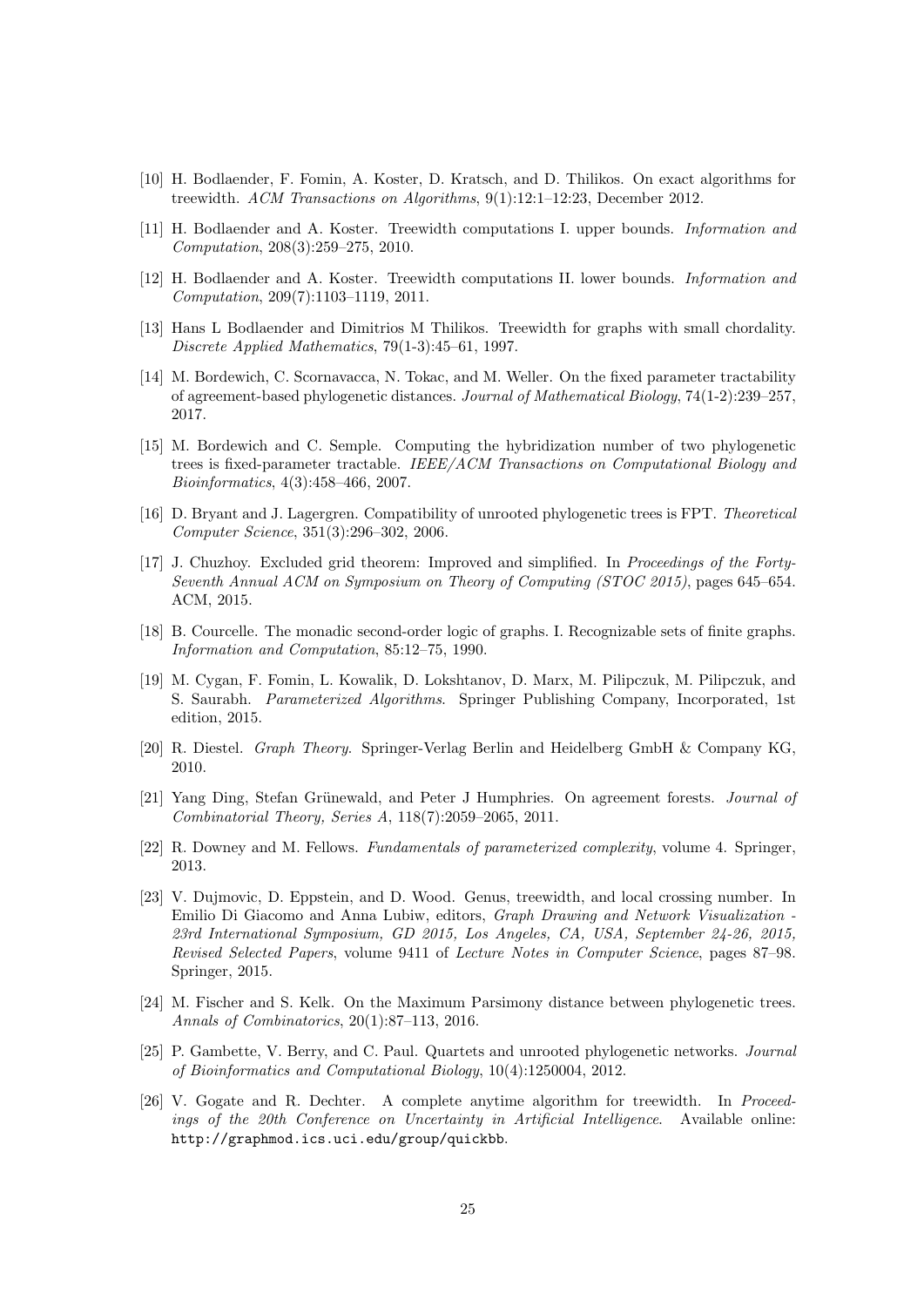- <span id="page-25-5"></span>[27] A. Grigoriev, S. Kelk, and N. Lekić. On low treewidth graphs and supertrees. *Journal of* Graph Algorithms and Applications, 19(1):325–343, 2016.
- <span id="page-25-18"></span>[28] M. Grohe and D. Marx. On tree width, bramble size, and expansion. Journal of Combinatorial Theory, Series B, 99(1):218–228, 2009.
- <span id="page-25-3"></span>[29] R. Gysel, K. Stevens, and D. Gusfield. Reducing problems in unrooted tree compatibility to restricted triangulations of intersection graphs. In Ben Raphael and Jijun Tang, editors, Algorithms in Bioinformatics (Proceedings of WABI2012), volume 7534 of Lecture Notes in Computer Science, pages 93–105. Springer Berlin Heidelberg, 2012.
- <span id="page-25-19"></span>[30] Peter J Humphries and Taoyang Wu. On the neighborhoods of trees. IEEE/ACM Transactions on Computational Biology and Bioinformatics, 10(3):721–728, 2013.
- <span id="page-25-1"></span>[31] D. Huson, R. Rupp, and C. Scornavacca. Phylogenetic Networks: Concepts, Algorithms and Applications. Cambridge University Press, 2011.
- <span id="page-25-6"></span>[32] S. Kelk, M. Fischer, V. Moulton, and T. Wu. Reduction rules for the maximum parsimony distance on phylogenetic trees. Theoretical Computer Science, 646 (20):115, 2016.
- <span id="page-25-7"></span>[33] S. Kelk, L. van Iersel, C. Scornavacca, and M. Weller. Phylogenetic incongruence through the lens of monadic second order logic. Journal of Graph Algorithms and Applications, 20(2):189– 215, 2016.
- <span id="page-25-17"></span>[34] J. Lagergren. Upper bounds on the size of obstructions and intertwines. *Journal of Combi*natorial Theory, Series B, 73(1):7–40, 1998.
- <span id="page-25-8"></span>[35] S. Linz and C. Semple. A cluster reduction for computing the subtree distance between phylogenies. Annals of Combinatorics, 15(3):465–484, 2011.
- <span id="page-25-9"></span>[36] V. Moulton and T. Wu. A parsimony-based metric for phylogenetic trees. Advances in Applied Mathematics, 66:22–45, 2015.
- <span id="page-25-16"></span>[37] C. Semple. Reconstructing Evolution - New Mathematical and Computational Advances, chapter Hybridization Networks. Oxford University Press, 2007.
- <span id="page-25-0"></span>[38] C. Semple and M. Steel. *Phylogenetics*. Oxford University Press, 2003.
- <span id="page-25-15"></span>[39] Mike Steel. Phylogeny: Discrete and random processes in evolution. SIAM, 2016.
- <span id="page-25-2"></span>[40] S. Vakati and D. Fernández-Baca. Graph triangulations and the compatibility of unrooted phylogenetic trees. Applied Mathematics Letters, 24(5):719–723, 2011.
- <span id="page-25-4"></span>[41] S. Vakati and D. Fernández-Baca. Compatibility, incompatibility, tree-width, and forbidden phylogenetic minors. Electronic Notes in Discrete Mathematics, 50:337 – 342, 2015. LA-GOS'15 {VIII} Latin-American Algorithms, Graphs and Optimization Symposium.
- <span id="page-25-12"></span>[42] L. van Iersel, S. Kelk, and C. Scornavacca. Kernelizations for the hybridization number problem on multiple nonbinary trees. Journal of Computer and System Sciences, 82(6):1075  $-1089, 2016.$
- <span id="page-25-13"></span>[43] L. van Iersel, S. Kelk, G. Stamoulis, L. Stougie, and O. Boes. On unrooted and rootuncertain variants of several well-known phylogenetic network problems.  $arXiv$  preprint arXiv:1609.00544, 2016.
- <span id="page-25-11"></span>[44] L. van Iersel and S. Linz. A quadratic kernel for computing the hybridization number of multiple trees. *Information Processing Letters*,  $113(9):318 - 323$ , 2013.
- <span id="page-25-14"></span>[45] L. van van Iersel, C. Semple, and M. Steel. Locating a tree in a phylogenetic network. Information Processing Letters, 110(23):1037–1043, 2010.
- <span id="page-25-10"></span>[46] C. Whidden and F. Matsen. Calculating the unrooted subtree prune-and-regraft distance. arXiv preprint arXiv:1511.07529, 2015.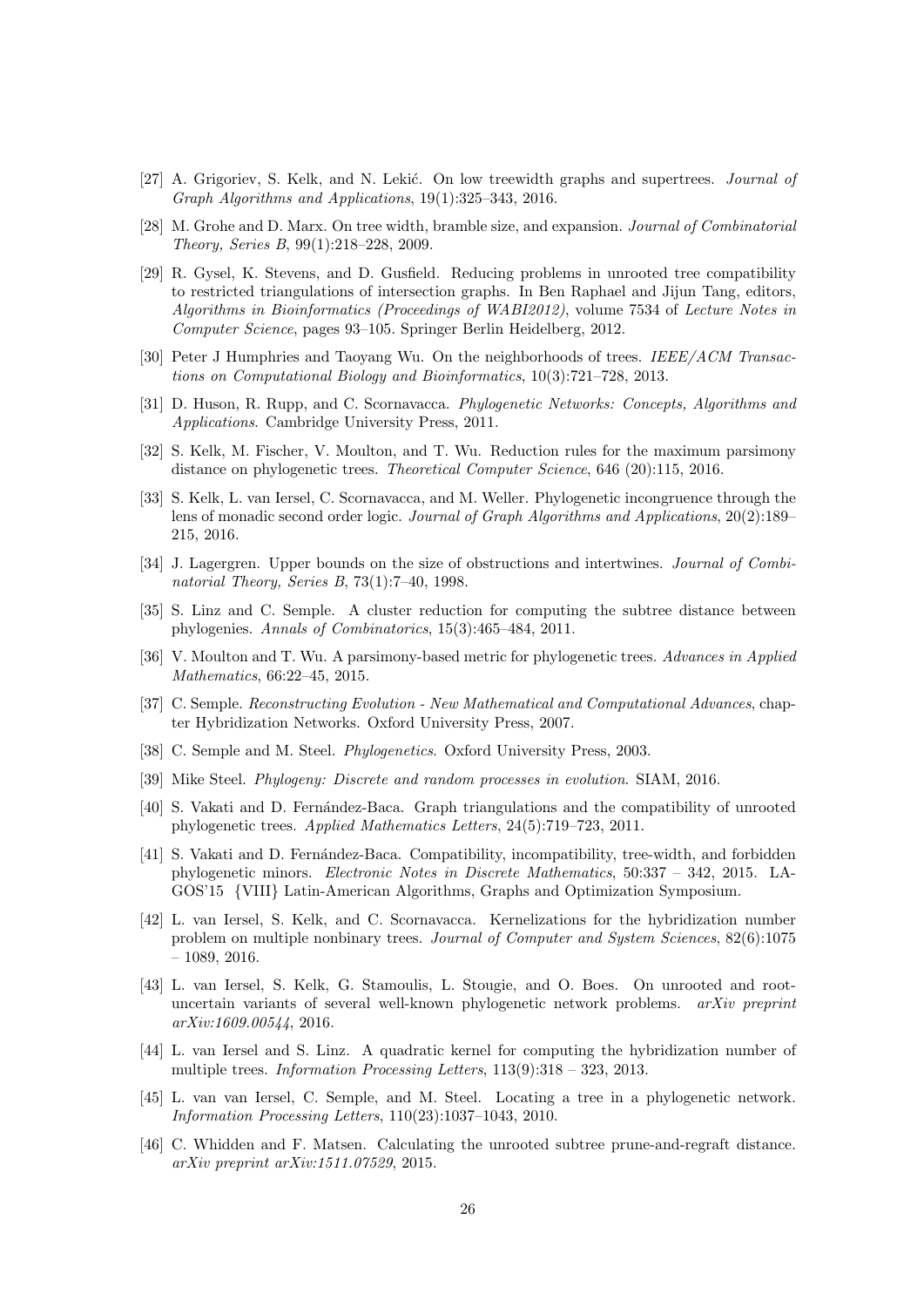# <span id="page-26-0"></span>A Unrooted tree compatibility is FPT: an alternative proof via Courcelle's Theorem

The Unrooted Tree Compatibility problem (UTC) is simply the problem of determining whether an unrooted binary phylogenetic network  $N$  on  $X$  displays an unrooted binary phylogenetic tree T, also on X.

In [\[43\]](#page-25-13) a linear kernel is described for the UTC problem and, separately, a bounded-search branching algorithm. Summarizing, these yield FPT algorithms parameterized by  $r(N)$  i.e. algorithms that can solve UTC in time at most  $f(r(N)) \cdot \text{poly}(|N| + |T|)$  for some function f that depends only on  $r(N)$ . Here we give an alternative proof of FPT using Courcelle's Theorem. This leverages Corollary [6.1](#page-18-0) from Section [6.](#page-17-2) We prove that UTC is not only FPT when parameterized by  $r(N)$ , but also  $tw(N)$ . We begin with a simple auxiliary observation.

<span id="page-26-1"></span>**Observation A.1.** Let  $G = (V, E)$  be an undirected, connected graph and let  $k = |E| - (|V| - 1)$ . For every  $E' \subseteq E$  such that  $|E'| = k$ , if  $G' = (V, E \setminus E')$  is connected then  $G' = (V, E \setminus E')$  is a spanning tree.

*Proof.* Observe that  $G' = (V, E \setminus E')$  has exactly  $|V| - 1$  edges. If G' contained at least one cycle then (due to the assumption that  $G'$  is connected) we could delete edges from  $G'$ , whilst mainting connectivity, to obtain a tree that has strictly fewer than  $|V| - 1$  edges and which spans V. However, this would contradict the standard result from graph theory that any connected spanning subgraph must contain at least  $|V| - 1$  edges. Hence, G' is connected and acyclic i.e. it is a spanning tree.  $\Box$ 

The high-level idea of the following MSOL formulation is that, if  $N$  displays  $T$ , then (rather like the proof of Lemma [6.1\)](#page-17-3) N contains some subtree T' that is a subdivision of T and which can be "grown" into a spanning tree  $T''$  of N. Every spanning tree of N can be obtained by the deletion of  $|E| - (|V| - 1)$  edges from N, and (from Observation [A.1\)](#page-26-1) any subset  $E' \subseteq E$  where  $|E'| = k$  and whose deletion from N yields a connected graph, must therefore yield a spanning tree. Note that the set of quartets (unrooted phylogenetic trees on subsets of exactly 4 taxa) displayed by  $T'$  is identical to those displayed by  $T'$ , which is identical to those displayed by  $T$ . (In other words, subdivision operations, and pendant subtrees without taxa that possibly hang from  $T''$ , do not induce any extra quartets.)

For the benefit of readers not familiar with MSOL we now show how various basic auxiliary predicates can be easily constructed and combined to obtain more powerful predicates. (The article [\[33\]](#page-25-7) gives a more comprehensive inroduction to the use of these techniques in phylogenetics). The MSOL sentence will be queried over the display graph  $D(N, T)$  where we let V be the vertex set of  $D(N,T)$  and E its edge set. Here  $R^D$  is the edge-vertex incidence relation on  $D(N,T)$ . We let  $V_T, V_N, E_T, E_N$  denote those vertices and edges of  $D(N,T)$  which belong to T, N respectively (note that  $T_V \cap T_N = X$ ). Alongside X, V, E all this information is available to the MSOL formulation via its structure.

- test that  $Z$  is equal to the union of two sets  $P$  and  $Q$ :  $P \cup Q = Z := \forall z (z \in Z \Rightarrow z \in P \vee z \in Q) \wedge \forall z (z \in P \Rightarrow z \in Z) \wedge \forall z (z \in Q \Rightarrow z \in Z).$
- test that  $P \cap Q = \emptyset$ : NoIntersect $(P,Q) := \forall u \in P(u \notin Q).$
- test that  $P \cap Q = \{v\}$ : Intersect(P, Q, v) :=  $(v \in P) \wedge (v \in Q) \wedge \forall u \in P(u \in Q \Rightarrow (u = v)).$
- test if the sets  $P$  and  $Q$  are a bipartition of  $Z$ : Bipartition(Z, P, Q) := ( $P \cup Q = Z$ )  $\land$  NoIntersect(P, Q).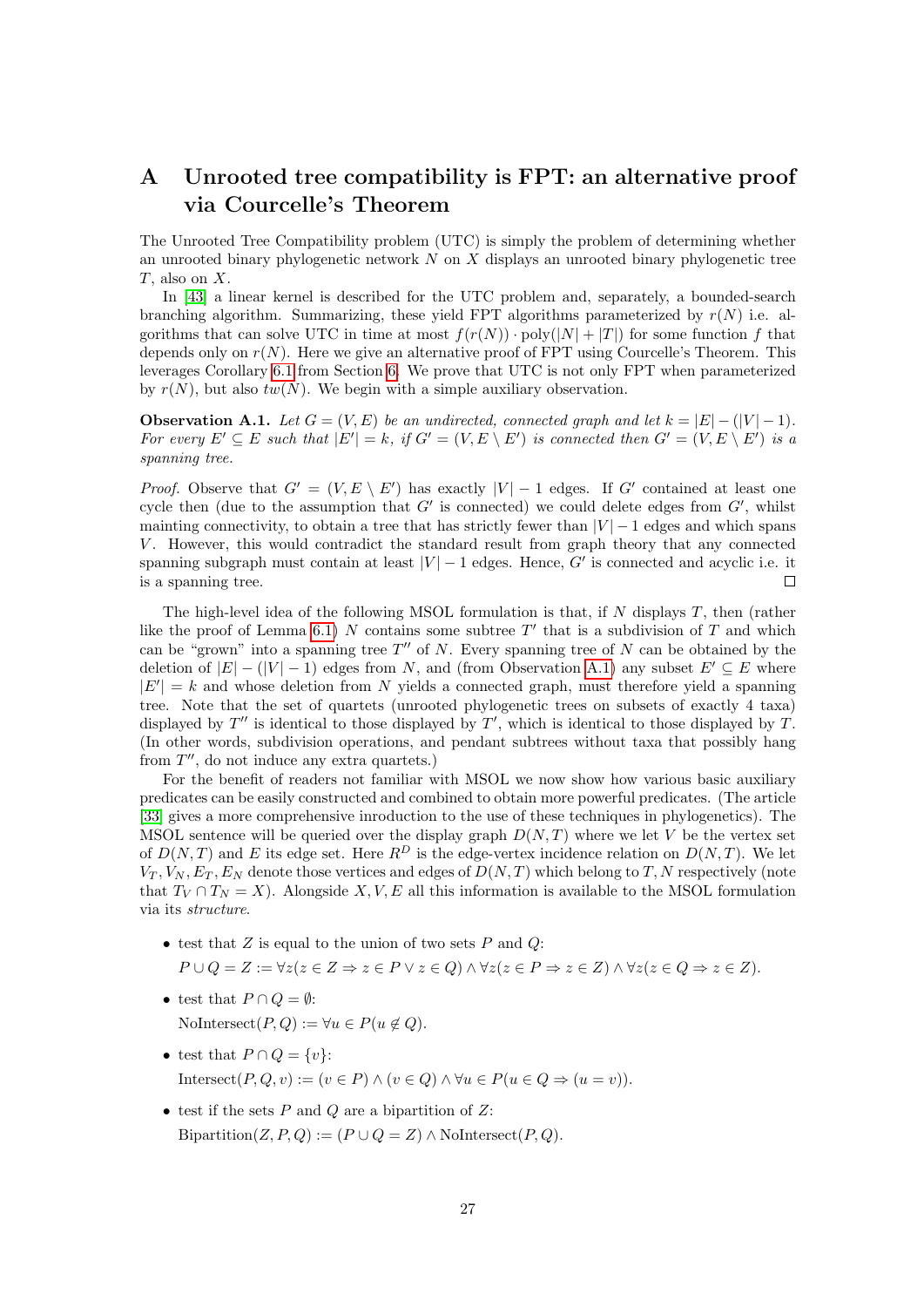- test if the elements in  $\{x_1, x_2, x_3, x_4\}$  are pairwise different: allDiff $(x_1, x_2, x_3, x_4) := \bigwedge_{i \neq j \in \{1, 2, 3, 4\}} x_i \neq x_j.$
- check if the nodes  $p$  and  $q$  are adjacent:  $adj(p,q) := \exists e \in E(R^D(e,p) \wedge R^D(e,q)).$

The predicate  $PAC(Z, x_1, x_2, K)$  asks: is there a path from  $x_1$  to  $x_2$  entirely contained inside vertices  $Z$  that avoids all the edges  $K$ ? We model this by observing that this does not hold if you can partition Z into two pieces P and Q, with  $x_1 \in P$  and  $x_2 \in Q$ , such that the only edges that cross the induced cut (if any) are in K.

$$
PAC(Z, x_1, x_2, K) := (x_1 = x_2) \lor \neg \exists P, Q(\text{Bipartition}(Z, P, Q) \land x_1 \in P \land x_2 \in Q \land
$$
  

$$
(\forall p, q(p \in P \land q \in Q \Rightarrow \neg \text{adj}(p, q) \lor (\exists g \in K(R^D(g, p) \land R^D(g, q))))))
$$

The following predicate  $QAC<sup>i</sup>$ , where  $i \in \{T, N\}$ , returns true if and only if i contains an embedding of quartet  $x_a x_b | x_c x_d$  that is disjoint from the edge cuts K.

$$
QAC^{i}(x_{a}, x_{b}, x_{c}, x_{d}, K) := \exists u, v \in V_{i}((u \neq v) \land \exists A, B, C, D, P \subseteq V_{i}(x_{a}, u \in A \land x_{b}, u \in B \land x_{c}, v \in C \land x_{d}, v \in D \land u \in P \land v \in P \land \text{Interest}(A, B, u) \land
$$
  
Interest $(A, P, u) \land \text{Interest}(B, P, u) \land \text{Interest}(C, D, v) \land$   
Interest $(C, P, v) \land \text{Interest}(D, P, v) \land \text{Nolntersect}(A, C) \land$   
Nontersect $(B, C) \land \text{NoIntersect}(A, D) \land \text{NoIntersect}(B, D) \land$   
 $PAC(A, u, x_{a}, K) \land PAC(B, u, x_{b}, K) \land PAC(C, v, x_{c}, K) \land$   
 $PAC(D, v, x_{d}, K) \land PAC(P, u, v, K)))$ 

The overall formulation is shown as below. The first line asks for a subset  $E'$  of cardinality exactly k, the second line requires that the N part of  $D(N,T)$  remains connected after deletion of  $E'$  (and thus induces a spanning tree), and from the third line onwards we stipulate that, after deletion of  $E'$ , the set of quartets that survive is exactly the same as the set of quartets displayed by T. (This is leveraging the well-known result from phylogenetics that two trees are compatible if and only if they display the same set of quartets [\[38\]](#page-25-0)).

$$
|E'| = k \wedge E' \subseteq E_N \wedge
$$
  
\n
$$
\forall u, v \in V_N(PAC(V_N, u, v, E')) \wedge
$$
  
\n
$$
\forall x_1, x_2, x_3, x_4 \in X(\text{allDiff}(x_1, x_2, x_3, x_4) \Rightarrow
$$
  
\n
$$
((QACT(x_1, x_2, x_3, x_4, \emptyset) \Leftrightarrow QACN(x_1, x_2, x_3, x_4, E')) \wedge
$$
  
\n
$$
(QACT(x_1, x_3, x_2, x_4, \emptyset) \Leftrightarrow QACN(x_1, x_3, x_2, x_4, E')) \wedge
$$
  
\n
$$
(QACT(x_1, x_4, x_2, x_3, \emptyset) \Leftrightarrow QACN(x_1, x_4, x_2, x_3, E')))).
$$

**Theorem A.1.** Given an unrooted binary network  $N = (V, E)$  and an unrooted binary tree both on X, we can determine in time  $O(f(k) \cdot n)$  whether N displays T, where  $k = |E| - (|V| - 1)$  and  $n = |V|$ .

Proof. We run Bodlaender's linear-time FPT algorithm [\[9\]](#page-23-6) to compute a tree decomposition of  $D(N, T)$  and return NO if the treewidth is larger than  $k+2$ . (This is correct by Lemma [6.1\)](#page-17-3). Otherwise, we construct the constant-length MSOL sentence described earlier and apply the Arnborg et al. [\[2\]](#page-23-4) variant of Courcelle's Theorem, from which the result follows. (Note that  $D(N,T)$  has  $O(n)$  vertices and  $O(n)$  edges). The result can be made constructive if desired i.e. in the event of a YES answer the actual set  $E'$  can be obtained.  $\Box$